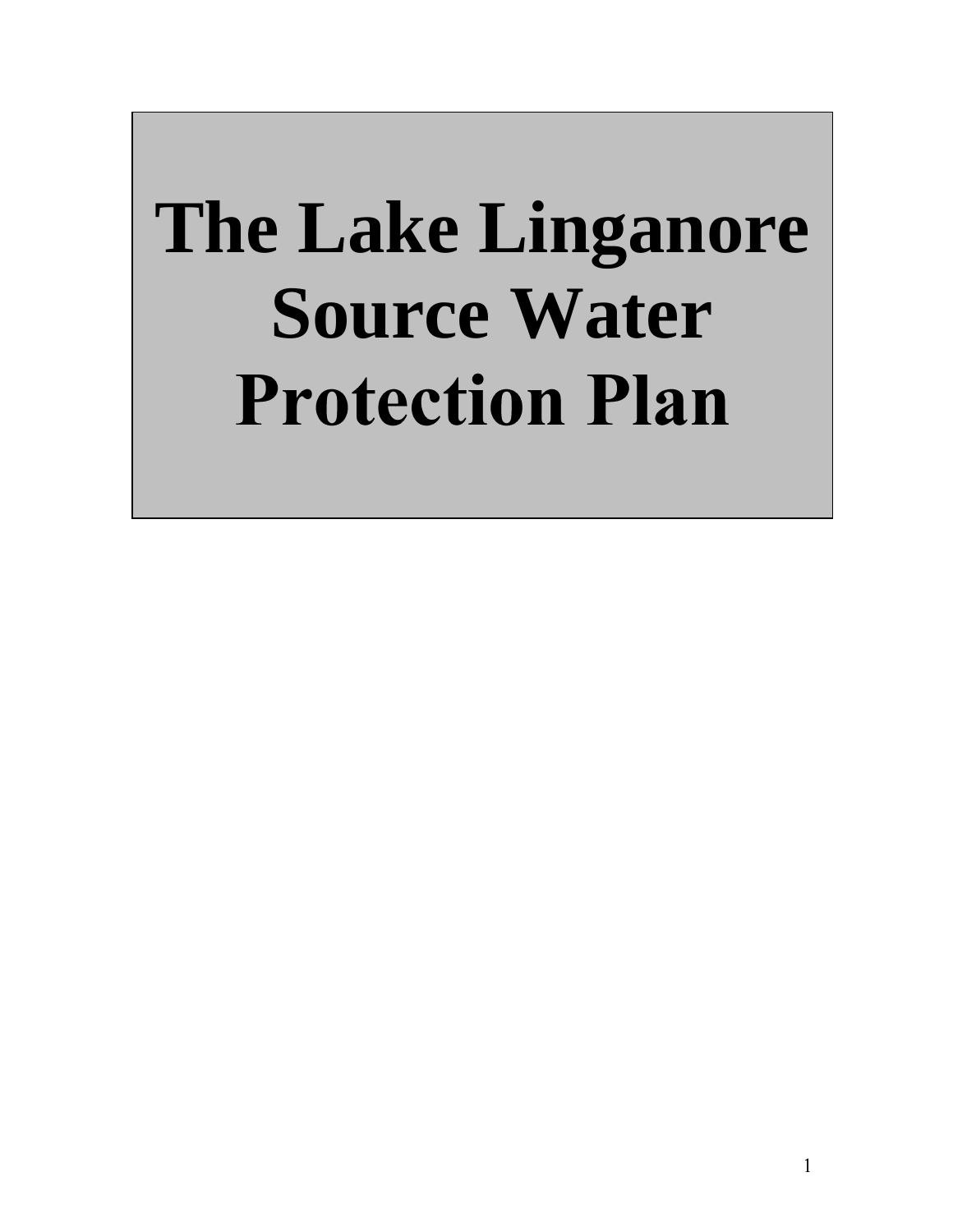# **Executive Summary**

The Source Water Protection Project was initiated by the U.S. Environmental Protection Agency (EPA) in order to help communities such as Frederick protect their drinking water sources. Although many municipalities share common drinking water sources, protection strategies are often approached independently, leading to redundancy in effort and wasted conservation resources. If municipal drinking water systems were able to combine resources and develop a common, unified protection strategy, conservation efforts would be more effective, leading to better drinking water quality. The Linganore Source Water Taskforce ("Taskforce") was created under the Source Water Protection Project to determine how to better protect Lake Linganore and Linganore Creek as important drinking water sources.

There are both quantity and quality problems with the drinking water supplied by Lake Linganore. The Lake is currently threatened by sediment deposition and phosphorous inputs mainly from agriculture, but also as a result of poor development practices in the watershed. There has been a Total Maximum Daily Load (TMDL) issued for Lake Linganore for both phosphorous and sediment. Additionally, as a result of sediment infill, the capacity of Lake Linganore has decreased –calling in to question the ability of the Lake to continue to meet the growing drinking water needs of the City of Frederick.

The Taskforce met over the course of two years to gather the necessary data and expertise and to construct this report. The following recommendations represent the key findings of this Taskforce.

### **Recommendations and Implementation Strategies**

#### **Agriculture:**

Modifications to existing agricultural programs:

Redesign the County ranking system to better reflect the quality and implementation of the required soil and water conservation plan.

Create an incentive payment plan for farmers enrolled in an agricultural preservation program who expedite the implementation of the soil and water conservation plan within 2 years of the adoption or revision of their plan.

Institute a follow-up procedure to check if the required soil and water conservation plan has been written by the Soil Conservation District (SCD) for the Installment Purchase Program (IPP), Maryland Agricultural Land Preservation Foundation (MALPF) and Critical Farms (CF) programs.

Emphasize the importance of the installation or adoption of devices, structures or practices that address water quality problems or potential water quality issues during the update or revision of soil and water conservation plans for farms in the Linganore watershed.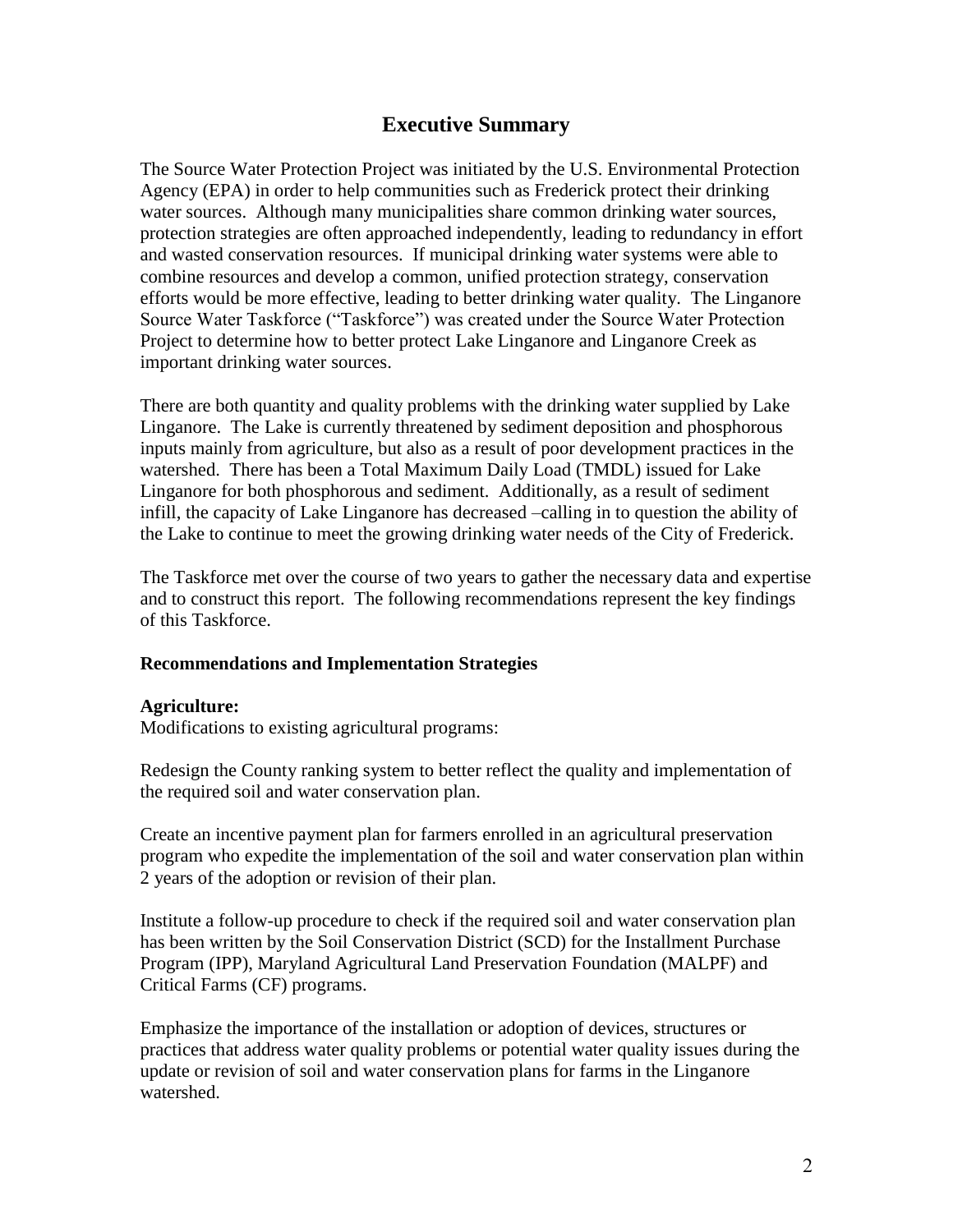Include the installation or adoption of devices, practices, and systems to reduce nutrient enrichment of ground and surface water as well as sediment pollution entering waterways as key components of new or revised soil/water conservation plans for farms in the Linganore watershed.

Establish a local cover crop program within the Linganore watershed to create an incentive and to encourage farmers to participate in the planting of cover crops.

Require yearly survey forms for farms in the three agricultural land preservation programs, created by the Planning Department, that address soil/water conservation plan status, implementation schedule and any outstanding water quality/soil erosion issues.

Explore the development of a system that creates tax incentives for large landowners to implement best management practices (BMPs) that protect and restore water quality.

#### **Development:**

Adopt the Development Review/Planning Staff's recommendation that a majority of the Fee-in-Lieu funds over the next 10-20 years be spent stabilizing agricultural creeks and streams in the portions of the Upper and Lower Linganore watersheds that drain into Lake Linganore.

Institute a phasing plan that limits the amount of land disturbed on any Linganore Community development site at a given time. Super-silt fence should be used for all lot development, road and utility installation within 200 feet of waterways and on moderate to steep slopes. In addition, perched culverts/spanning bridges for stream crossings should be used to help maintain fish passages and wildlife corridors.

Develop a new educational program for 'spot-lot' developers that explains the importance of sound land grading, clearing and development practices in the Linganore source water protection area. These educational materials should be distributed to building/grading permit applicants at County offices.

Incorporate low impact development (LID) principles, contained in the County's Community Design Guidelines and Development Principles Document into all new development in the Linganore source water protection area.

Make the Linganore watershed a priority when the County is deciding where to recreate pervious surfaces under NPDES requirements.

Incorporate the recommendations contained in the Linganore Small Area Plan with regard to expanded stream buffer requirements in the Linganore community.

Modify Eaglehead on the Lakes' homeowners association covenants and Environmental Control Committee (ECC) Guidelines to include: 1) a requirement for stream/lake buffer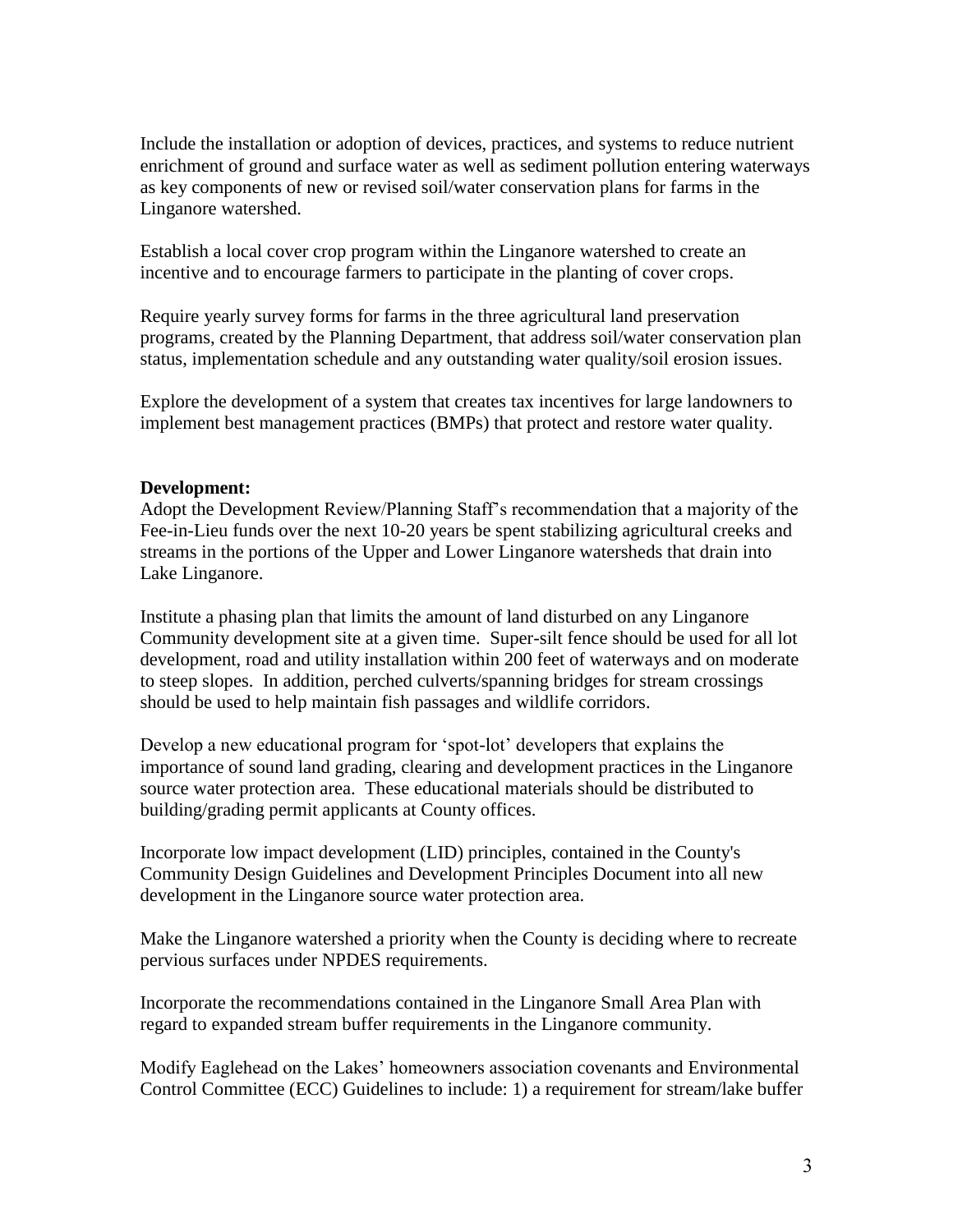zone maintenance; 2) a limitation of impervious surface; and 3) a minimum criteria for woody plantings – the minimum landscaped areas, or retained existing vegetation on an individual lot, should not be less than 20% of the land area of the lot.

Institute a system whereby the Lake Linganore Environmental Control Committee (ECC) approves all building permits for individual lot development within the Linganore Planned Unit Development (PUD) prior to final issuance by Frederick County

Allow County staff-level approval in lieu of Planning Commission approval for modifications to setback lines in the current PUD zoning district to preserve sensitive environmental features, to minimize grading and vegetation disturbance and to protect the water quality and quantity of Lake Linganore.

Employ an adequate number of County staff for plan/permit review, inspection and enforcement.

### **Infrastructure and Maintenance**

Adopt the standards and practices put forth in the "County Pavement Management" Program" for private roads and roads owned by the LLA.

Follow the recommendations made in the report made by Versar Inc. with regard to exploring the use of alternative salts and modifications to the use of herbicides and pesticides on roads within the Linganore watershed.

Explore the possibilities for dredging the lake and installing a forebay as recommended in the study done by Whitman, Requardt & Associates, LLP.

#### **Homeowners**

Increase the awareness of the need for protection of the lake as a drinking water source among homeowners in the watershed, especially those in and around the lake. Building upon ongoing outreach and education efforts is the most cost effective way to do this. Outreach efforts need to be expanded with the help of the County as well as local businesses and community groups. Several specific recommendations for how to accomplish this are included. Enforcement of existing rules and regulations geared towards protecting the lake is also necessary.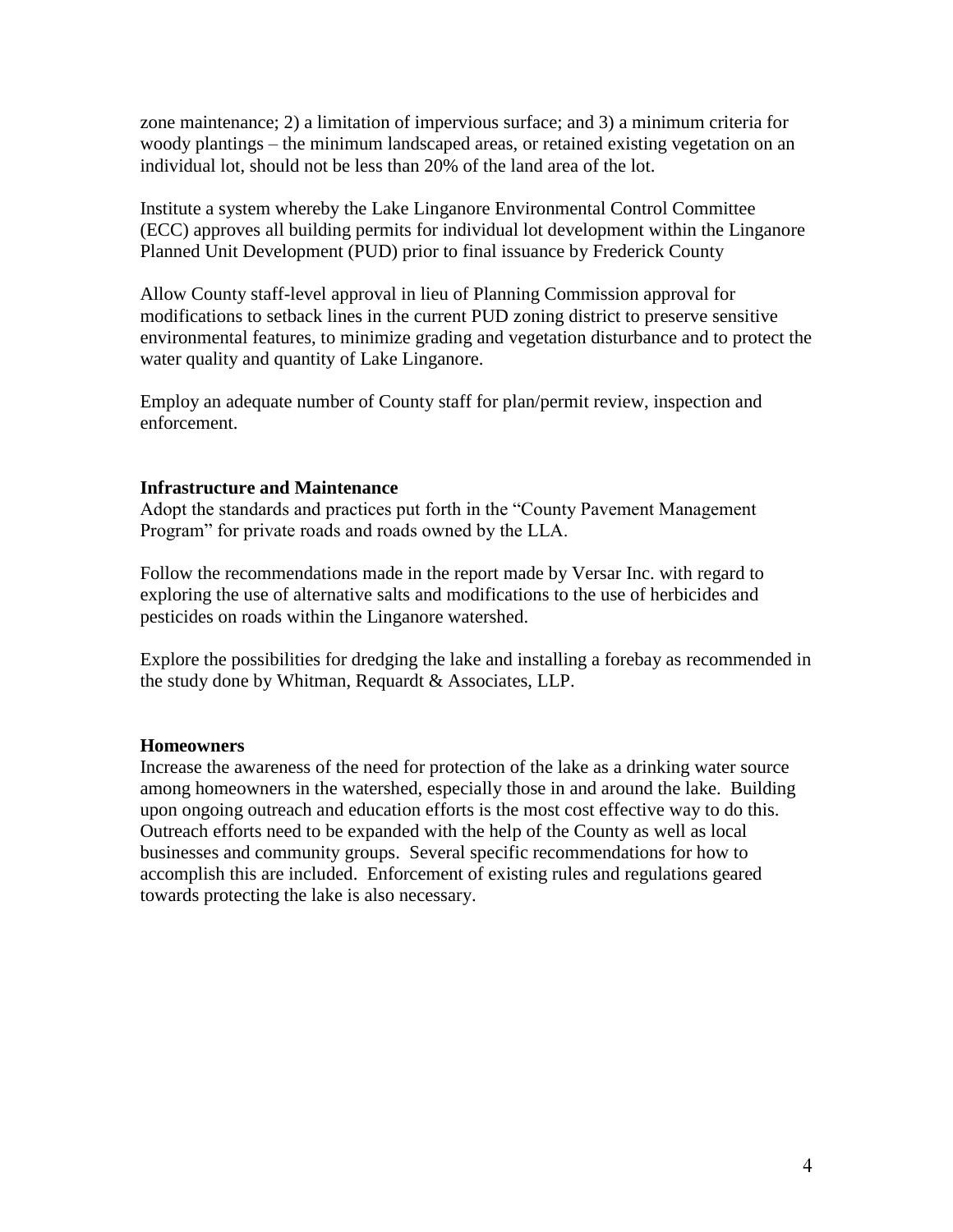# **Table of Contents**

# **I. Background**

- Chapter 1 Introduction to the Source Water Protection Project
- Chapter 2 Description of the Lake Linganore Watershed
- Chapter 3 Importance of Watersheds to Drinking Water
- Chapter 4 How the Lake Linganore Watershed Fits into the Frederick County Comprehensive Plan and the 1992 (State) Planning Act
- Chapter 5 How the Lake Linganore Watershed Fits Into the Chesapeake Bay Agreement

Chapter 6 - The Lake Linganore Community and Its Three Major Organizations

Chapter 7 - History of the Linganore Creek Water Supply Systems

# **II. Source Water Studies and Assessments**

- Chapter 8 Siltation and Sedimentation Study
- Chapter 9 Maryland Department of the Environment (MDE) Source Water Assessment
- Chapter 10 Total Maximum Daily Load (TMDL)
- Chapter 11 Maryland Biological Stream Survey (MBSS)
- Chapter 12 Soil Characteristics of the Lake Linganore Watershed

# **III. Agriculture: Recommendations and Implementation Strategies**

- Chapter 13 Analysis and Background: Source Water Protection and Agricultural Land Use in the Lake Linganore Watershed
- Chapter 14 Existing Agricultural Programs in the Watershed
- Chapter 15 Agricultural Land Preservation in the Lake Linganore Watershed
- Chapter 16 Local Criteria And Recommended Programmatic Changes
- Chapter 17 Recommended Changes to Land Preservation Program Applications

Chapter 18 – Further Recommendations

# **IV. Development: Recommendations and Implementation Strategies**

Chapter 19 - Forest Fee-in-Lieu Program

Chapter 20 - Development Plan and Construction Review

# **V. Infrastructure and Maintenance: Recommendations and Implementation Strategies**

Chapter 21 – Storm-Water and Road Maintenance Chapter 22 – Lake/Waterway Maintenance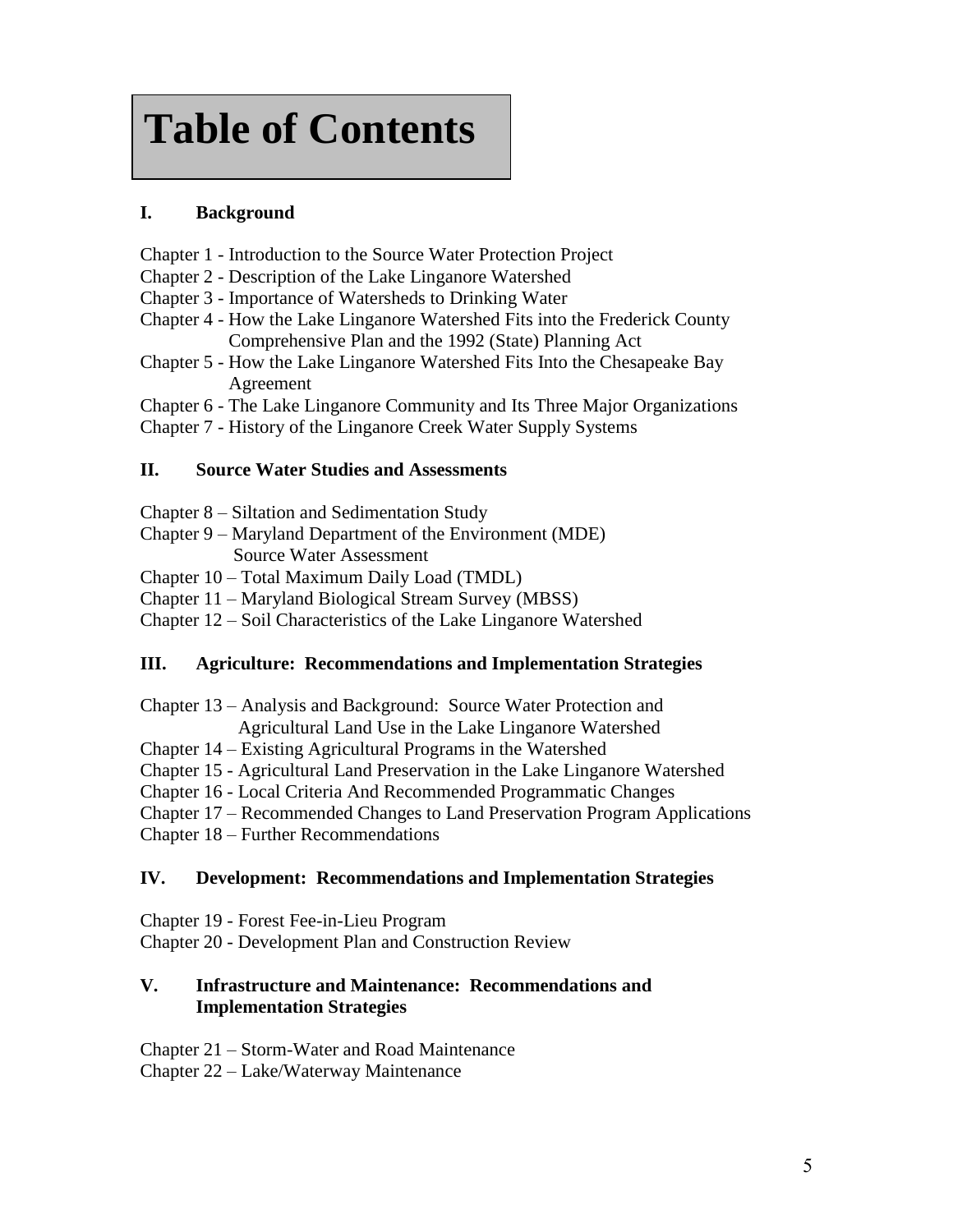# **VI. Homeowners: Recommendations and Implementation Strategies**

Chapter 23 – Lawn and Garden Chapter 24 – Vehicles, Pets and Home Improvement Chapter 25 – Septic Systems

# **VII. Outreach: Recommendations and Implementation Strategies**

Chapter 26 – Watershed Restoration Action Strategy (WRAS) Chapter 27 – Media and Community Groups

### **Appendices**

Appendix A – Taskforce Participants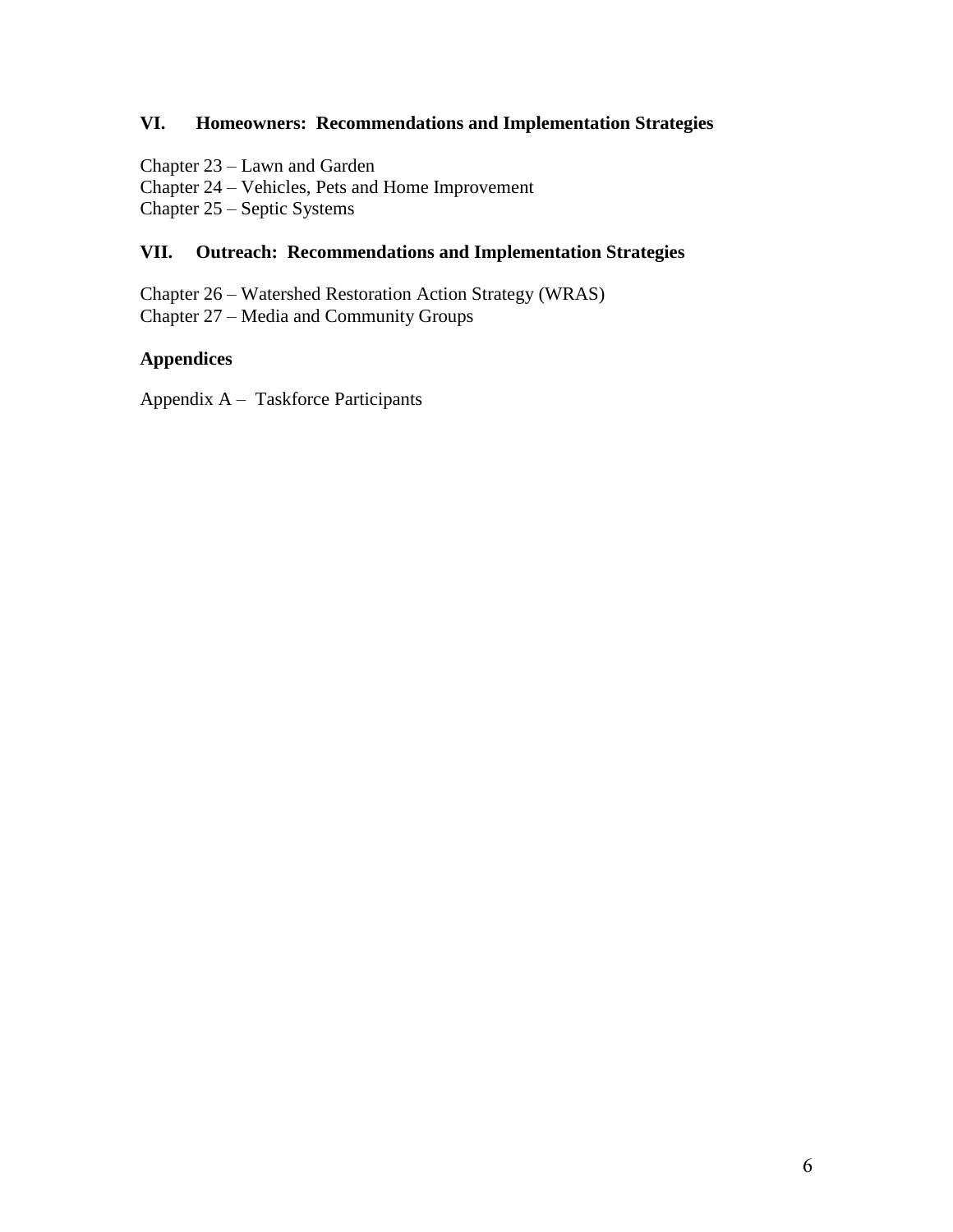# I. Background

Protecting Our Drinking Water: There are both quantity and quality problems with the drinking water supplied by Lake Linganore. The Lake is currently threatened by sediment deposition and phosphorous inputs mainly from agriculture, but also as a result of poor development practices in the watershed. There has been a Total Maximum Daily Load (TMDL) issued for Lake Linganore for both phosphorous and sediment. Additionally, as a result of sediment infill, the capacity of Lake Linganore has decreased –calling in to question the ability of the Lake to continue to meet the growing drinking water needs of the City of Frederick.

The Source Water Protection Project was initiated by the U.S. Environmental Protection Agency (EPA) in order to help communities such as Frederick protect their drinking water sources. Although many municipalities share common drinking water sources, protection strategies are often approached independently, leading to redundancy in effort and wasted conservation resources. If municipal drinking water systems were able to combine resources and develop a common, unified protection strategy, conservation efforts would be more effective, leading to better drinking water quality.

The following section provides background information on the characteristics of the Linganore watershed and the Lake Linganore community. It also describes the legal and practical reasons for protection of the lake and its major water supply systems.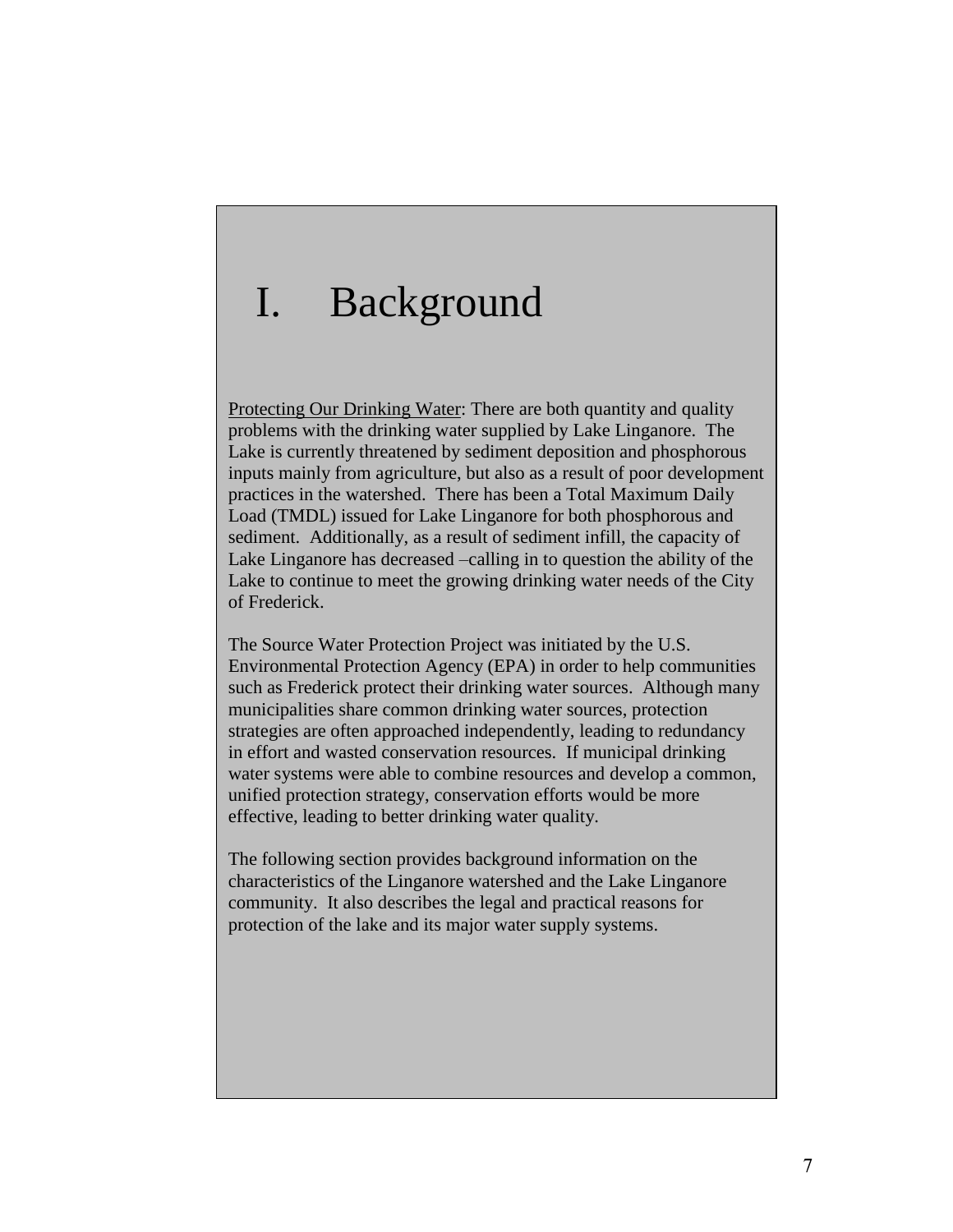# **Chapter 1 – Introduction to the Source Water Protection Project**

The Linganore Source Water Protection Taskforce ("Taskforce") was created under the Unified Source Water Protection Project to determine how to protect Lake Linganore and Linganore Creek as important drinking water sources. Lake Linganore was initially constructed in 1971 as a recreational amenity for the private community of Lake Linganore at Eaglehead. However, for many years both Frederick County and the City of Frederick have relied on Linganore Creek and the Lake as a drinking water source. Since flow-by rates along the creek have always been a concern for both municipalities, the lake became a way to stabilize, and increase, the amount of water flowing through the Linganore Creek Water Treatment Plant. Though the reservoir has stabilized flows to the treatment plant, excessive sediment runoff – the result of agriculture and development in the watershed – is threatening the capacity of the 883 million gallon lake.

The Taskforce was primarily composed of representatives from Frederick County, the City of Frederick and the citizens of the Lake Linganore area. In addition, there were representatives from agencies such as Natural Resource Conservation Service (NRCS) and Maryland Department of the Environment (MDE), as well as regional non-profit organizations, farmers, local landowners, and consulting agencies. A complete list of Taskforce participants and their affiliations is included in Appendix A. The Taskforce met monthly over the course of two years to produce this series of recommendations collaboratively. Each participant contributed considerable time, energy and expertise towards this final product.

One priority of the Taskforce has been to include members of the agricultural community in the process. Much of the watershed that drains into Lake Linganore is agricultural, and any plan to control the flow of sediment into the lake must include implementing agricultural best management practices (BMPs). While agricultural inputs to the lake are an important consideration of this plan, they are only a part of a larger picture. The significant impact of urban and suburban areas must also be included. This Source Water Protection Plan attempts to address the threats to the Lake Linganore watershed as a drinking water source from all angles and to make concrete and specific recommendations for how to address those threats based on the expertise of the members of the Taskforce.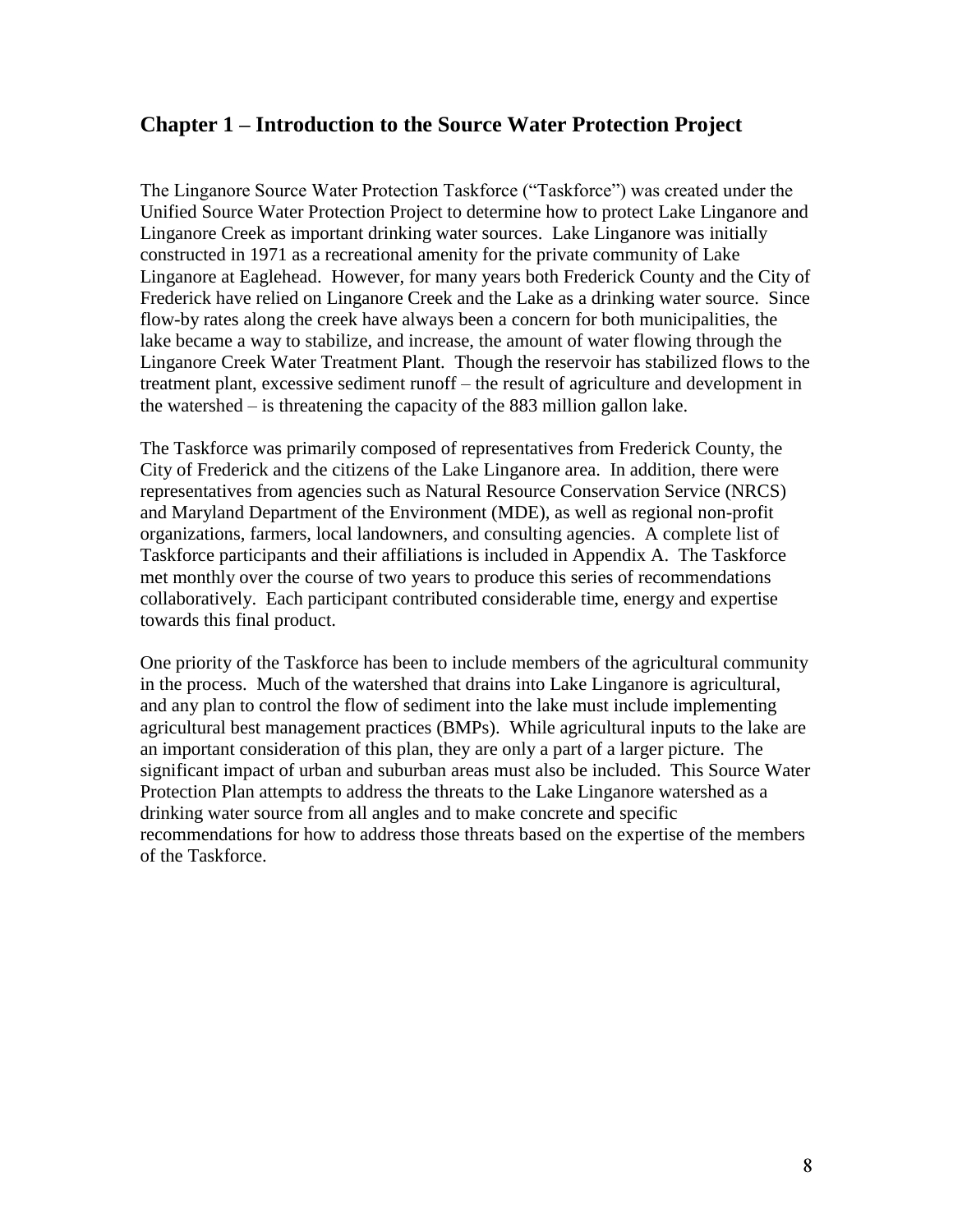# **Chapter 2 – Description of the Lake Linganore Watershed**

General Description of a Watershed: A watershed is the land area that drains to a single body of water such as a stream, lake, wetland or estuary. Physical boundaries such as hills, ridges and valleys define the movement of water and delineate a watershed. Watersheds, also known as catchments or basins, describe geography at many different scales – they may be as small as a few acres draining to a small stream or as large as all the land that drains into a major river or estuary.

The Linganore Creek Watershed: The Linganore Creek watershed encompasses 83.1 square miles. It is split into two sub-watersheds, Upper Linganore (45.3 square miles) and Lower Linganore (37.8 square miles). The Linganore Creek watersheds are part of the Lower Monocacy River watershed, which is located in the larger Middle Potomac River watershed of the Chesapeake Bay drainage basin. So, the Linganore Creek watershed is part of the larger Chesapeake Bay watershed, which covers 64,000 square miles and stretches into the state of New York.

Lake Linganore is the largest impoundment in the Monocacy River basin and stores 883 million gallons of water captured from its 83 square mile catchment for recreational use and water supply (Versar, 2002). Because Linganore Creek is one of the largest tributaries to the Monocacy River, which is one of Maryland's nine Scenic and Wild Rivers, it is especially noteworthy that Linganore Creek has been placed on the Maryland Department of the Environment's (MDE) list of waters impaired by non-point source pollution.

Linganore Creek is designated by the state as a recreational trout waters and public water supply. The designation includes warm or cold waters which have the potential for, or are: a) capable of holding or supporting adult trout for put-and-take fishing; b) managed as a special fishery by periodic stocking and seasonal catching (COMAR).

Named tributaries to Linganore Creek include:

| Dollyhyde Creek     | <b>Talbot Branch</b>    | South Fork         |
|---------------------|-------------------------|--------------------|
| Oldfield Branch     | Bens Branch             | <b>Town Branch</b> |
| <b>Weldon Creek</b> | <b>Woodville Branch</b> | Cherry Run         |
| Long Branch         | Hazlenut Run            | North Fork         |
|                     |                         |                    |

GreenPrint Program: In the spring of 2001, the Maryland Department of Natural Resources (DNR) announced a progressive and ambitious program to preserve environmentally sensitive land called the GreenPrint Program. In Maryland's green infrastructure, DNR identified an extensive intertwined network of biologically diverse landscapes vital to the long-term survival of native plants, wildlife, ecological processes, and of certain industries that rely on a clean, healthy environment and abundant natural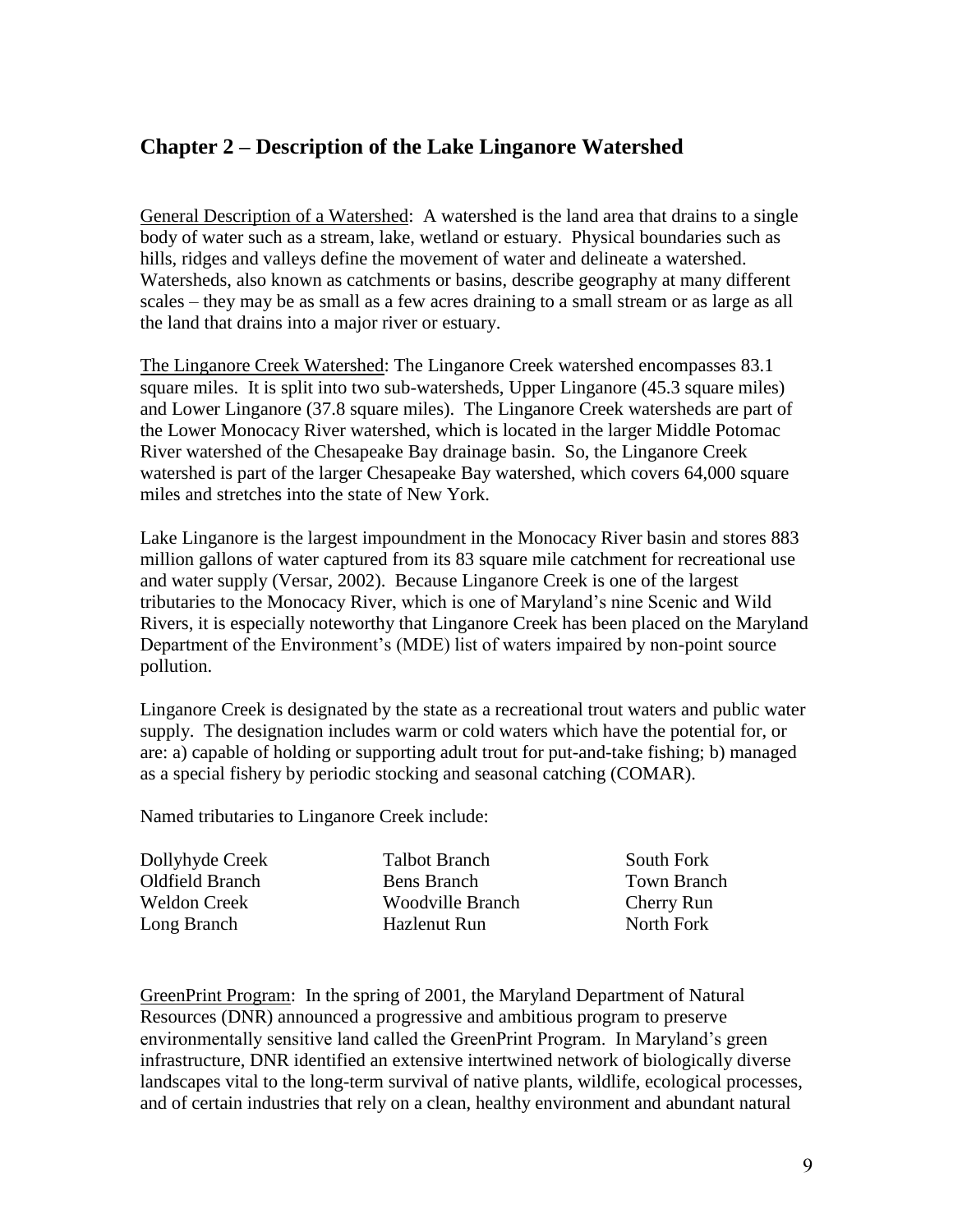resources. ‗Green Hubs' are large blocks of contiguous forest, mountain lands or marshes with multiple natural resource features such as wetlands and river or stream systems, etc connected by 'Green Links'---wildlife corridors or linkages. The GreenPrint Program was designed to protect these unique and valuable lands by creating a focused and sustained conservation initiative among the State and local governments, citizens, land trusts and conservation groups that targets properties for acquisition and easements.

Although all state funding for the GreenPrint Program was canceled in October 2003 DNR identified two 'Green Hubs' in the Linganore Watershed. DNR believes that is vitally important to keep these areas protected because they play an important role in regulating water quality in downstream areas. These 'Green Hubs' should therefore still be a priority protection areas for Frederick County.

1) South Fork Of Linganore Creek – This 470-acre, high quality forest complex includes 71 acres of wetlands, approximately 19,000 linear feet of streams and floodplain soils. This large contiguous forest tract is unique not simply for its ecological value but also because it exists in a landscape dominated by active agriculture.

2) Lake Linganore - The second ‗Green Hub' is located northwest of Lake Linganore, south of Gas House Pike. A large portion of this 500-acre forested site has slopes of 30%--40%, and contains three first-order streams that flow into Lake Linganore or Linganore Creek. \*

# \**It should be noted however, that the 1973 and 2003 Phase II PUD Land-Use Plan approved this area for primarily residential and limited commercial development.*

### References

An Assessment of Road Maintenance Activities in Frederick County and Their Effect on Stormwater Runoff Quality. 2002. Prepared for the Division of Public Works by Versar Inc

COMAR 26.08.02.03.<http://www.dsd.state.md.us/comar/26/26.08.02.03.htm>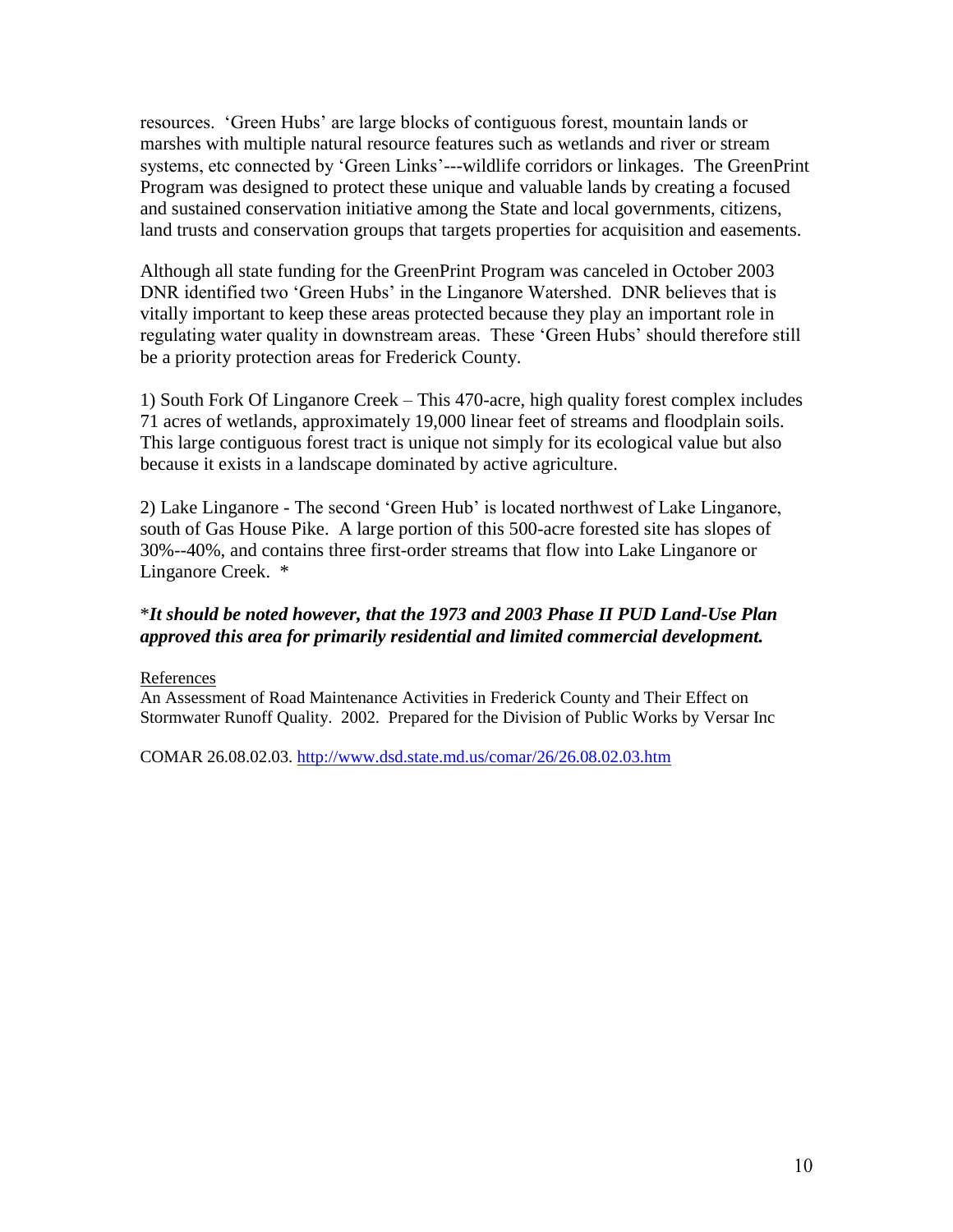# **Chapter 3 – The Importance of Watersheds to Drinking Water**

A Watershed Approach: A 'watershed approach' to source water protection uses hydrologically defined areas (watersheds) to coordinate the management of water resources. This approach is advantageous because it considers all activities and land uses within a landscape that affect watershed health. Ideally, a watershed approach integrates biology, chemistry, economics and social considerations into decision-making. It considers local stakeholder input and national and state goals and regulations. A watershed approach recognizes needs for water supply, water quality, flood control, fisheries, biodiversity, habitat preservation and recreation, although it is recognized that these needs often compete. The challenge to using a watershed approach for source water protection is that watersheds often do not fit neatly into existing municipal or legislative boundaries, which can make planning and enforcement difficult.

Why a Watershed Approach is Necessary: Small streams and their watersheds are the ultimate source of drinking water, whether it is obtained from the surface or ground water. They also supply the water used to irrigate lawns, crops or golf courses. Small streams, and their floodplains, serve as a conduit for dangerous floodwaters, act as a natural flood control and are the single most important habitat for both terrestrial and aquatic wildlife in any landscape. Not only do streams provide the waters that sustain life, but also they create a critical wildlife corridor that links downstream habitats with upland ones. The stream itself supports a diverse aquatic community and performs the vital ecological role of processing carbon, sediments and nutrients (CWP, 2000).

The health of each stream is fundamentally influenced by how the land in its small watershed is managed. The services provided by small watersheds are maximized when their land area is maintained in a natural condition. The value of watershed services begins to diminish when the land within a watershed is altered such as when forests are converted to farms or ranches. While these losses are detectable, they tend to fairly subtle, particularly if landowners adopt good farming or ranching practices. However, watershed services begin to decline very rapidly when poor agricultural practices are used or these lands are converted to urban uses. As urban development diminishes many of the watershed services that were once plentiful and free, expensive substitutes such as flood controls, storm-water pipes or drinking water treatment plants must be constructed. These losses can be sharply reduced when good watershed protection practices are applied, even in urbanizing areas. The health of a watershed can be maintained by protecting it from the impact of development, using a common set of basic tools: watershed planning, land conservation, aquatic buffers, low-impact development principles, sediment/erosion control, storm-water management practices, control of nonstormwater discharges and watershed stewardship (CWP, 2000).

Reference

Center for Watershed Protection. 2000*. The Practice of Watershed Protection*.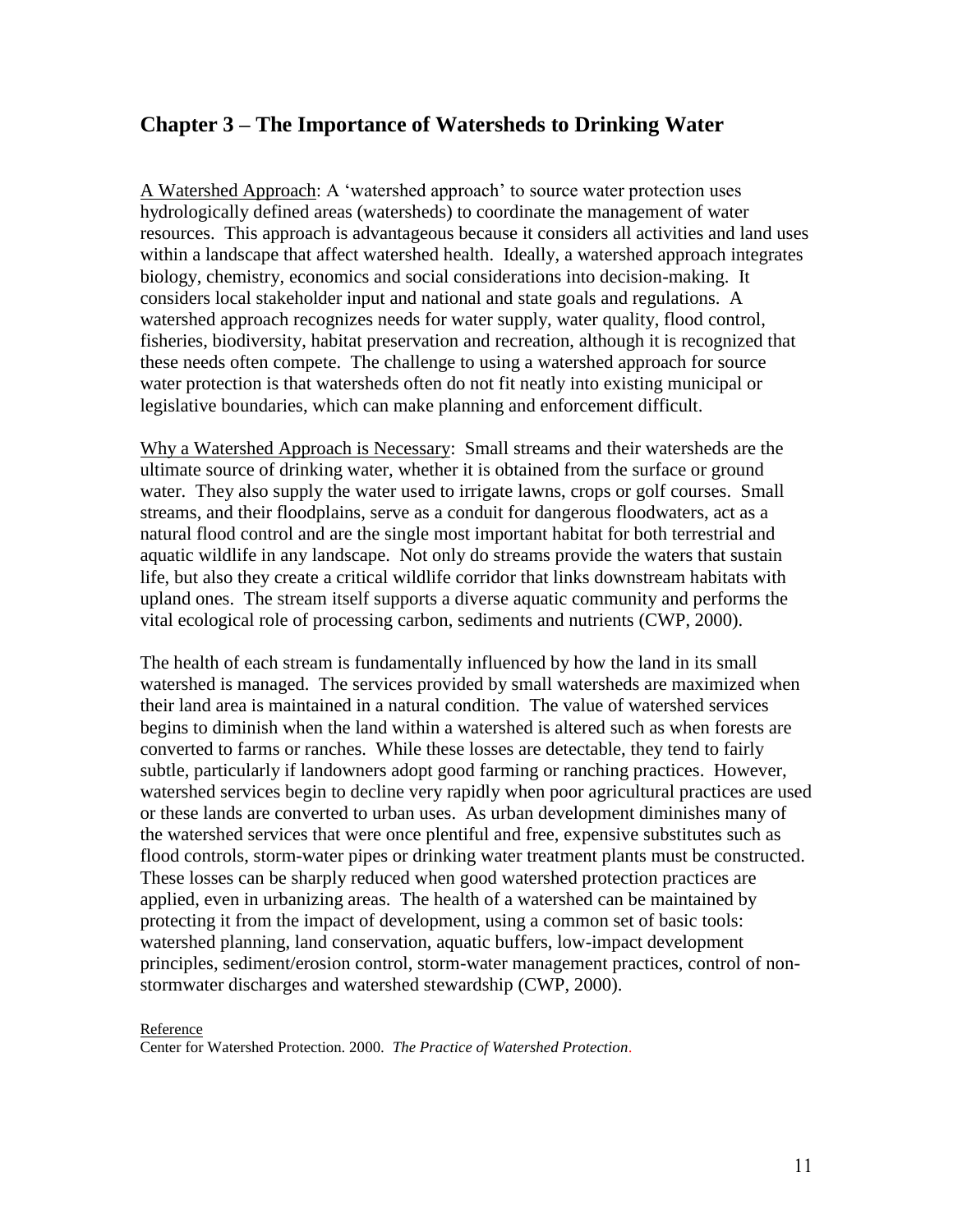# **Chapter 4 – How the Lake Linganore Watershed Fits into the Frederick County Comprehensive Plan and the 1992 State Planning Act**

The protection of ecological resources such as the Linganore watershed is called for under the 1992 State Planning Act and the Frederick County Comprehensive Plan.

Economic Growth, Resource Protection And Planning Act Of 1992: On October 1, 1992, the *Maryland Economic Growth, Resource Protection and Planning Act of 1992* took effect. The *Planning Act*, as it is called, amended *Article 66 B* of the *Annotated Code of Maryland*. The 1992 *Planning Act* requires local governments to incorporate and implement a comprehensive set of principles called the *Seven Visions* through their comprehensive plans. The visions describe how and where growth and development should occur, and call for a land and water stewardship ethic to guide individual and group action. These visions have been adopted as official State policy. The major components of the *Seven Visions* that deal with natural resource preservation are:

- Environmentally sensitive areas are protected
- Conservation of resources, including a reduction in resource consumption, is practiced
- Stewardship of the Chesapeake Bay and the land is a universal ethic

Sensitive Areas Element: Maryland's *1992 Planning Act* also states that Comprehensive Plans shall include a "Sensitive Areas Plan" that contains goals, objectives, principles, policies, and standards designed to protect sensitive areas from the adverse effects of development, including:

- Streams and their buffers;
- 100-year floodplains;
- Habitats of threatened and endangered species; and
- Steep slopes

The *1992 Planning Act* also permits Sensitive Areas Plans to include other areas that the County determines are in need of protection (COMAR). As such, Frederick County has designated the following areas as Sensitive Areas:

- Monocacy Scenic River;
- Areas of prime agricultural soils outside of planned community growth boundaries;
- Groundwater resources, particularly with regard to wellhead protection areas;
- Wetlands;
- Limestone conglomerate/carbonate rock areas; and
- Historic and archaeological resources.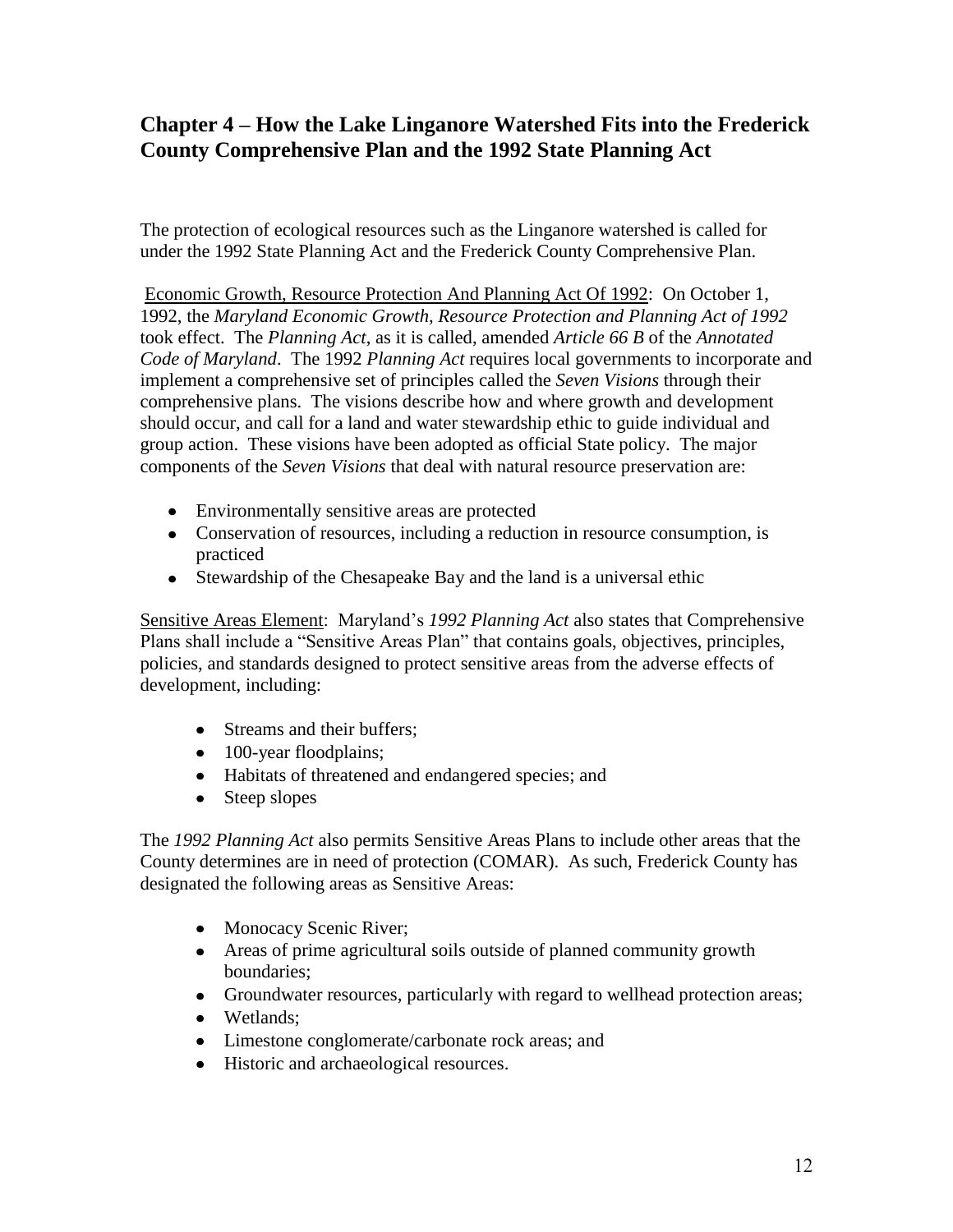Countywide Environmental Resource Policies from the Frederick County Comprehensive Plan (Excerpts):

The following Frederick County Environmental Resource Policies are extracted from Frederick County's Comprehensive Plan, Volume I, adopted October 1998.

- 1. Surface Water-Related Policies
	- Frederick County will acquire, through easement and/or fee simple acquisition, lands that are critical to the quality of key water supplies.
	- Frederick County will establish specific development standards for construction activities adjacent to Class III or IV streams.
	- Public water impoundments will be protected from the danger development  $\bullet$ represents to the quality and quantity of water in such areas. Surface water resources must be managed effectively to provide for continued use by future generations.
	- The County will develop and implement watershed management plans, including wetland protection and wetland restoration elements, for guiding land use decisions.
- 2. Stream Valley Buffers/Corridors Policies

Frederick County shall undertake a study to delineate stream valley buffers/corridors, which require special considerations. Once such buffers/corridors have been identified, the County will develop policies which may limit building or disturbance of land within the defined stream valley corridors unless this activity is necessary to alleviate an undue hardship that would otherwise be suffered by the property owner (e.g. installation of a drain field or construction of a road crossing to ensure that a property may develop to its potential under County policy). Linganore Creek is among the major stream systems to be considered for these studies.

- 3. Steep Slopes and Moderately Steep Slopes Policies
	- The County will study for possible implementation, the regulations to prohibit development on slopes with a grade of 25% or more.
	- The County will establish special performance standards for development in areas with grades ranging from 15% to 25%, comprised of severely erodible soils.
- 4. Vegetation and Wildlife Habitat Policies
	- Efforts to minimize soil erosion on construction site are required. The disturbed areas shall be revegetated as quickly as possible with native plant species to ensure permanency and low upkeep.
	- The County shall encourage the retention of a concentration of trees in vegetative buffer zones for use by game/migratory birds and mammals.
	- The County will continue to encourage and direct Forest Conservation Act planting to stream valley/buffer areas.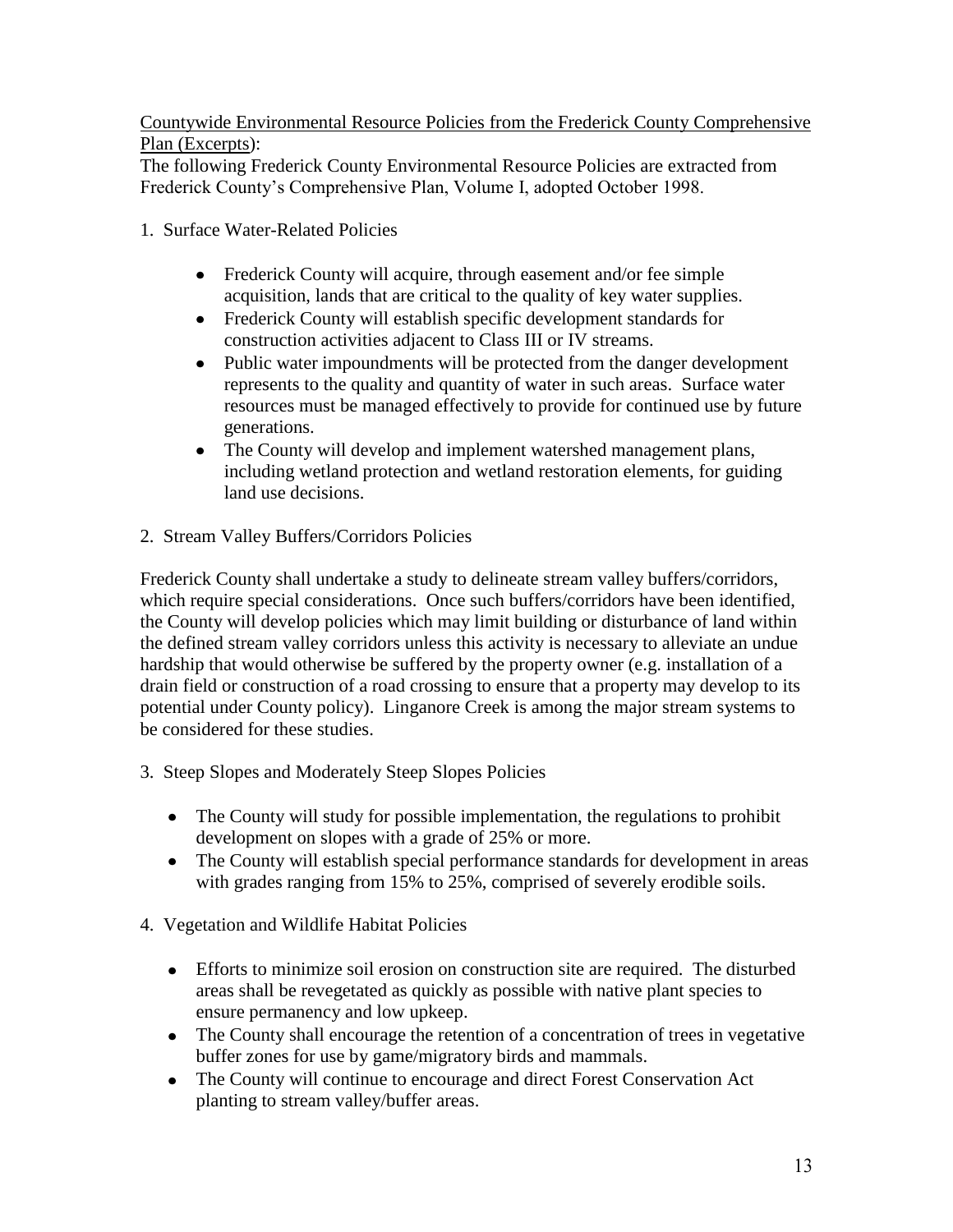#### **References** Annotated Code of Maryland Section 3.05 (a)(2), Article 66B

Frederick County Comprehensive Plan, Volume I: Countywide Plan, October 1998

Maryland Economic Growth, Resource Protection, and Planning Act of 1992, October 1992. Codified at Section 3.05 (a)(1) Article 66B, Annotated Code of Maryland.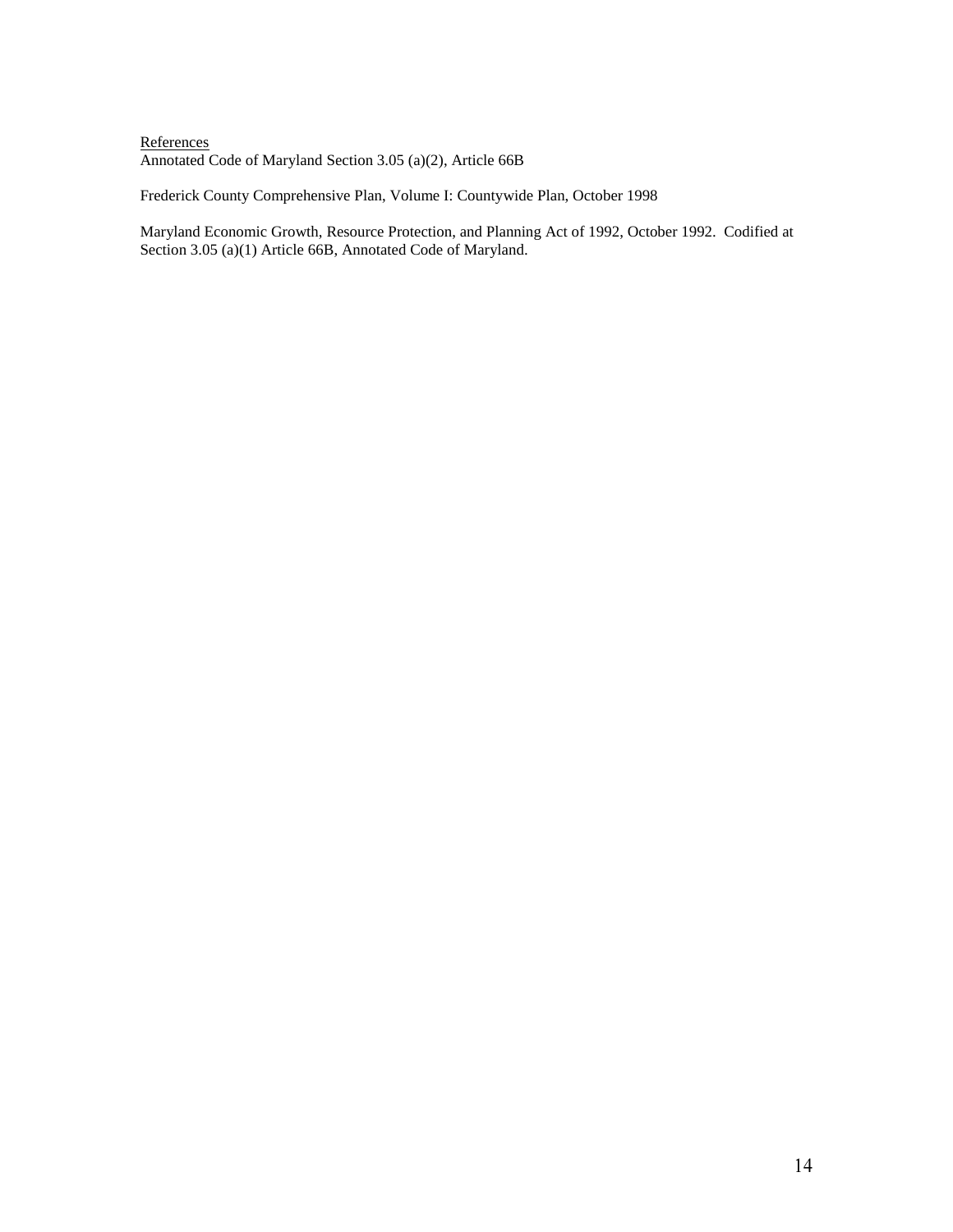# **Chapter 5 – How the Lake Linganore Watershed Fits Into the Chesapeake Bay Agreement**

Background: In 1983 and 1987, the States of Virginia, Maryland, and Pennsylvania, the District of Columbia, the Chesapeake Bay Commission and the U.S. Environmental Protection Agency signed historic agreements that established the Chesapeake Bay Program partnership to protect and restore the Chesapeake Bay's ecosystem. The partnership has explicitly encouraged protection and restoration of the subwatersheds (such as Linganore Creek) that make up the larger Chesapeake Bay watershed.

The signatories of these original agreements reaffirmed the commitments to restore the Chesapeake Bay in June of 2000. This agreement, called *Chesapeake 2000*, contains ambitious goals, action plans and policies. The section entitled, ‗Vital Habitat Protection and Restoration' states:

―The Chesapeake Bay's natural infrastructure is an intricate system of terrestrial and aquatic habitats, linked to the landscapes and the environmental quality of the watershed. It is composed of the thousand miles of river and stream habitat that interconnect the land, water, living resources and human communities of the Bay watershed."

―In managing the Bay ecosystem as a whole, we recognize the need to focus on the individuality of each river, stream and creek and to secure their protection in concert with the communities and individuals that reside within these small watersheds…. Our efforts to preserve the integrity of this natural infrastructure will protect the Bay's waters and living resources and will ensure the viability of human economies and communities that are dependent upon those resources for sustenance, reverence and posterity."

Selected watershed goals in *Chesapeake 2000* include:

- By 2002, each jurisdiction will work with local governments and communities that have watershed management plans to select pilot projects that promote stream corridor protection and restoration.
- By 2004, each jurisdiction, working with local governments, community groups and watershed organizations, will develop stream corridor restoration goals based on local watershed management planning.
- By 2010, work with local governments, community groups and watershed organizations to develop and implement locally supported watershed management plans in two-thirds of the Bay watershed covered by this Agreement. These plans would address the protection, conservation and restoration of stream corridors, riparian forest buffers and wetlands for the purposes of improving habitat and water quality, with collateral benefits for optimizing stream flow and water supply.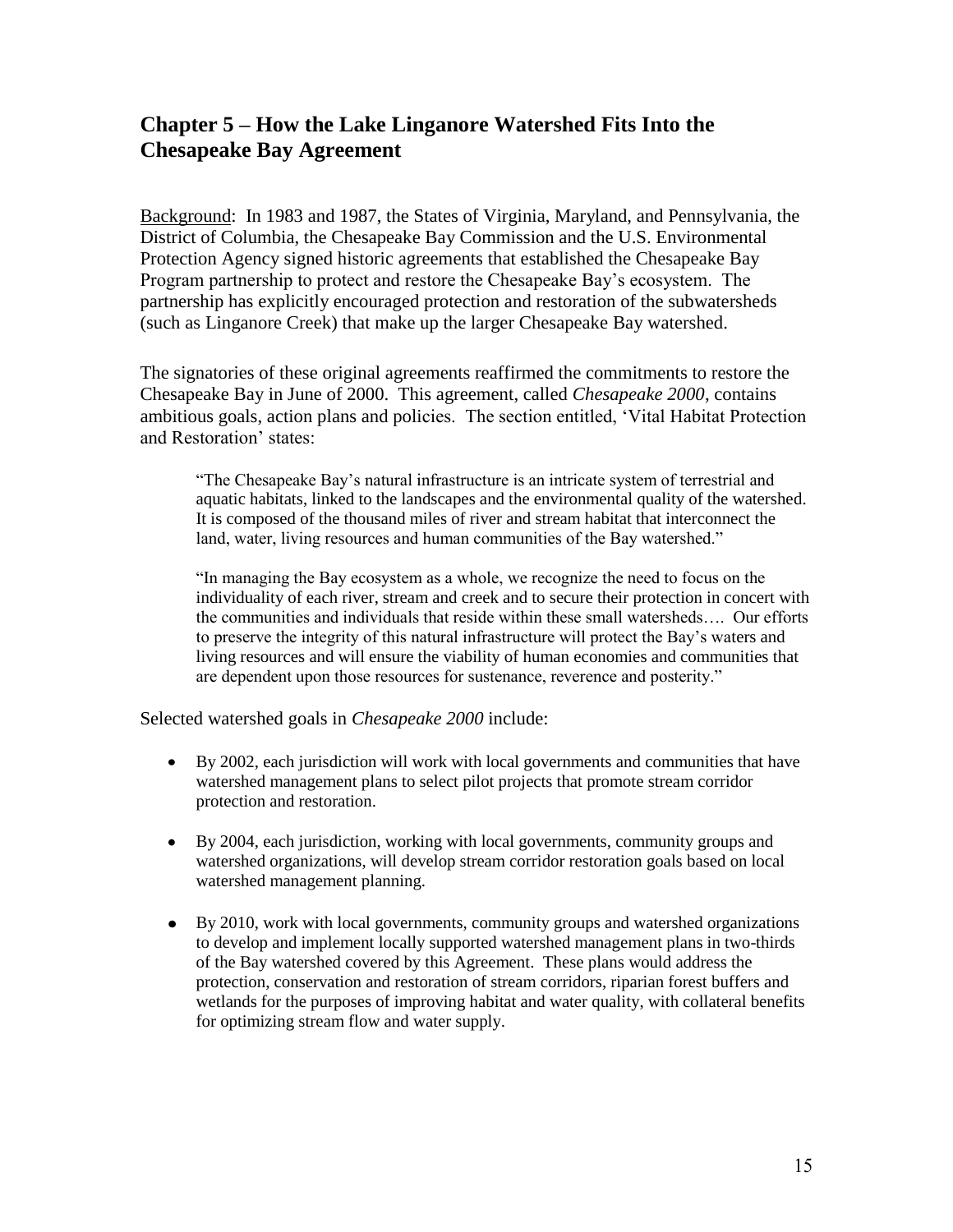# **Chapter 6 – The Lake Linganore Community and Its Three Major Organizations**

In General: Lake Linganore at Eaglehead was approved as a Planned Unit Development (PUD) in July 1968. The original area of 2,200 acres was subsequently increased to 3,256 acres in 1970, and finally increased to its present size of approximately 3,730 acres in 1972. The PUD plan provided for a mixture of residential housing types including single-family, villas, garden apartments and towers. In addition to the residential activities the plan proposed areas for village centers, community facilities, commercial activities, open space areas as well as the primary amenity of one large lake and five smaller lakes.

As of June 2002, a total of 3,300 lots had been formally created and recorded in the land records. Approximately 2,200 of these lots have been developed. An additional 5,700 lots are in varying stages of the approval process, but the creation, recordation and ultimate development of many of these have been constrained for a number of reasons.

A number of forested stream valleys with slopes of 40% and greater present in the PUD, and significant forested lands, including those listed in the State's GreenPrint Program, are limiting factors in the extent and amount of future development that may be permitted. Additionally, development is constrained by the County's Adequate Public Facilities Ordinance (APFO) which states that "...new residential, industrial and other development take place in accordance with the Frederick County Comprehensive Plan and the Capital Improvements Program to ensure that adequate public facilities and services are available concurrent with new development so that orderly development and growth can occur....".

Description of the Three Primary Lake Linganore Organizations: There are three major organizations within the Lake Linganore community with significant responsibilities for the Linganore Creek watershed, including Lake Linganore and the smaller lakes within the PUD, as well as several miles of large and small streams:

- 1) **The Lake Linganore Association (LLA)** is the governing body of the community, with members elected by owners of property in the PUD.
- 2) **The Lake Linganore Conservation Society (LLCS)** is a 501(c)3 nonprofit corporation established to implement storm-water management improvements within several of the villages in the PUD and address problems within the Linganore Creek watershed that affect the Lake Linganore community.
- 3) **Land Stewards, Inc**. is currently the major developer in the Lake Linganore PUD and, as such, is responsible for managing most of the undeveloped land within the PUD.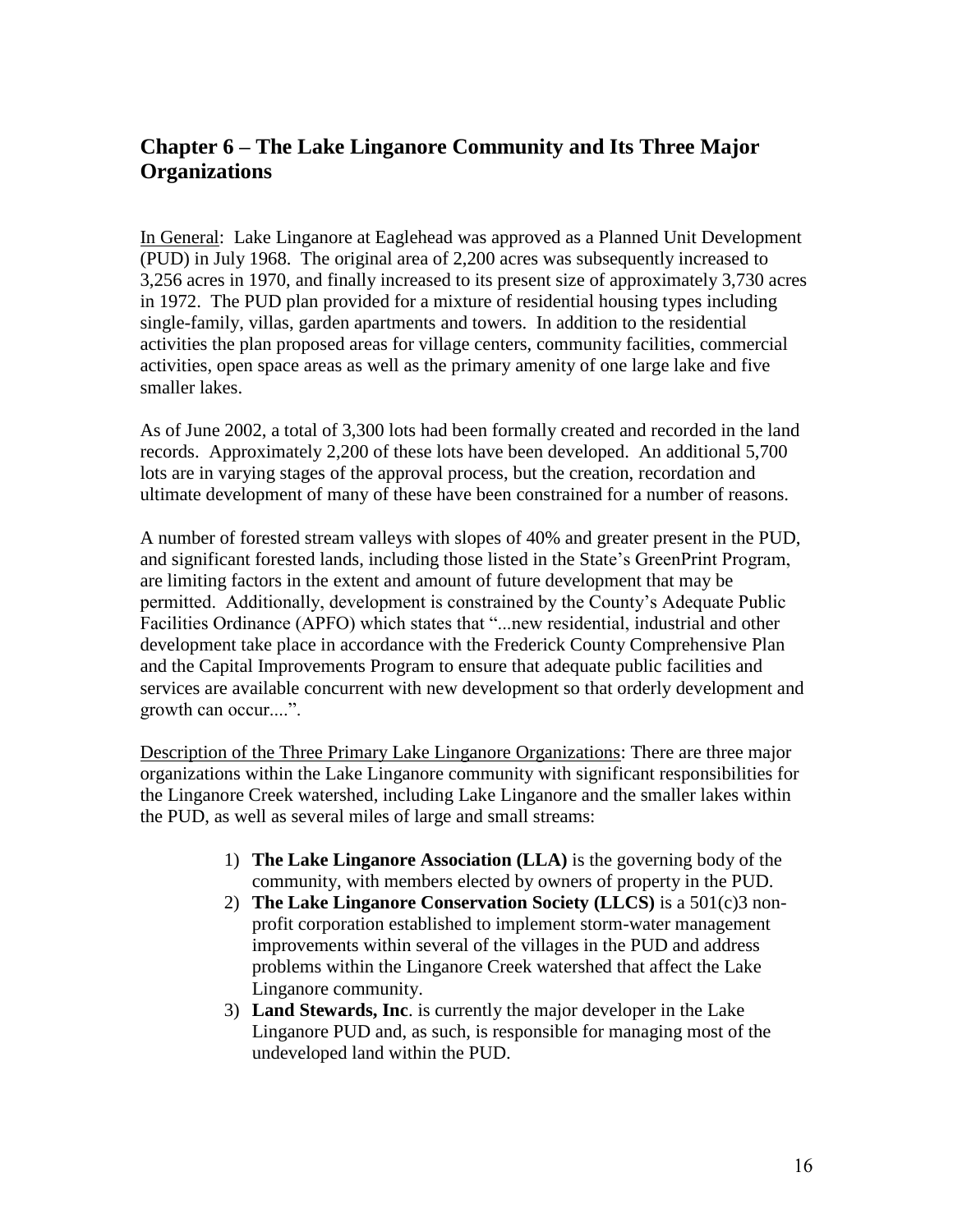Lake Linganore Association (LLA): Members of LLA's Board of Directors are elected for two-year terms on a staggered basis. The Board is responsible for gathering homeowners' association dues from property owners and spending those fees on management, maintenance, improvements and other activities that would be expected for a private community of about 8,000 residents. LLA is also responsible for enforcing homeowners' association covenants, including several that are designed to protect and preserve the natural environment. In particular, the LLA owns a narrow buffer of land along most of the shorelines of the lakes and streams, and has the authority to regulate how that land is used. LLA's ability to control how that land is used is subject to formal restrictions related to county water and sewer easements along the lake's shores and to informal habits of usage by lakefront landowners who are accustomed to using the land as they choose.

Lake Linganore Conservation Society (LLCS): The LLCS is a separate and distinct organization from the Lake Linganore Association. LLCS was created in response to several serious problems with privately developed and maintained roads in many of the villages that were in need of major repairs or reconstruction. These problems occurred in large part because the roads had been constructed without sufficient storm-water management techniques in place, and those that were built in at the outset had been allowed to deteriorate. LLCS' scope extends beyond the boundaries of the immediate community, to the entire watershed feeding the lakes of Lake Linganore at Eaglehead.

Community Development Authorities (CDAs): The LLCS worked with elected county and state representatives to create a community development authority (CDA) through which residents could tax themselves to pay for necessary stormwater management and road improvements. Petition drives, followed by supporting votes by residents of several villages led to approval and funding of the CDA. It does not cover all or even most of the PUD, but it does cover the older villages where most of the residents live.

Land Stewards, Inc.: In 2002, Land Stewards purchased the development rights to the balance of the PUD from Eaglehead Development Corporation – the major developer for 16 years. Eaglehead Development generally took a pro-conservation stance toward development, working with LLA and LLCS to find ways to build out the community while practicing good conservation principles.

As the primary developer, Land Stewards is responsible for about 40 percent of the 3,811 acres of land within the PUD, including land in undeveloped villages at the head of Lake Linganore (the Hamptons and the Isles of Balmoral), along the north shore near the main dam (Aspen), on most of the south shore west of "Quiet Cove," and below the dam on Linganore Creek (Woodridge).

Community Interest: There has long been interest among the residents of Lake Linganore to address environmental problems affecting the community. This interest, prior to the mid-1990s, took the form of ad hoc committees (e.g., the "lake ecology committee"), which were able to document problems but did not have the resources to address them. Beginning in the mid-1990s, however, several of these committees were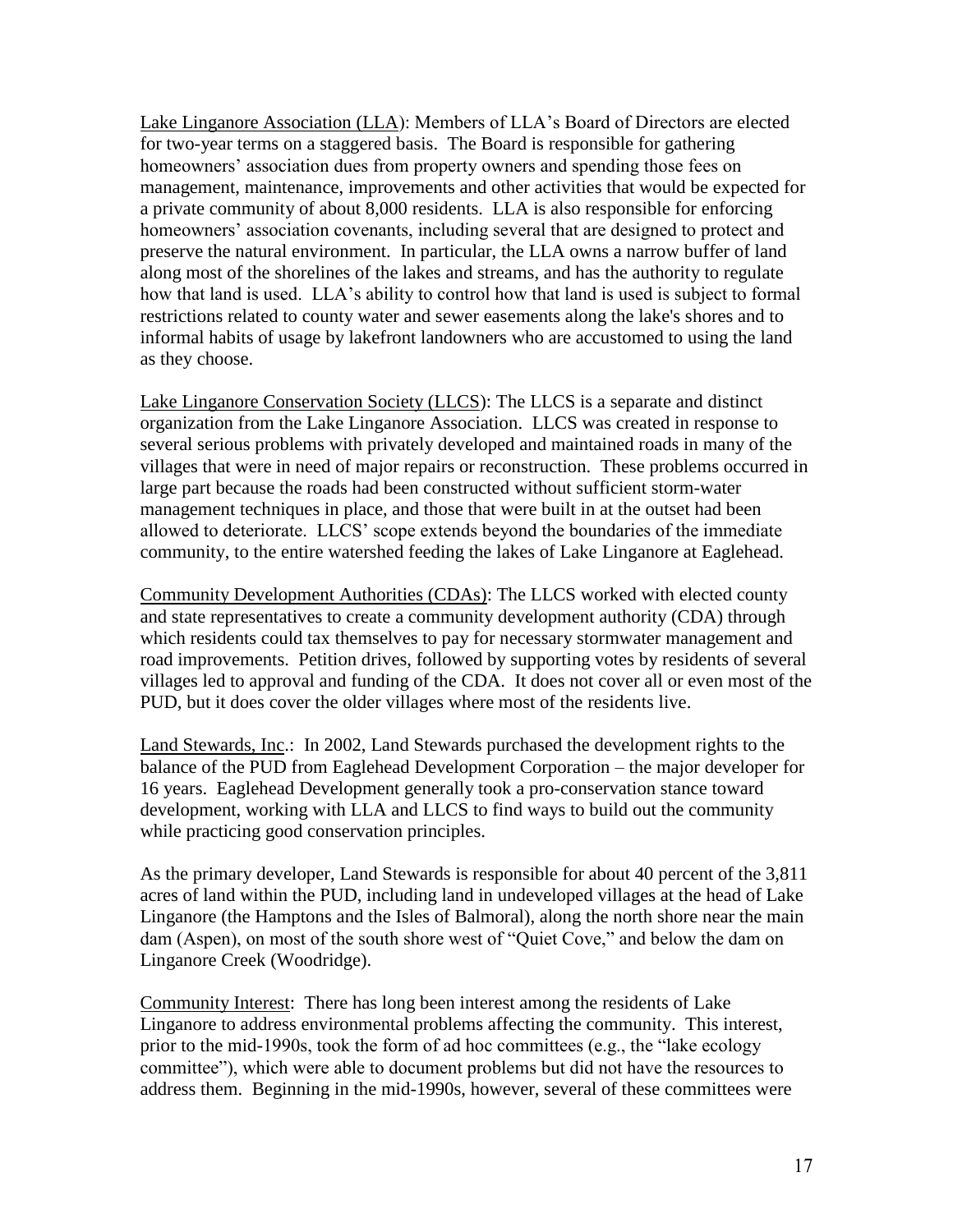able to secure support by working with appropriate government agencies and by raising the issue to the level of LLA action. Two examples are significant:

- 1) The state's dam safety inspectors determined that Lake Merle's dam was structurally not strong enough due to additional homes built within its danger reach. An ad hoc committee actively supported by the LLA Board of Directors developed a cost-effective solution that was approved by the dam safety inspectors, and the residents of the PUD agreed to pay additional fees to make the repairs.
- 2) A few residents of the Summerfield village determined that a15-acre field, a major portion of the watershed for a small stream flowing into Lake Linganore, should be reforested. The residents obtained the cooperation of the state forester's office and formed a partnership with an elementary school. The result was a major reforestation and environmental education project. Residents of the village and school children have maintained the project with support from LLA.

Friends of the Lake (FOL): In March 1999, the LLA Board of Directors approved the charter of an environmentally focused committee, the Friends of the Lake (FOL), and subsequently approved the committee's broad mandate "to serve to protect, preserve and restore our community's land, water, forests and wildlife by promoting environmental awareness, community involvement, and good environmental practices." FOL is a committee of the Lake Linganore Association and has no independent authority.

FOL and LLCS have also worked closely to identify environmental problems in the community and potential resources to address them. Environmental education has been a significant part of the mission for LLCS and FOL; both organizations disseminate environmental information through monthly columns in the LLA monthly newsletter.

Other projects since the mid 1990s have been the reforestation and planting of stream buffers in four villages, with the FOL committee working closely with the state forester's office and winning a Maryland 2000 grant to create and maintain a native plant garden to demonstrate the value of native plants in the landscape. FOL has worked with other LLA committees to improve trails in the community and reduce erosion.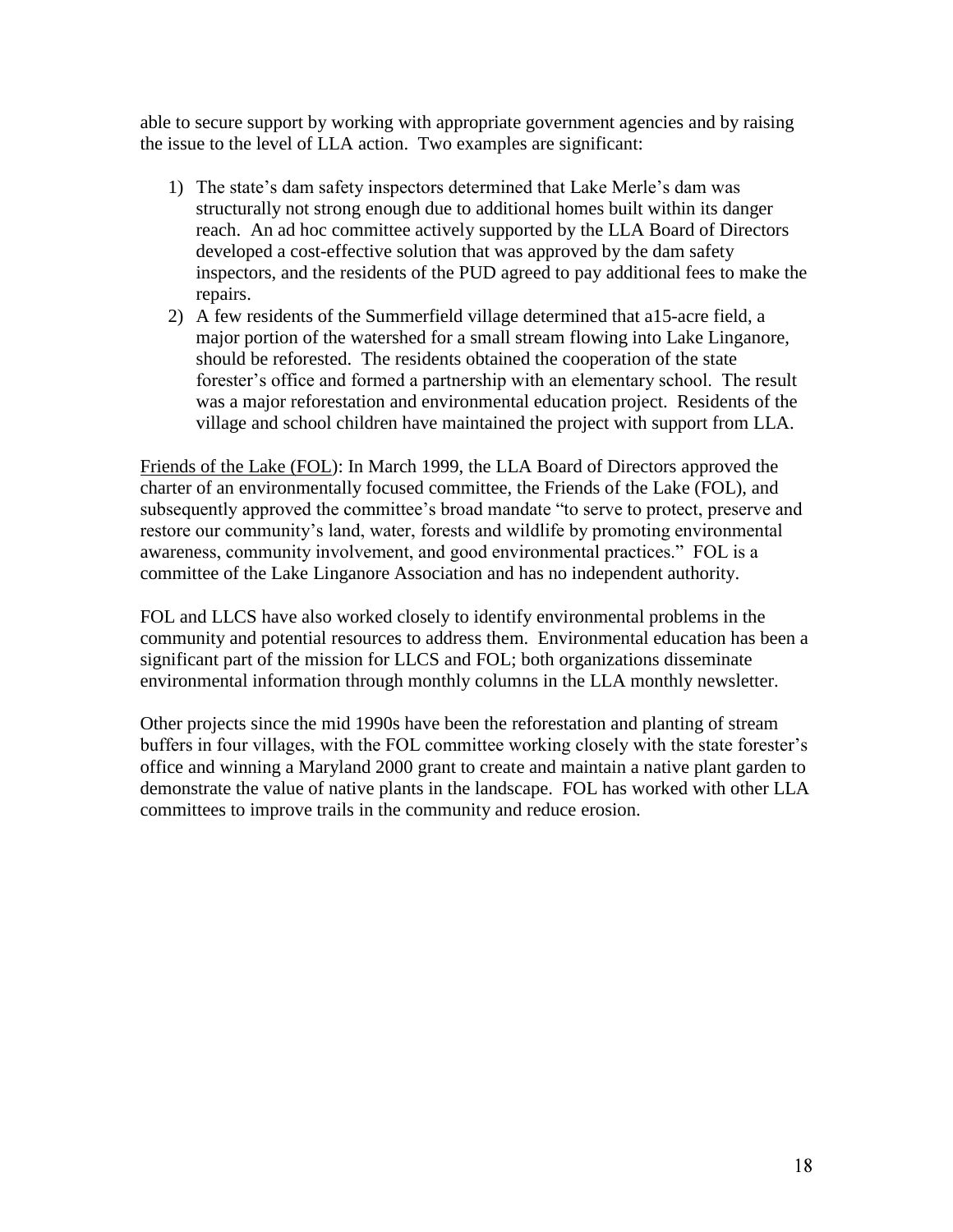# **Chapter 7 - History of the Linganore Creek Water Supply Systems**

### Linganore

The Linganore Creek Water Treatment Plant (WTP) was originally constructed in 1932 and was upgraded in 1993. This WTP relies on Linganore Creek for its source water, and the safe yield prior to the construction of Lake Linganore was severely limited by the amount of water available from the creek. The construction of the 883 million gallon Lake Linganore in 1971 augmented the flow in Linganore Creek, and increased the capacity of this system to a permitted safe yield of 3.2 million gallons per day (MGD). A December 2000 agreement among the City, County, Lake Linganore Association (LLA) and the State, allows the City to secure enough water from the lake to provide their required flow-by, and increased the City's Linganore Creek water supply safe yield to 6.0 MGD. The agreement requires the LLA to increase the flow-by as needed from the lake to ensure that the City has 6.0 MGD for its WTP as well as 4.46 MGD to maintain flowby at the City's Linganore Creek WTP.

Through this agreement, the County also evaluated the safe yield of Lake Linganore. The result of this analysis indicated that Lake Linganore could also provide a safe yield of 2.4 MGD for the County. The County has a permit to withdraw .75MGD of water (maximum 1MGD) from Lake Linganore. However, the 1996 Memorandum of Agreement with the Lake Linganore Association limited the drawdown of the lake to no more than 15 inches below the spillway. This condition does not allow the County to define a safe yield for the Lake Linganore supply. The use of the lake as a County water supply is further complicated by the impact of years of sediment deposition in the lake. Because of the limitations of the lake as a safe source of water during times of drought, the County has increased its reliance on the Potomac as the primary water resource, and after the Ballenger Creek water line is constructed into this service area, Lake Linganore will be considered a backup resource.

### **Monocacy River**

The City's Monocacy River WTP was constructed in 1960 with an initial design capacity of 2.0 MGD. The treatment facility's capacity was increased to 3.0 MDG in 1988. During periods of low river flow, the City has to cease all water withdrawal from the Monocacy River to maintain its flow-by requirement. This means that this water supply has no safe yield, and therefore only provides a backup for the City's two other water supplies.

### Potomac River

The City has agreed to purchase water from the County's Potomac source to augment its current and future needs. They have requested 8 MGD "immediately" and 12 MGD in the future, and have budgeted a proportionate share of the expansion of the New Design WTP and transmission main needed for delivery. The construction of an inter-connection point is anticipated by early 2005. In the meantime, the City of Frederick has drilled a production well with a yield of 365,000 GPD, which is being permitted through MDE, although the actual permitted withdrawal amount is still undetermined.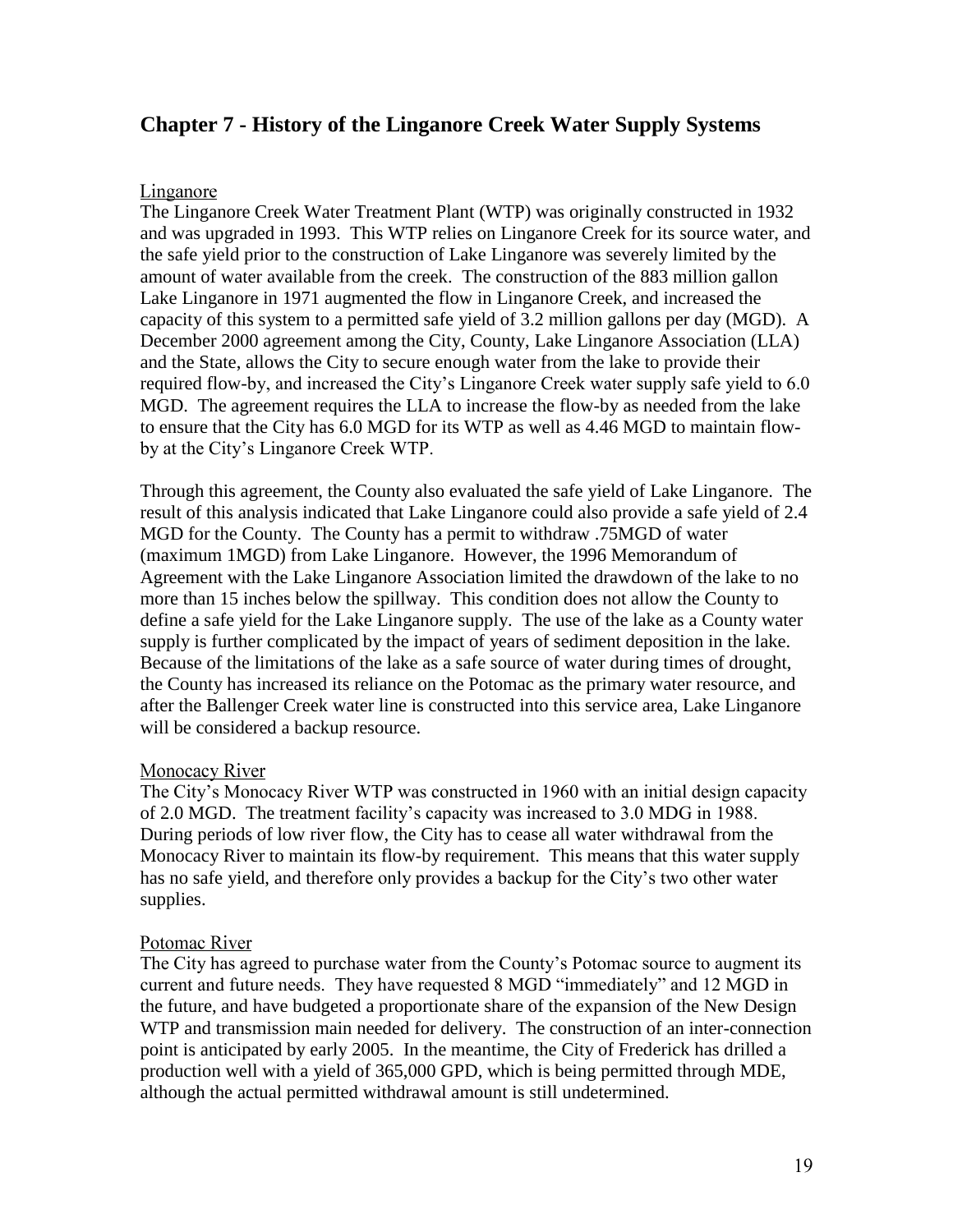# **II. Source Water:**

# **Studies and Assessments**

The Linganore watershed has been the subject of many studies and assessments over the years. Although the studies were conducted by different entities, at different times, and for different specific purposes, they reached many of the same conclusions.

They have all found that sediment and the nutrient phosphorus associated with this sediment are key problems for Lake Linganore. Most of this sediment is coming from agriculture, although development in the watershed is also a contributing factor. Future development slated for this steeply sloped area will likely exacerbate the problem.

The following section describes five of the most important assessments done in the Linganore watershed and makes recommendations for how to address the issues that they identify.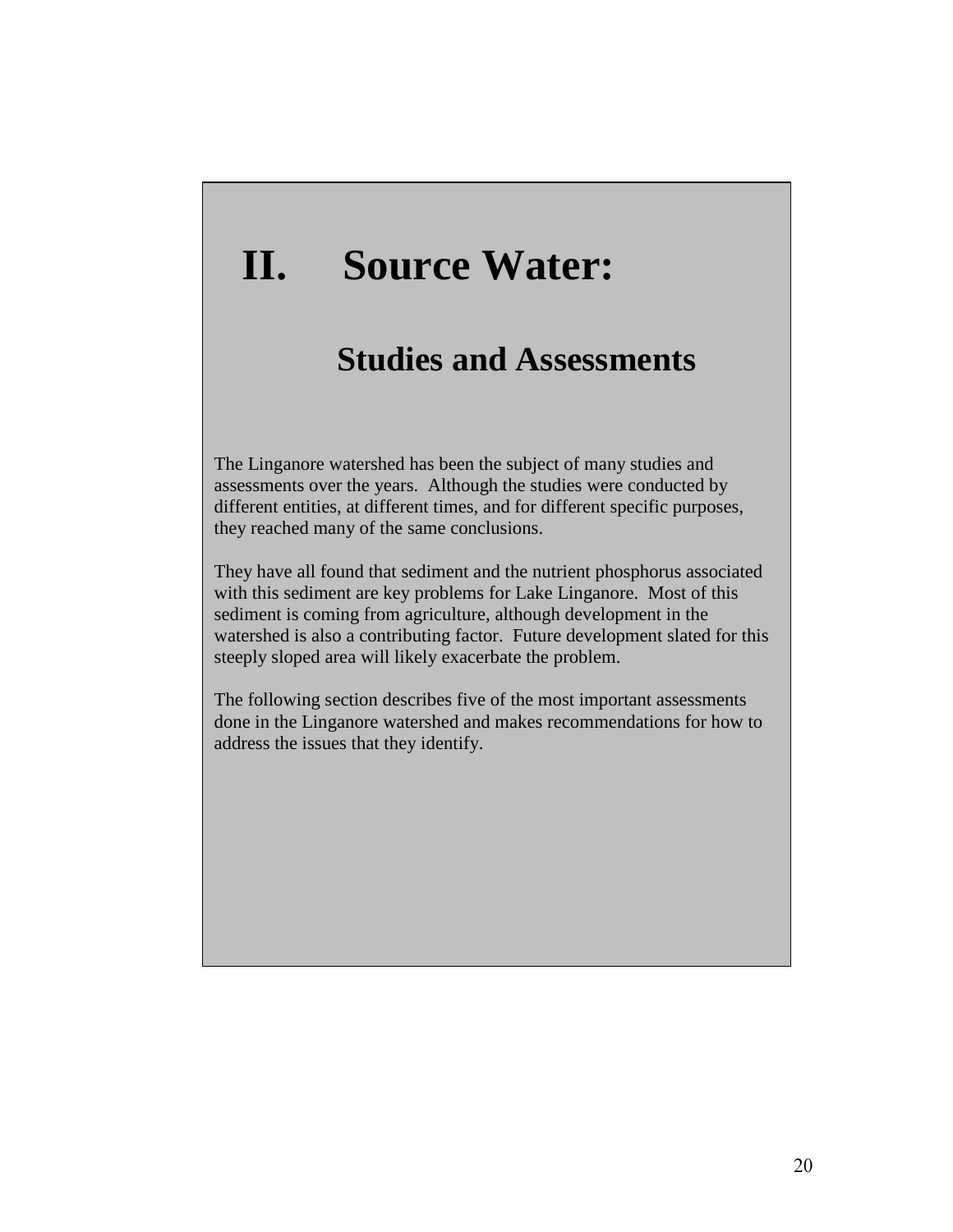# **Chapter 8 - Siltation and Sedimentation Engineering Study**

In General: In 2002, Whitman, Requardt & Associates, LLP (WRA) conducted a capacity study for Lake Linganore at the request of the County. According to their report, they estimate that the lake lost 13% of its capacity as a result of sedimentation between its construction in 1972, and 1999. This equals 320 acre-feet of siltation and a loss of 104.5 million gallons in volume. They based their estimates on a comparison of pre 1972 topography with aerial photographs that were taken in 1999, during a period when the water level in the lake was especially low. While this methodology does not precisely measure the amount of siltation in the lake, it uses available data to make its estimations, and it is the only report of its kind for Lake Linganore. The Lake Linganore Association believes that the report understates the siltation problem in the lake.

Possible Solutions: The Whitman and Requardt team estimated the costs for several possible solutions to the volume capacity problem in the lake. Although they concluded that the installation of a rubber dam at the spillway was the most cost-effective solution, they recommend dredging and the installation of a forebay to address the problem more thoroughly. Future sedimentation problems would be ameliorated by the forebay and dredging.

WRA acknowledged its draft study estimating the loss of capacity in Lake Linganore due to siltation was not based on comprehensive direct field measurements. The method they used subtracted the lake volume implied by elevation contours taken from limited 1999 data (obtained during a 15-foot draw-down) from the lake volume implied by elevation contours taken (at all depths of the 38-foot deep lake) from pre-1972 data. WRA's estimate assumed that most of the original capacity below 14-foot depth has been lost due to siltation. The Lake Linganore Association (LLA) questioned this methodology, and their reviewer recommended two corrections. First, that WRA adjust the pre-1972 contour height assignments to produce an area at the normal pool elevation equal to the 215 acres found at the normal pool elevation in 1999. WRA's calculation implies that the lake surface area actually grew by 20.7 acres between 1972 and 1999 – contrary to observation. Second, the reviewer questioned the study's assumption that most of the deep water capacity has been lost to siltation, observing that silt deposits are heavily concentrated at more shallow depths in the upper half of the lake and that in the lower end of the lake current sonar depth soundings show many readings in the 22 to 38-foot range. Furthermore, the LLA requested that WRA assess the impacts of raising lake levels by installing a rubber dam on top of the existing spillway on LLA trails, beaches, and other property as well as the County's sewer pipe system as a preliminary step to determining the option's feasibility. No final report of the Whitman and Requardt study has been approved by Frederick County.

References

Lake Linganore Frederick County, MD Siltation & Capacity Report. December 9, 2002. Whitman, Requardt & Associates, LLP Baltimore, MD.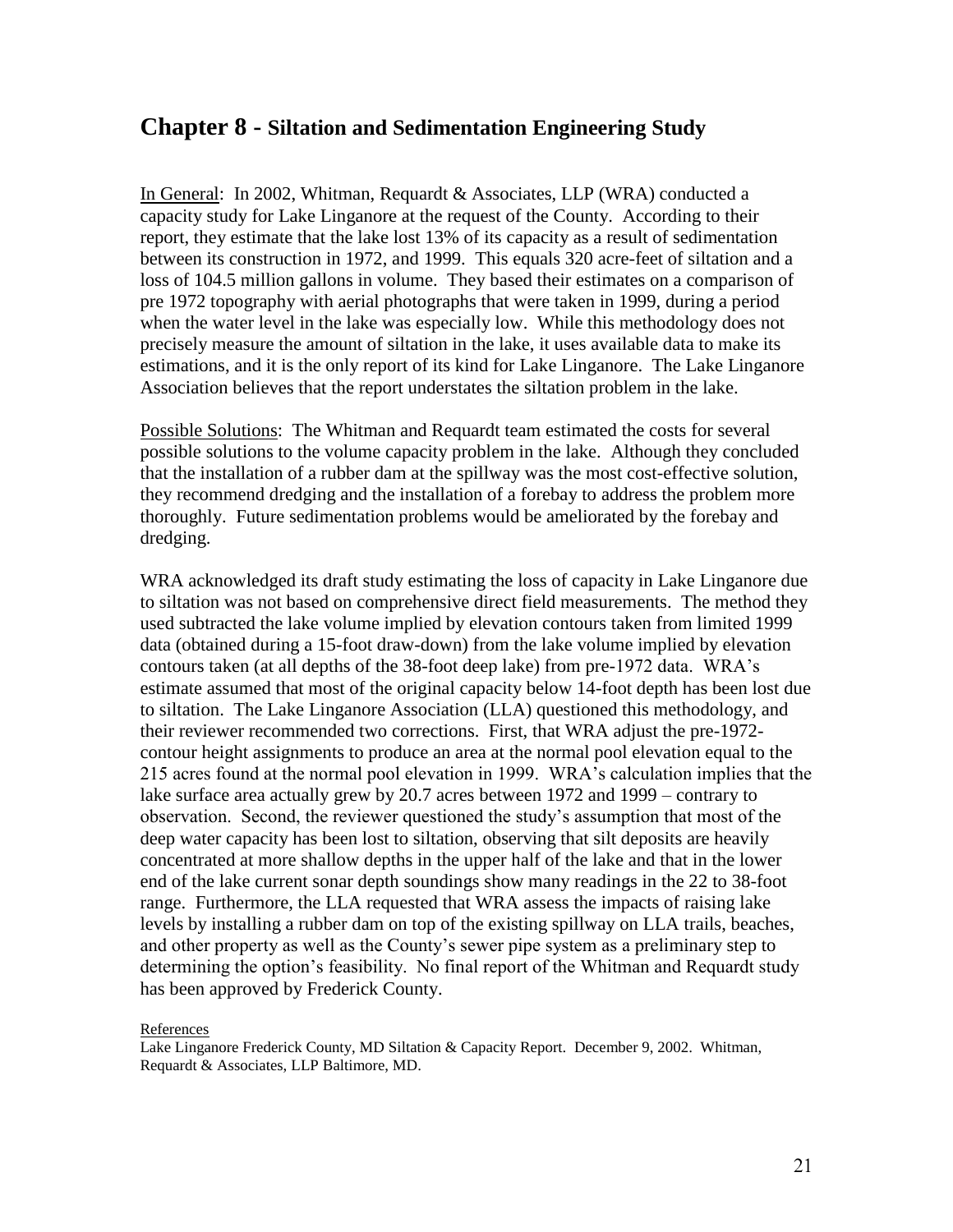# **Chapter 9 – Maryland Department of the Environment (MDE): Summary of Source Water Assessment**

In 2002 MDE conducted a survey of the three surface drinking water sources for the City of Frederick– the Monocacy River, Linganore Creek, and Fishing Creek Reservoir. Concerns and observations for Linganore Creek include:

- Sedimentation and siltation in the lake are major concerns.
- Geese migration/activities around Lake Linganore pollute the lake.
- A sewer line owned and operated by the County along the shore and above Lake Linganore has experienced some leakage in the past.
- The water treatment plant yard and roof storm drains discharge storm water to the creek above the intake.
- There is an abandoned dumpster and discarded construction material located in the city-owned property above the intake.
- Development in the watershed, specifically the Spring Ridge development that is located contiguously with the Linganore Creek east of the City's intake, may negatively impact water quality. A sediment trap pond from this large development drains to the creek approximately three hundred yards above the intake.
- Lake Linganore Association members expressed concerns that under existing local regulations the watershed is not protected and is subject to development and other land use changes.

Non-Point Concerns: According to 1997 Department of Planning land use data, 61% of the watershed is used for agricultural purposes (54.4% cropland, 6.6% pasture). Land used to grow crops can be a source of nutrients (from fertilizer), synthetic organic compounds (herbicides) and sediment load. Pastures used to graze livestock can be sources of nutrients and pathogenic protozoa, viruses and bacteria from animal waste. Careful farm management in the Linganore watershed is especially important due to potential impacts on drinking water quality.

Less than 13% of the watershed is listed as residential, but there are two areas of concern based on their size and location:

- 1) Lake Linganore at Eaglehead, a Planned Unit Development (PUD) community, is located between I-70 and Gas House Pike and is approximately 3,730 acres. The PUD and surrounding area consist of a mixture of housing types. The population of Lake Linganore at Eaglehead is approximately 6,300 persons with an ultimate potential of 9,000 units and a population of 20,000-25,000 persons.
- 2) Another large development is the Spring Ridge PUD located southwest of Lake Linganore, on both sides of I-70 and west of Quinn Road. A 1,534 lot, 1,880-unit subdivision, first granted preliminary approval in 1989, Spring Ridge has reached full build-out. The Spring Ridge Community contains a variety of housing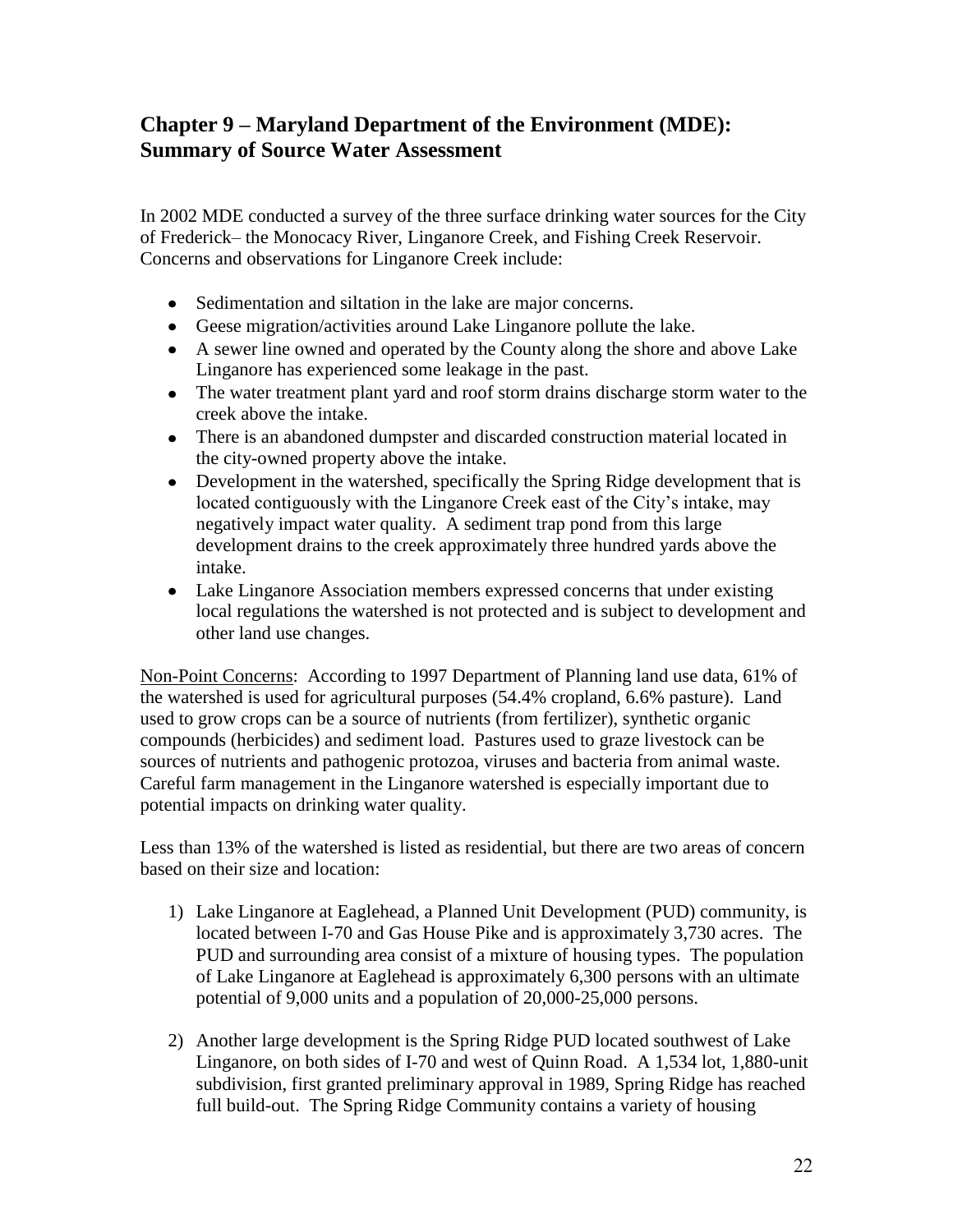types—including senior apartments plus a school, swimming pool, a small commercial/employment area and a soon-to-be constructed fire station. Spring Ridge also contains an extensive linear park and trail system along Long Branch, which flows through the development and empties into Linganore Creek

Pollution due to non-point runoff from these large housing developments can be a major concern because of their close proximity to Lake Linganore and Linganore Creek and their location above the City's intake.

In addition to the above residential areas, there are two incorporated municipalities, the Towns of New Market, Mount Airy, two unincorporated communities, New London and Libertytown. There are also several rural subdivisions and housing developments in the watershed with on-site septic systems.

Point Source Concerns: The only point source of pollution located in Linganore Creek watershed is the Libertytown Wastewater Treatment Plant (WTP). The Libertytown WTP was built by the County in 1986 and has a capacity of 50,000 GPD. It treats an average flow of 30,000 GPD. The projected population of Libertytown is expected to be 1,050 by the year 2010. The wastewater plant will need to be expanded to 100,000 GPD to meet this projected population growth. The County has hired a consultant to examine two alternatives to the capacity issue at the Libertytown WTP: replacement or the construction of an interceptor to the Lake Linganore sewer system.

Transportation Related Concerns: Major roads in the Linganore Creek source water protection area include: Route 75 extends from the southern to northern boundaries of the watershed; Route 26 runs along the northern boundary for most of the watershed; and sections of Route 31 and Route 27 are also located within the watershed boundary. There are also numerous secondary roads and residential access roads throughout the watershed. Concentration of residential access roads with heavy traffic within Lake Linganore at Eaglehead and lack of proper stormwater management practices in some areas of the development can increase siltation of Lake Linganore.

Several local roads in the watershed are adjacent to and/or cross the tributaries of Lake Linganore and may be of concerns for spills. These include Boyers Mill Road (bridge over Lake Linganore), Gas House Pike, Old Annapolis Road, Woodville Road and Buffalo Road (bridges over Linganore Creek).

Land Use Planning Concerns: The most significant change is the increase in residential land use over the past several years. The changes in agricultural (cropland and pasture) land use appear to be modest (approximately 740 acres). A significant percentage of the land slated for new development on the south side of Lake Linganore, however, is currently forested and the potential residential or commercial developments of large tracts of forested land in the watershed threaten the water quality in streams and Lake Linganore.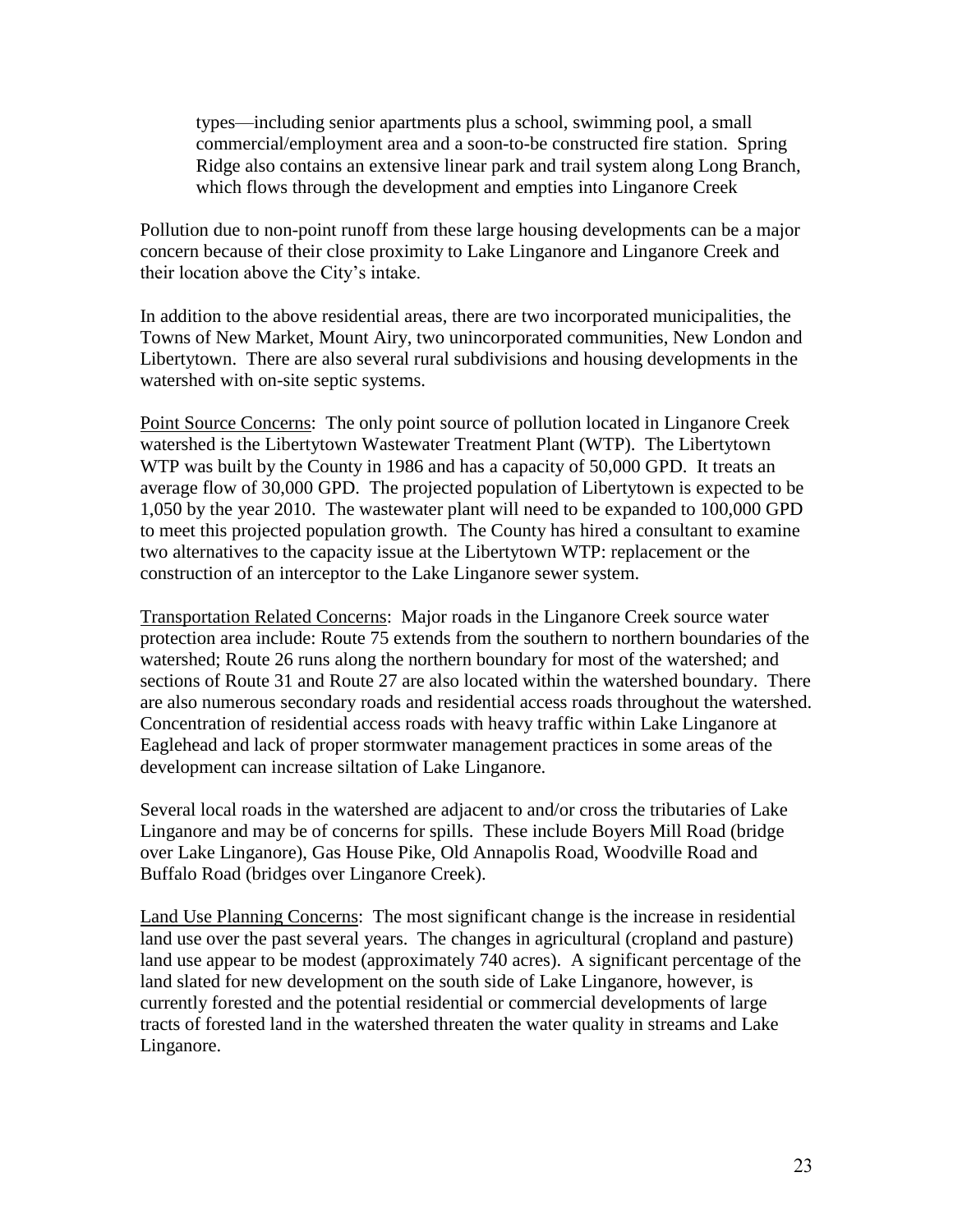Turbidity and Sediment: High levels of turbidity in the creek can result from storm events (rainfall) and snowmelt. The sediment loads into Lake Linganore are severe because of the high-density residential development surrounding the lake and the high percentage of agricultural land in the watershed coupled with the highly erodible soils and steep slopes typical of this watershed.

Future land use changes in the Linganore Creek watershed will likely increase turbidity contamination. Development of forested land will increase the amount of exposed surfaces that can lead to erosion.

Inorganic Compounds (IOCs): Several IOCs have been detected below the maximum contaminant level in the finished water from Linganore Creek WTP. Nitrate was the most common IOC detected with only one result exceeding 50% of the Maximum Contaminant Level (MCL)\*. Unless livestock numbers, fertilizer usage and number of homes using on-site disposal drastically increase, it is unlikely that nitrate concentration will increase in the future.

\*MCLs are standards set by the U.S. Environmental Protection Agency to ensure safe drinking water.

Disinfection Byproducts (DPBs): Trihalomethanes, also known as THMs, are formed along with other disinfection byproducts when chlorine is added to drinking water during the water treatment process. The amount of THMs allowable in drinking water has been restricted by the EPA and the State of Maryland because of possible links to cancer. THMs and haloacetic acids (HAAs) both exceeded 50% of the MCL.

The watershed is a major source of THM precursors. Lake Linganore's watershed includes approximately 86% agricultural and forested areas, and runoff from these areas contributes to the delivery of particulate and dissolved organic matter to the lake. Since phosphorus appears to be the limiting nutrient for algae growth in Lake Linganore, watershed management efforts should concentrate on control of this nutrient to reduce aquatic growth. A comparison between phosphorus loading (in terms of pounds per acre per year) from the discharge of the Libertytown Wastewater Plant and agricultural land in the watershed revealed that the contribution from the wastewater plant is rather insignificant compared to agricultural activities in the watershed.

Microbiological Contaminants: The fecal coliform data from different sources shows that counts periodically exceeded the level set by the State water quality. Sampling data indicates that highest fecal and *cryptosporidium* levels are associated with storm-water runoff. Sampling locations indicate that high levels are present prior to entering the reservoir, thus indicating that agricultural sources are likely to be significant.

#### Reference

Source Water Assessments for City of Frederick. Frederick County, Maryland October 2002. Prepared by: Water Supply Program, Water Management Administration, Maryland Department of the Environment 1800 Washington Blvd. Baltimore, Maryland 21230.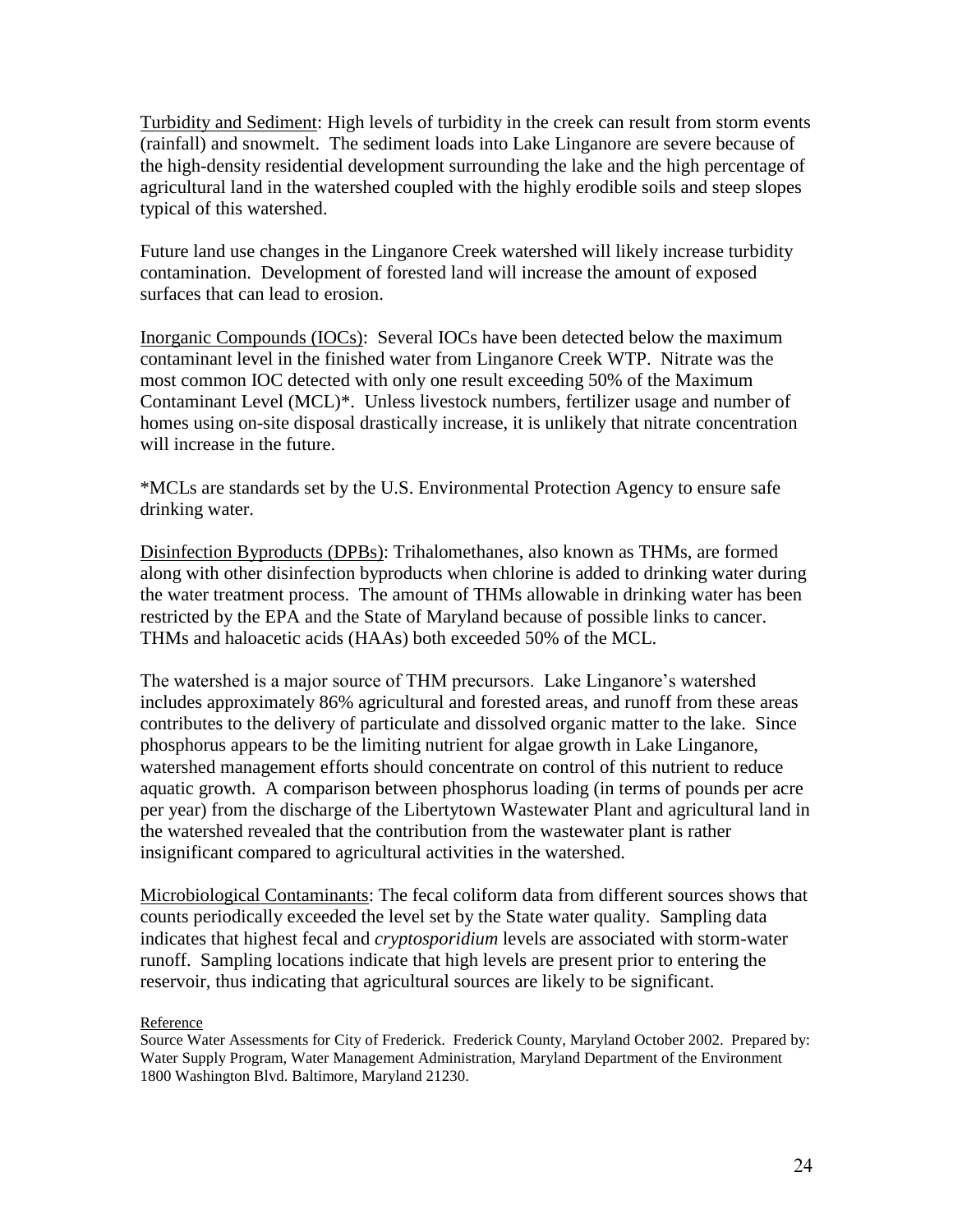# **Chapter 10 – Total Maximum Daily Loads (TMDL)**

In 1996, the Lower Monocacy River watershed, including Lake Linganore, was identified on Maryland's list of water quality limited segments impaired by nutrients and sediments. As a result, the EPA established Total Maximum Daily Loads (TMDLs) for phosphorus and sediments entering Lake Linganore. Analysis suggests that phosphorus is the limiting nutrient for the production of algae in Lake Linganore. The lake experiences frequent seasonal algal blooms, which interfere with water supply and recreational uses. The death and decay of excessive algae can cause violations of the water quality standard for dissolved oxygen resulting in a disruption of the lake's ecosystem balance and causing fish kills. Due to the propensity of phosphorus to bind to sediments, the overall suggested strategy is to simultaneously address the water quality problems associated with phosphorus and sediments.

The Technical Memorandum prepared by the MDE for the EPA and approved May 2003 identified the sources of sedimentation and nutrients based on land-use models. Table 1 provides estimates of loads by source, and Table 2 provides estimates of sediment loads.

| Source       |                | Percent of Total | Source Load |
|--------------|----------------|------------------|-------------|
|              |                |                  | (Lbs/yr)    |
|              | Agriculture    | 75.2%            | 3,577.5     |
| Nonpoint     | Developed Land |                  | 547.8       |
|              |                | 11.5%            |             |
|              | Forest         | 0.5%             | 24.9        |
| Point        | Libertytown    | 12.8%            |             |
|              | <b>WWTP</b>    |                  | 609.0       |
| <b>TOTAL</b> |                | 100.0%           | 4,759.2     |

Table 1: Phosphorus loads attributed to significant point and nonpoint sources for average annual phosphorus TMDL

Table 2: Sediment loads attributed to significant point and nonpoint sources for average annual sediment TMDL

|              | Source         | Percent of Total | Source Load<br>(Tons/yr) |
|--------------|----------------|------------------|--------------------------|
|              | Agriculture    | 80.3%            | 5,660.6                  |
| Nonpoint     | Developed Land |                  |                          |
|              |                | 7.6%             | 533.1                    |
|              | Forest         | 2.1%             | 152.3                    |
| Point        | Libertytown    |                  |                          |
|              | WWTP           | 10.0%            | 707.0                    |
| <b>TOTAL</b> |                | 100.0%           | 7,053.0                  |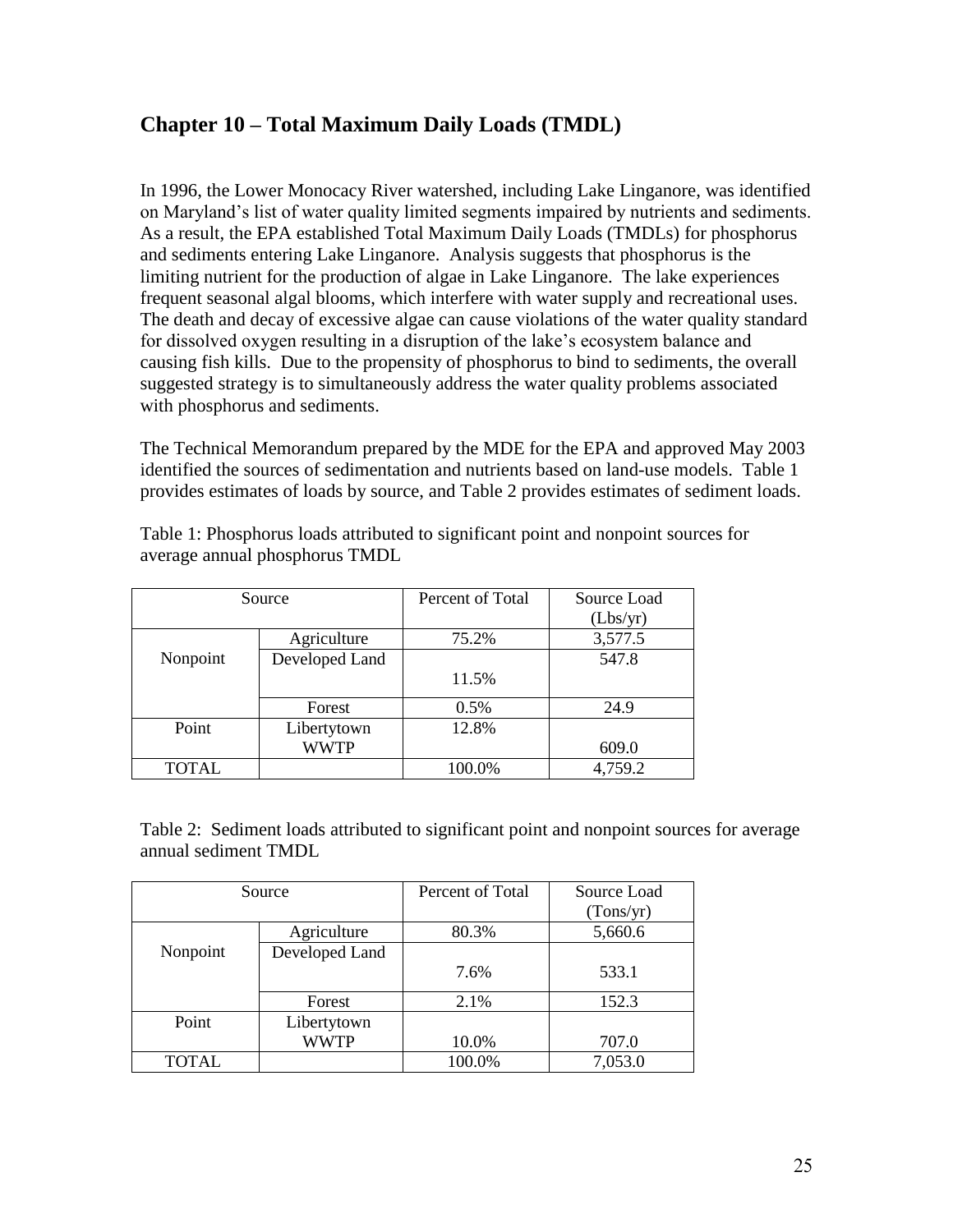The water quality goal of the TMDL is to reduce long-term phosphorus and sediment loads to acceptable levels. Based on an initial assessment of current loadings, which may be refined as better data become available, it is estimated that a 90% reduction in phosphorus loads would be necessary to meet the TMDL for phosphorus. This reduced loading rate is predicted to resolve excess algal problems and maintain a dissolved oxygen concentration above the State's water quality standard, and should preserve about 48% to 79% of the lake's design volume over a period of 40 years.

#### Reference

*Total Maximum Daily Loads of Phosphorus and Sediments for Lake Linganore, Frederick County, MD [DRAFT].*Executive Summary.Prepared by: Maryland Department of the Environment, Montgomery Park Business Center, 1800 Washington Boulevard, Suite 540, Baltimore, MD 21230-1718, November 2002.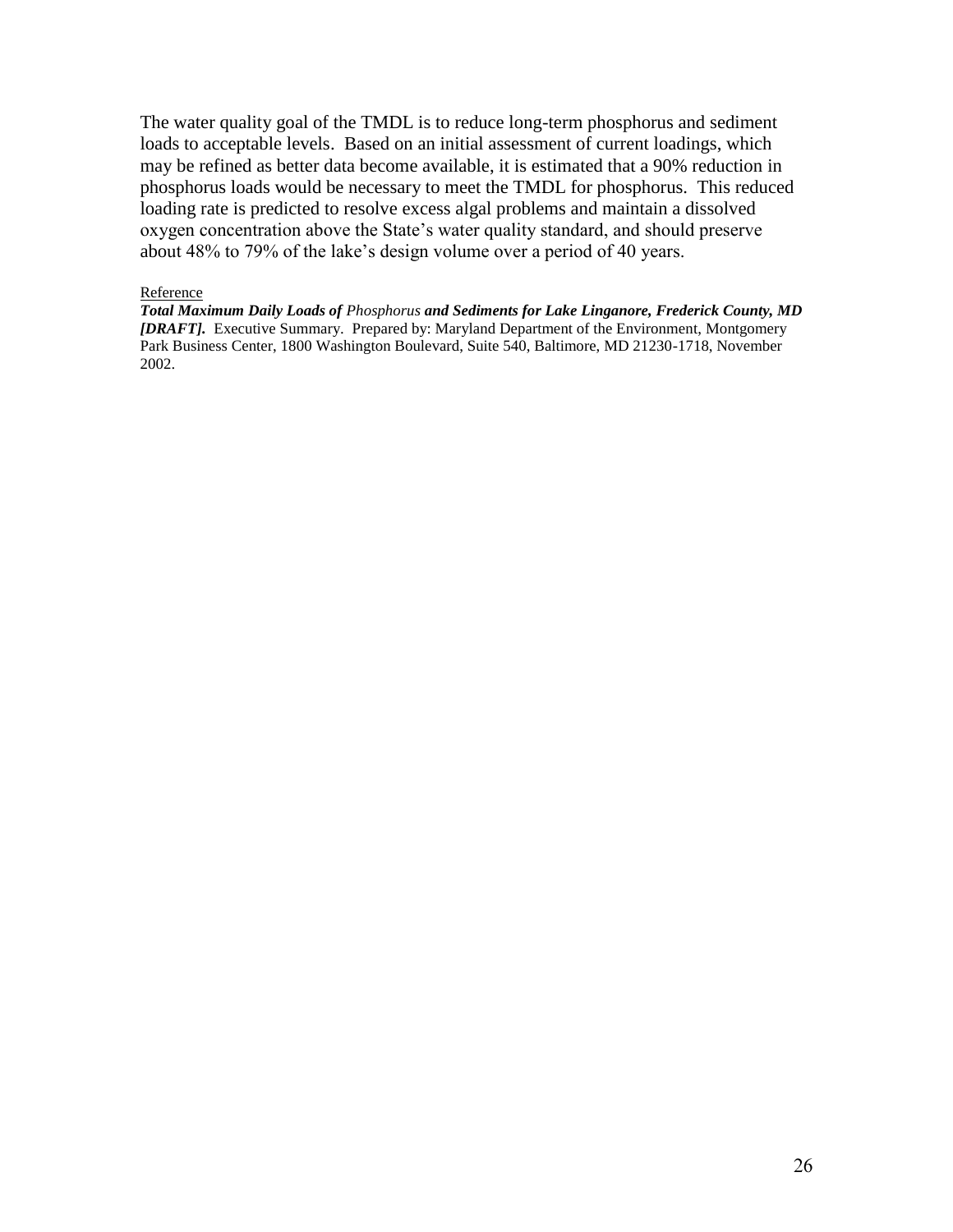# **Chapter 11 – Frederick County and Maryland's Statewide Stream Survey (MBSS) Assessments**

Frederick County and MBSS Assessments: In June 2002, the Frederick County Government published a "Watershed Assessment of Lower Linganore Creek, Frederick *County, Maryland."* The assessment was required under the EPA's National Pollutant Discharge Elimination System (NPDES) portion of the Clean Water Act. The purpose of the County's assessment was to evaluate conditions in the watershed, identify water quality problems, describe opportunities to improve water quality, and develop a water quality plan. In addition, this study included computer modeling to assess watershed and subwatershed runoff and pollutant loading characteristics. Ten long-term stream monitoring stations were established to characterize aquatic resources within Lower Linganore Creek and its tributaries. Field activities included testing water quality, quantifying physical conditions through geomorphic surveys, completing qualitative habitat assessments, sampling benthic macroinvertebrates, and conducting electrofishing surveys.

The results of these surveys were generally good. Spring, summer and fall 2001 surveys indicated that the stream supports a variety of fish and macroinvertebrate biota, including several sportfish species. Analysis of habitat condition, benthic Index of Biotic Integrity (IBI), and fish IBI scores were within the second highest category (i.e., fair). Half of the stations received fish IBI scores of poor and very poor, which is indicative of high numbers of tolerant fish species. To some degree, these conditions are typical for streams in this region, and reflect the area's long agricultural history as well as more recent urban development.

Results of water quality tests from April and July/August 2001 indicated healthy stream conditions. Water temperatures were within a normal range for cool water streams. Dissolved oxygen concentrations were in a range considered healthy for aquatic biota. As expected in typical Maryland Piedmont streams, pH values indicated that the streams are well buffered from acid deposition. Turbidity readings in April were generally normal; however, summer readings were somewhat elevated. Spring and summer turbidity readings at the three mainstem sites indicate that water below the dam is less turbid than above.

Consistent with other studies that have shown that sediment loading is the primary problem in the Linganore watershed, nearly every one of the County's ten stations showed signs of stream instability, such as sedimentation and bank erosion. As observed in the field, four of the ten stations had moderate to severe bank erosion, suggesting high sediment loads. Embeddedness scores were good at six of the ten stations; however embeddedness scores of 40 percent and above were recorded at four stations, which suggests high sediment loads in some parts of the watershed. Habitat scores in the Lower Linganore Creek watershed generally ranged from marginal to optimal in June and September 2001. Lower scoring stations generally had higher embeddedness. A general lack of habitat such as instream rootwads and woody debris, large cobble and boulders,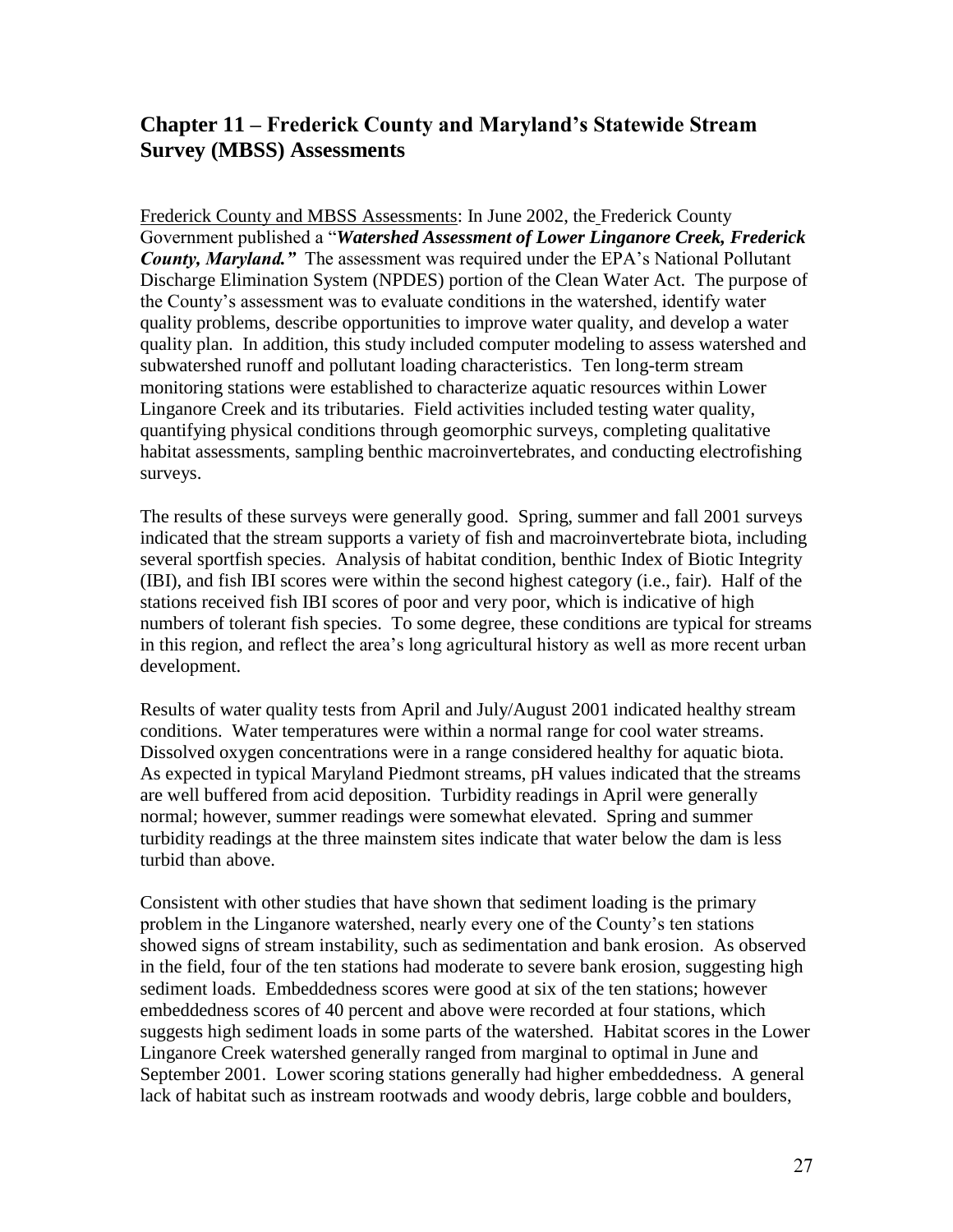and undercut banks also lowers habitat scores. Trash ratings were good for most of the stations, indicating minimal dumping and littering.

Fish IBI scores for Linganore Creek ranged from fair to very poor at the ten stations in July 2001, with most of the stations receiving a score of fair. Tolerance refers to a species' known ability to tolerate a variety of types of environmental degradation such as siltation, lowered flows, low dissolved oxygen, and contaminants. The prevalence of tolerant species indicates that degradational stresses are widespread. In spite of the Recreational Trout Waters classification for Linganore Creek, no trout were observed in habitat likely to support them during field sampling activities at the ten monitoring

Problems affecting water quality in Lower Linganore Creek and its tributaries are predominantly those arising from both urban and agricultural nonpoint sources. General problems evident in the watershed include alteration of natural flow regimes (i.e., rapid conveyance of stormwater into stream channels), sediment deposition, and physical habitat degradation. In many cases, problems have resulted in minor or moderate impacts, particularly where vegetated or forested buffer or existing stormwater management facilities have provided some protection from the impacts of nearby land uses. Taken individually, many of the activities in the watershed likely have little detrimental effect; however, the cumulative effect of these activities throughout the watershed is of greater concern.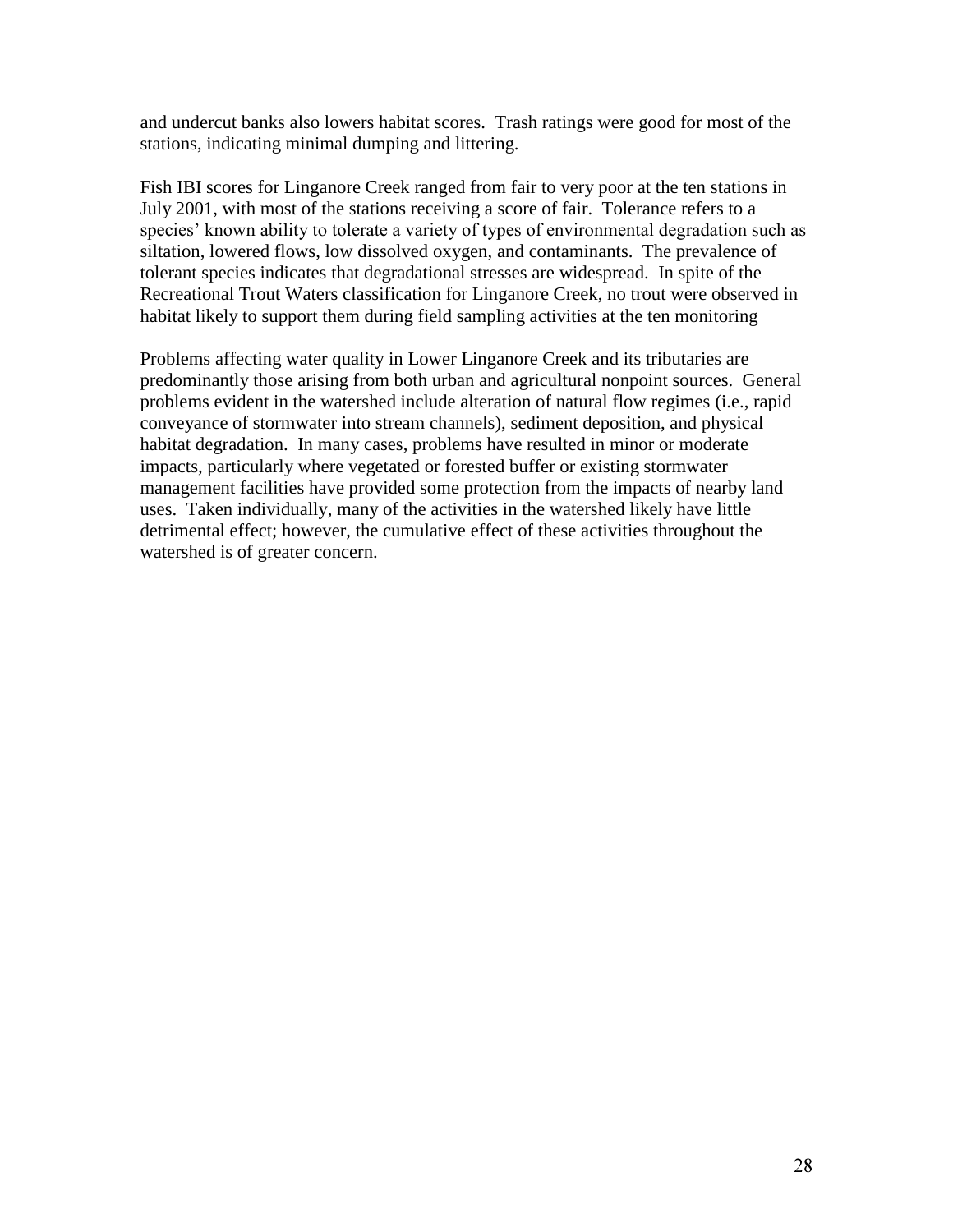# **Chapter 12 –Soil Characteristics in the Lake Linganore Watershed**

The topography and soil types present in the Linganore watershed exacerbate problems with soil erosion and sedimentation. Most of the land in the Linganore watershed is generally upland entrenched by deep, narrow stream valleys. It is characterized by short, steep slopes that tend to speed runoff of excess water, animal wastes and sediment. In addition, soils in the Linganore watershed tend to be highly erodible. The fertility of these soils ranges from low to high. Major problems can occur in areas where the topsoil has been severely eroded and hard bedrock is just below the soil surface or areas where the surface layer of the soil is predominantly course fragments and gravel. These areas can erode very easily if they are not carefully managed. Because of the topography in the watershed many animal operations are located near a watercourse. Conservation measures to control erosion and proper management of animal wastes are necessary in order to sustain the long-term productivity of these soils.

The sedimentation and erosion problem has been the subject of several studies, some dating as far back as the 1950s\*. Recent Soil Conservation District (SCD) studies confirmed the presence of highly erodible soils and related erosion problems and included conservation measures needed to reduce erosion and sedimentation on agricultural land, reduce soil nutrient losses, reduce sediment and nutrient loading of watershed streams and Lake Linganore and reduce pollutants from agricultural wastes. The SCD created a ten-year installation plan that included activities geared toward benefiting "wetlands, wildlife, fisheries, prime farmland, and water quality of streams and Lake Linganore." – and which proposed to treat 12,800 acres of cropland, including converting 2,600 acres to pastureland and trees. Forty-five waste management systems were to be installed at an approximate cost of \$3,508,900 "with the Public Law 83-566 share being \$2,311,400" (Watershed Plan 1989). The project has continued to receive funding each year since 1999 for technical assistance to help offset the costs associated with implementing agricultural best management practices.

### General soil information

The predominant soils occurring in the highly dissected upland areas of this watershed are Blocktown, Mt. Airy, and Glenelg. These soils are characterized as shallow, moderately deep, and very deep respectively. All are well drained. They are formed from phyllite and schist bedrock and are somewhat acidic in nature. Other soils occurring in the upland areas of this watershed include Linganore, Hyattstown, and Conestoga. These soils are characterized as shallow, moderately deep, and very deep and are all well drained. They are more basic soils than the Blocktown, Mt. Airy, and Glenelg map units due to the geology of the phyllite and schist. The topography in these upland areas ranges from nearly level to very steep.

The predominant soils occurring in the uplands controlled by Metabasalt Greenstone geology are Myersville, Catoctin and Mt. Zion. These soils are found on summits, backslopes, footslopes and to a lesser extent in draingeways. They are characterized as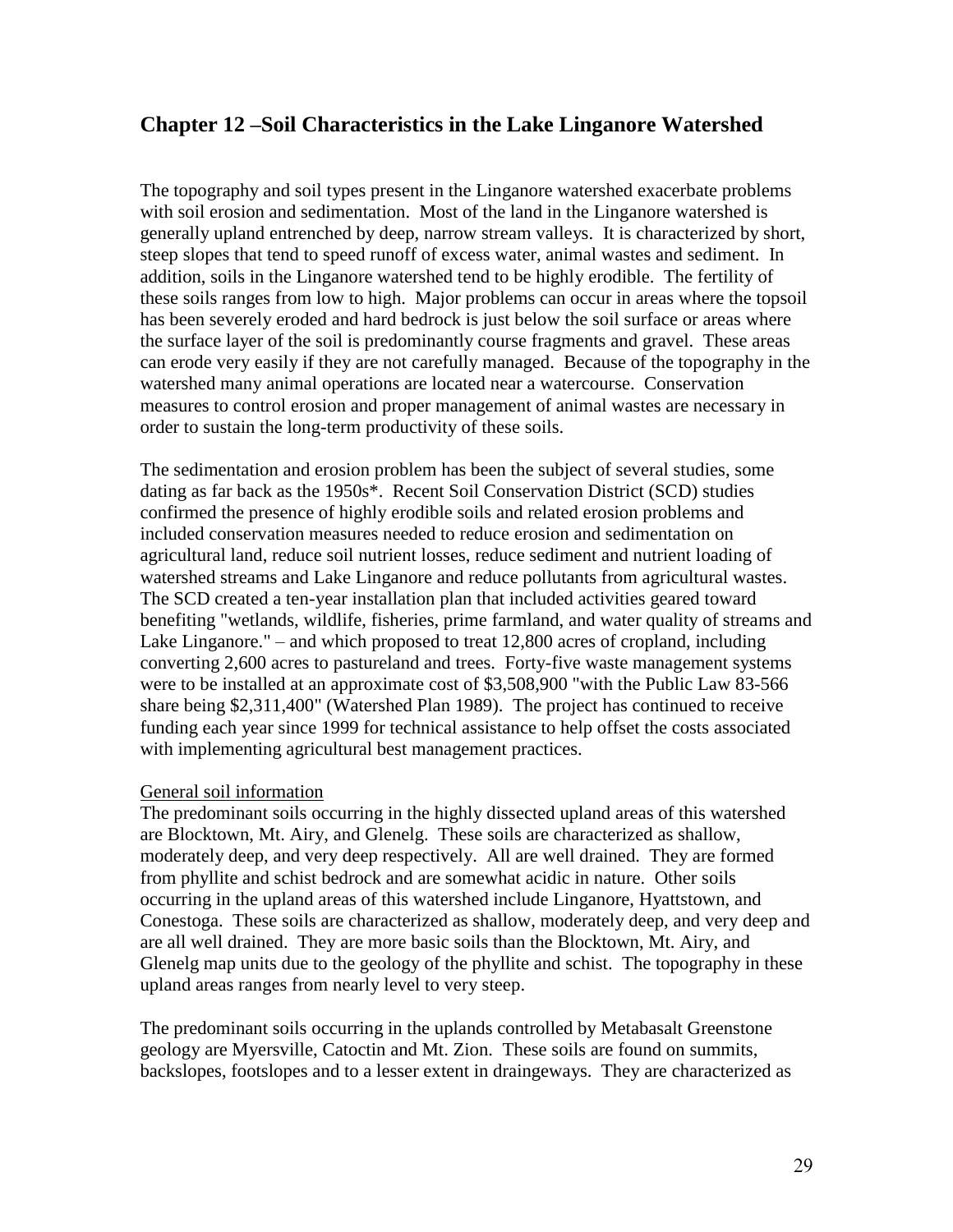moderately deep and very deep, moderately well drained to well drained soils. The topography ranges from nearly level to steep.

The predominant soils occurring in the uplands controlled by quartzite geology are Stumptown and Edgemont. These soils are found to occur on ridges and back slopes. They are characterized as moderately deep and very deep, moderately well drained to well drained soils. Surface stones and rock outcrops limit land use to woodlots. The topography in this region ranges from gently sloping to very steep.

\*Prior studies include the "Linganore Creek Project" of the Frederick Soil Conservation District, which was used for a Rural Clean Water Program (RCWP) application in 1979 and a "Work Plan Linganore Creek Watershed: A Watershed Program for Soil and Water Conservation" prepared by the USDA SCS in 1951.

#### **References**

Watershed Plan- Environmental Assessment for Linganore Creek for Frederick and Carroll Counties, published in August 1989 by the USDA Soil Conservation Service, specifically the Frederick Soil Conservation District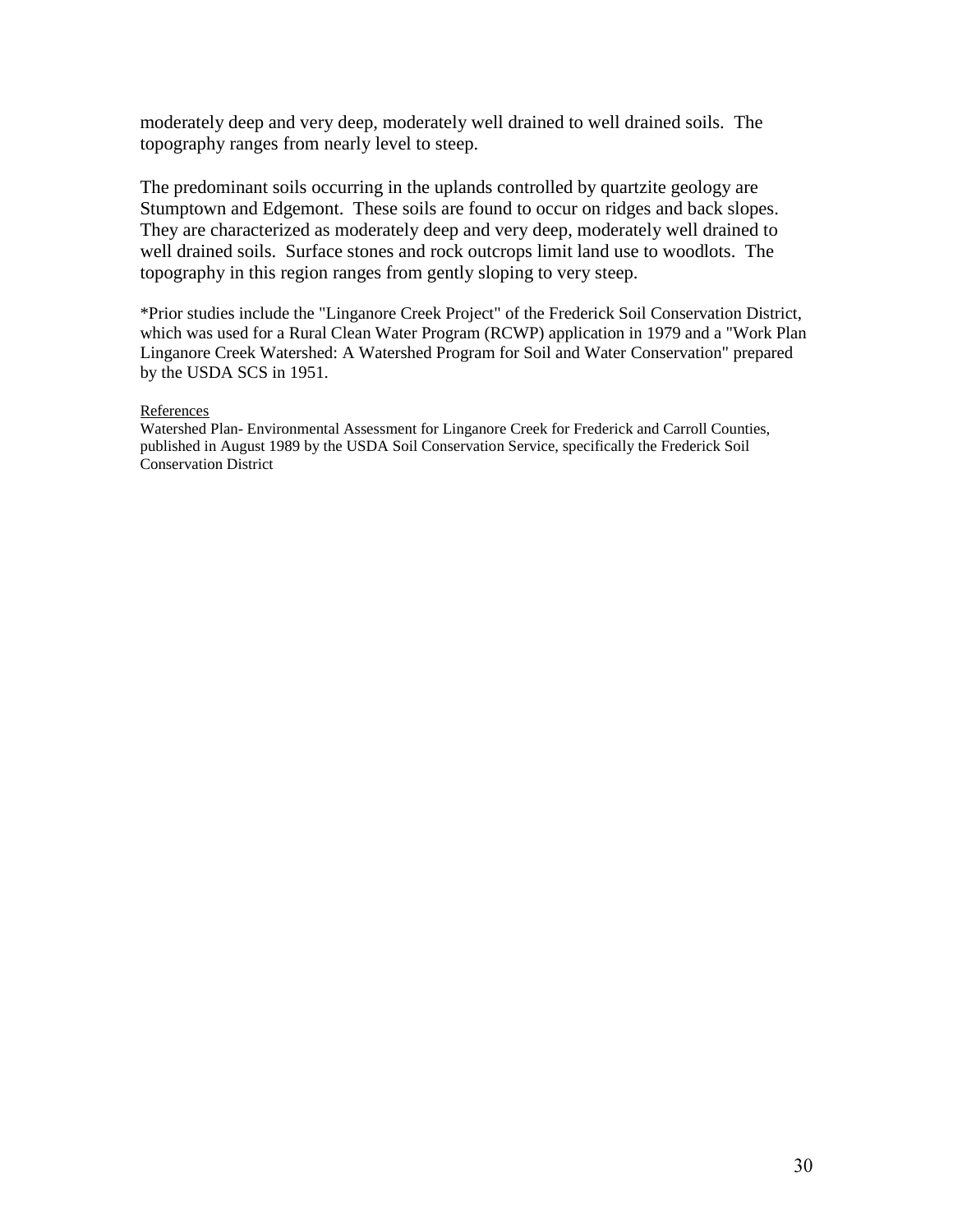# **III. Agriculture:**

# **Recommendations and Implementation Strategies**

Agriculture is the predominant land use in the Linganore watershed. As noted in previous sections, one of the most serious threats to Lake Linganore as a drinking water source is the high sediment and phosphorous inputs that come from agricultural activities upstream. Where agricultural land uses have had an adverse effect on water resources, due to outmoded or inadequate management practices, stream restoration and agricultural watershed management tools will be necessary to stop further degradation and improve water quality and watershed conditions.

The following section summarizes agricultural programs currently in place in the County and makes several specific recommendations for changes to these programs or modifications to their implementation in order to protect Lake Linganore as a drinking water source.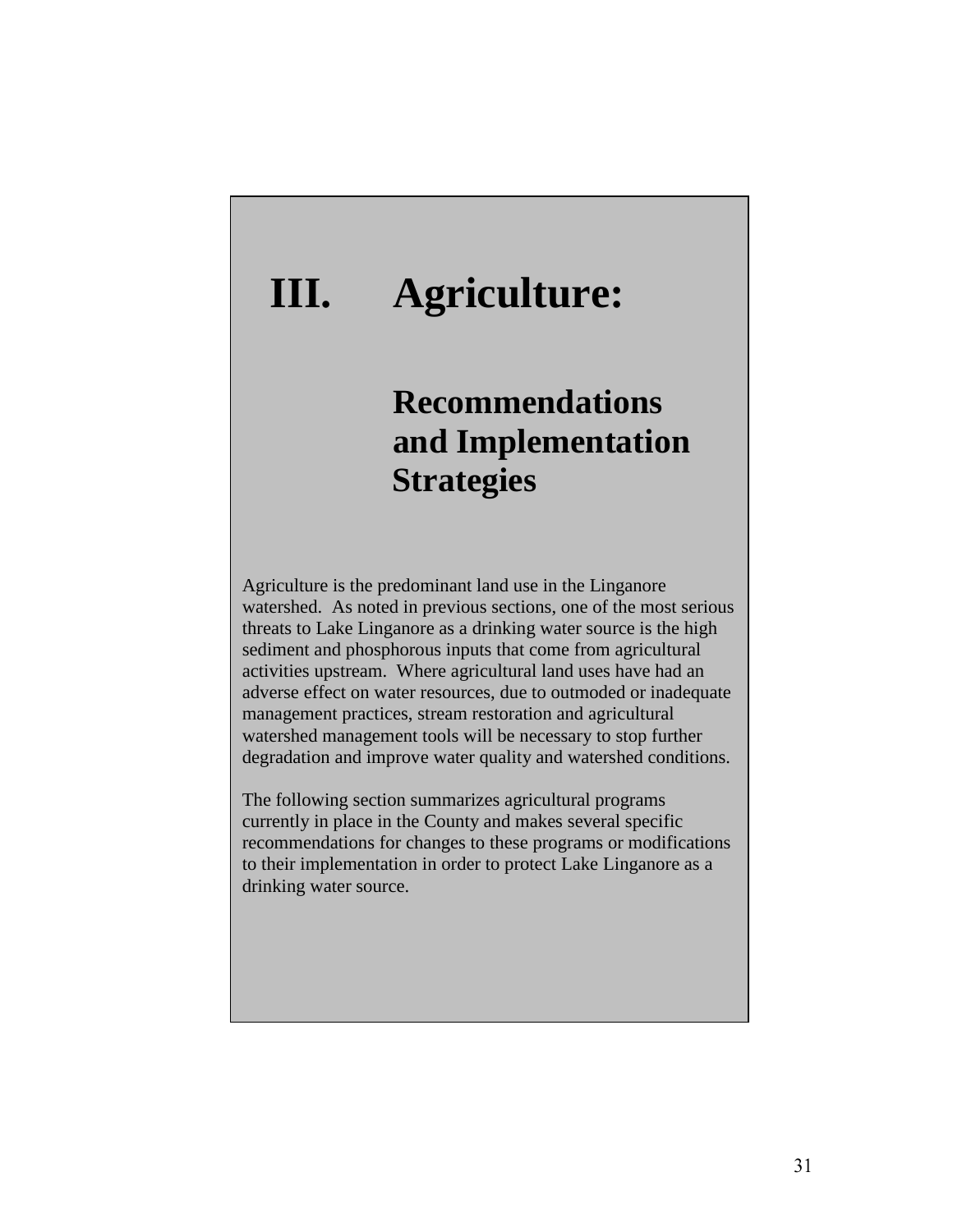# **Chapter 13 – Analysis and Background: Source Water Protection and Agricultural Land Use in the Lake Linganore Watershed**

Impact of Agricultural Activities on the Watershed: According to the EPA, nonpoint source (NPS) pollution includes agricultural run-off, atmospheric deposition, contaminated sediments, and certain land-use activities that generate polluted run-off such as logging, construction and on-site sewage disposal. Agricultural activities such as confined animal feeding facilities, grazing, plowing, pesticide spraying, irrigation, fertilizing, planting and harvesting can introduce sediment and nutrients such as nitrogen and phosphorous into surface and groundwater. Nutrients that seep into the groundwater or are deposited into surface waters by overland flow can contribute to eutrophication if they are present in excess quantities. Sediment deposited on the bottom of a stream smothers fish eggs and benthic macroinvertebrates, and reduces the diversity and density of aquatic insects by degrading suitable, available habitat.

A report issued in July 2002 entitled, "Riparian Areas: Functions and Strategies for *Management*" by the National Research Council, a branch of the National Academy of Sciences, found that agriculture is probably the largest contributor to the decline of riparian areas as forested streamside areas have been cleared either for crops or for pastures. Livestock have a disproportionately negative effect on riparian areas, the report said, because animals tend to congregate in and near streams for forage and water. Other human activities, such as development, mining and recreation have also taken their toll on riparian zones. The restoration of riparian areas adjacent to streams and other waterways should be a national goal if the country is to restore the health of its waterways and protect biological diversity.

Best Management Practices: Agricultural best management practices (BMPs) aimed at reducing NPS pollution have focused primarily on soil erosion control (Logan, 1993). BMPs include a variety of farm management practices that help control run-off, reduce soil erosion and manage the application and storage of animal manure, fertilizers and pesticides.

One of the most widely utilized BMPs is a vegetated buffer along the stream to help control erosion and absorb nutrients that would otherwise go into the water. In addition to problems with sediment and nutrients, unbuffered streams also have elevated water temperatures and a lack of woody debris and vegetation compromise their ability to support aquatic life. *Unfortunately, the State Department of Natural Resources reports that the waterways in Frederick County have some of the lowest amounts of forest buffers of any county in the State* (Feely, 1996, personal communication).

Land-Use - Agriculture in the Lake Linganore Watershed: Although urban and suburban areas in Frederick County are growing rapidly, land use in the Linganore watershed is still predominately agricultural--mainly cropland and pasture. According to the 2002 statistics on taxable properties there are 374 agriculturally assessed properties in the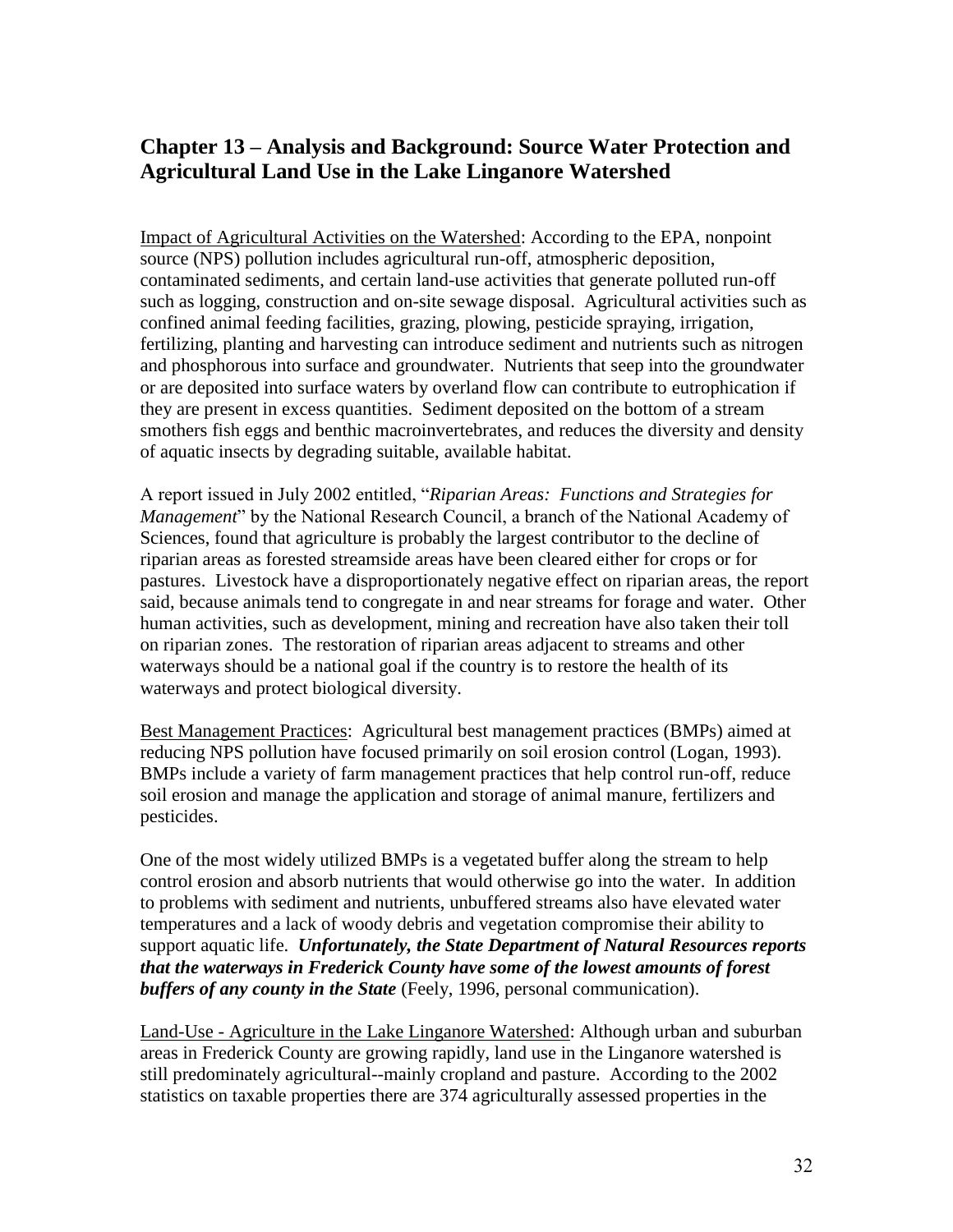watershed, with an average property size of 88.0 acres. The 1997 Agriculture Census, for Frederick County indicates the average animal herd size is 22 animals for beef operations and 110 for dairy farms. The table below, from the 1997 Agricultural Census lists the numbers of livestock operations located within the Linganore watershed and their average property size:

| Type of Farm Operation | Numbers of Farms | Average Size of Farm (Acres) |
|------------------------|------------------|------------------------------|
| Beef                   |                  | 140.1                        |
| Dairy                  |                  | 163.8                        |
| <b>Horses</b>          |                  | 104.                         |

At present only approximately nine dairy operations have adequate waste management systems in place. The remaining eighteen dairy operations may have inadequate systems and potentially contribute to surface water quality degradation allowing nutrients, organic materials, and pathogens to reach streams and Lake Linganore. Dairy operations were identified because many of these farms are located near streams and waterbodies and often lack proper wastewater disposal, runoff water management and manure application and management.

#### References

Feeley, P.A. 1996. Personal Communication. Maryland Forest Service, Maryland Department of Natural Resources, Frederick, Maryland.

Logan, T.J. 1993. Agricultural Best Management Practices for Water Pollution Control: Current Issues. *Agriculture, Ecosystems and Environment*, 46:223-231.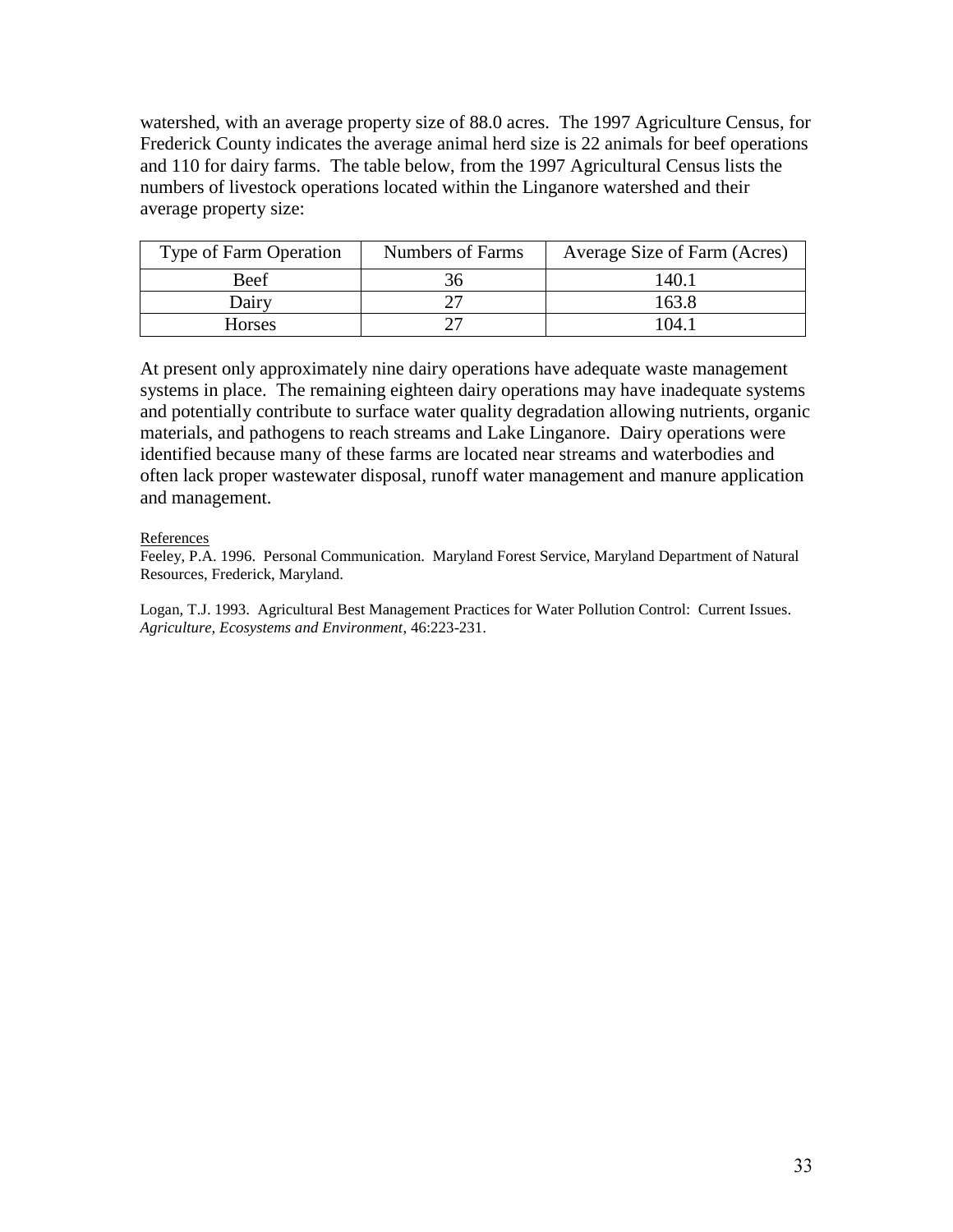# **Chapter 14 – Existing Agricultural Programs in the Linganore Watershed**

Watershed Resource Protection Plan: A Watershed Resource Protection Plan was created by the USDA's Soil Conservation Service and sponsored by the Frederick Soil Conservation District (SCD). The purpose of the plan was to improve water quality, maintain the recreational value of Lake Linganore and ultimately sustain property and aesthetic values in the watershed. The plan was also designed to help farmers and landowners maintain the agricultural economy and surrounding rural countryside. This kind of plan was necessary because soil loss from excessive sheet, rill, and ephemeral gully erosion was depleting the long-term productivity of the soil resource base and increasing the cost to maintain current yield levels. Erosion was attributed to inadequate farming methods, lack of best management practices, and soil loss on moderately and steeply sloping cropland. Land in the watershed that was too steep to plow was historically farmed with an unsound and unsustainable percentage of cropland. Inadequate management of animal waste in the watershed had also been contributing to the degradation of water quality.

The Plan included an assessment of the conservation measures needed to reduce pollutants from agricultural lands – soil erosion, sedimentation and nutrient loading of watershed streams and Lake Linganore. The City of Frederick, the Lake Linganore Association and the Frederick County Commissioners were all instrumental in gathering data for this project, and they all endorsed the final plan.

During the Plan's 10-year implementation period, approximately 12,800 acres of cropland were to be treated. Forty-five livestock manure management systems would also be installed at an estimated cost of \$3,508,900. The plan was projected to reduce erosion by 65 percent on 12,800 acres of cropland assuming an 80 percent participation rate. Approximately 116,700 tons of manure per year would be properly managed for animal operations. Overall, the estimated reduction of sediment delivered to the streams and Lake Linganore was 41,200 tons per year.

The Resource Protection Plan was completed by September 30, 1999. Since September 1999, the project has continued to receive funding each year of approximately \$50,000 for technical assistance to help offset the costs associated with implementing agricultural best management practices.

The Frederick County Soil Conservation District will continue to work with and provide assistance to farmers and landowners in this watershed to promote water quality and the installation of conservation measures to protect the interests of the community. Soil and Water Quality Conservation Plans will be written and best management practices will be implemented with on-going programs.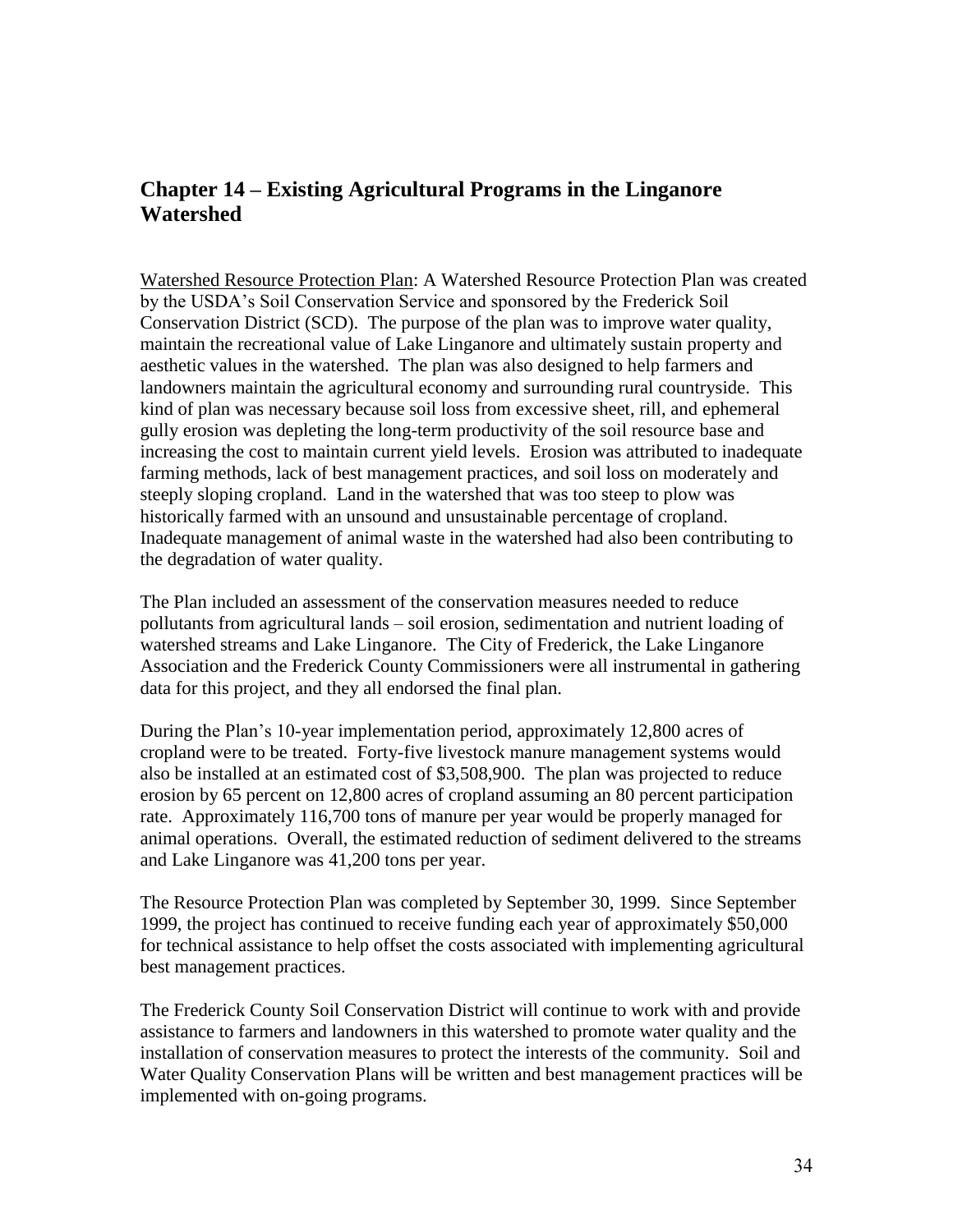Other Programs: There are several other programs presently available in the Linganore Watershed that are addressing non-point source pollution problems. These programs include the Food Security Act of 1985, the Conservation Reserve Enhancement Program (CREP), the Environmental Quality Incentive Program (EQIP), the Linganore Watershed PL-566 Project and the Maryland Agricultural Water Quality Cost Share Program (MACS). These programs will continue to provide technical and financial assistance to landowners along with any other federal, state and local cost share programs that may be available.

The USDA, Natural Resources Conservation Service has allocated \$1,282,930.18 for the installation of best management practices to date. Of that money, \$471,409.10 has been spent on the installation of BMPs. The table below summarizes the BMPs installed using Linganore funds.

| <b>Best Management Practice</b> | Extent     | <b>Cost-Share Amount</b> |
|---------------------------------|------------|--------------------------|
|                                 |            | (US Government           |
|                                 |            | funded portion)          |
| <b>Conservation Cover</b> *     | 214.6 ac.  | \$32,190.00              |
| Cover Crop <sup>*</sup>         | 22.8 ac.   | \$262.20                 |
| <b>Critical Area Planting</b>   | 3.0 ac.    | \$1,875.00               |
| Grassed Waterway*               | 7.9 ac.    | \$22,770.96              |
| <b>Heavy Use Protection</b>     | $0.6$ ac.  | \$34,722.12              |
| <b>Pasture Renovation</b>       | 94.2 ac.   | \$7,877.82               |
| Roof Runoff Management*         | 7 no.      | \$17,103.22              |
| Soil Testing                    | 30.0 ac.   | \$750.00                 |
| Stream Crossing *               | 3 no.      | \$8,484.60               |
| Stream Fencing *                | 15,883 ft. | \$18,959.90              |
| Stripcropping                   | 293.8 ac.  | \$3754.80                |
| Waste Management System*        | 10 no.     | \$271,937.86             |
| Water Well                      | $1$ no.    | \$750.00                 |
| Watering Facility *             | 17 no.     | \$49,996.37              |

\* The implementation of these practices is greater than reflected by this table. Other cost share programs (i.e. MACS, CREP, EQIP) have been utilized for application.

The level of use of these programs indicates the willingness and cooperation of the farm community to adopt conservation measures to protect their natural resources and conserve for future generations. Progress has been made in efforts to control erosion, sediment, and animal waste runoff but implementation of these best management practices has also been met with some resistance.

Factors creating a reluctance to adopt new best management practices have limited the success of the project. They include a poor return on agricultural operations, the high cost of implementing these practices, tenant operators and the uncertainty of making an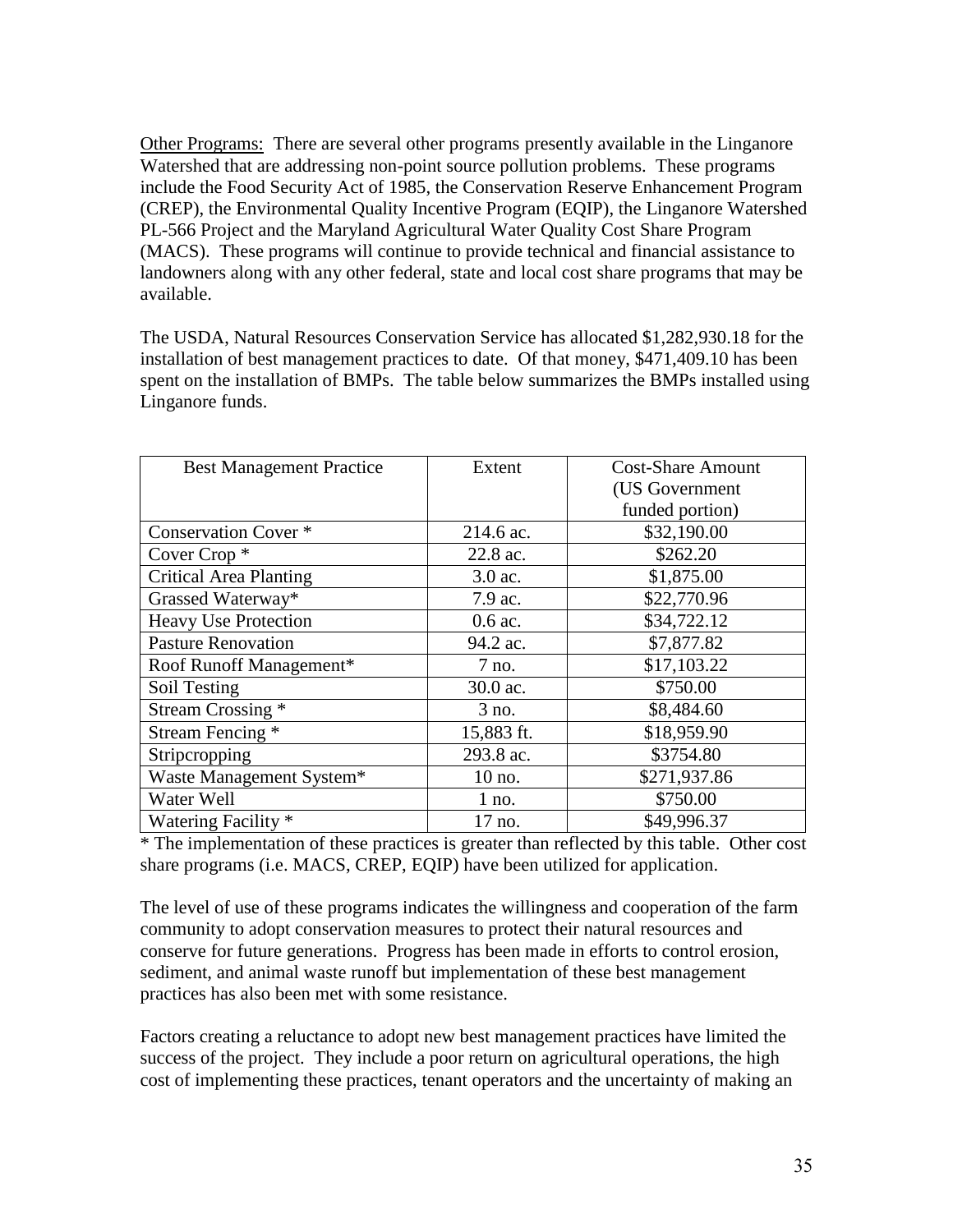initial investment and being able to continue with the operation, the ever increasing population and the associated high value for land development in the area.

The agricultural community is aware that protecting our natural resources is an environmental issue of national concern. Farmers have been conserving soil since the 1930s with changes in tillage operations and cropping practices. Unfortunately, because agricultural activities involve large land areas, they are often cited as major contributors of water contaminants. The Linganore Agriculture Project was intended to educate, promote and encourage the adoption of best management practices in the farm community. Much success has been achieved made but it has not met all of the resource needs in this watershed.

Local Program: In July of 2002, Governor Parris Glendening approved a Statewide Cover Crop Program, recognizing the importance of reducing nutrient runoff into rivers and streams in Maryland located far from the Chesapeake Bay. The winter cover crop program has been extended beyond just the Eastern Shore to farmers throughout the State. The \$2.4 million program authorizes \$1.6 million for the Eastern Shore and \$800,000 for the remainder of the State.

Cover crops are any close-growing grasses, legumes, or small grains grown primarily for seasonal protection and soil improvement. They are usually grown for one year or less, except where there is permanent cover as in orchards. Their purpose is to reduce leaching of excess crop nutrients into groundwater during the fall and winter months. Cover crops immobilize unused nitrogen and phosphorous from the root zone as well as control erosion during periods when the major crops do not furnish adequate cover. In addition to protecting water quality, cover crops add organic matter to the soil; improve infiltration, aeration, and soil tilth.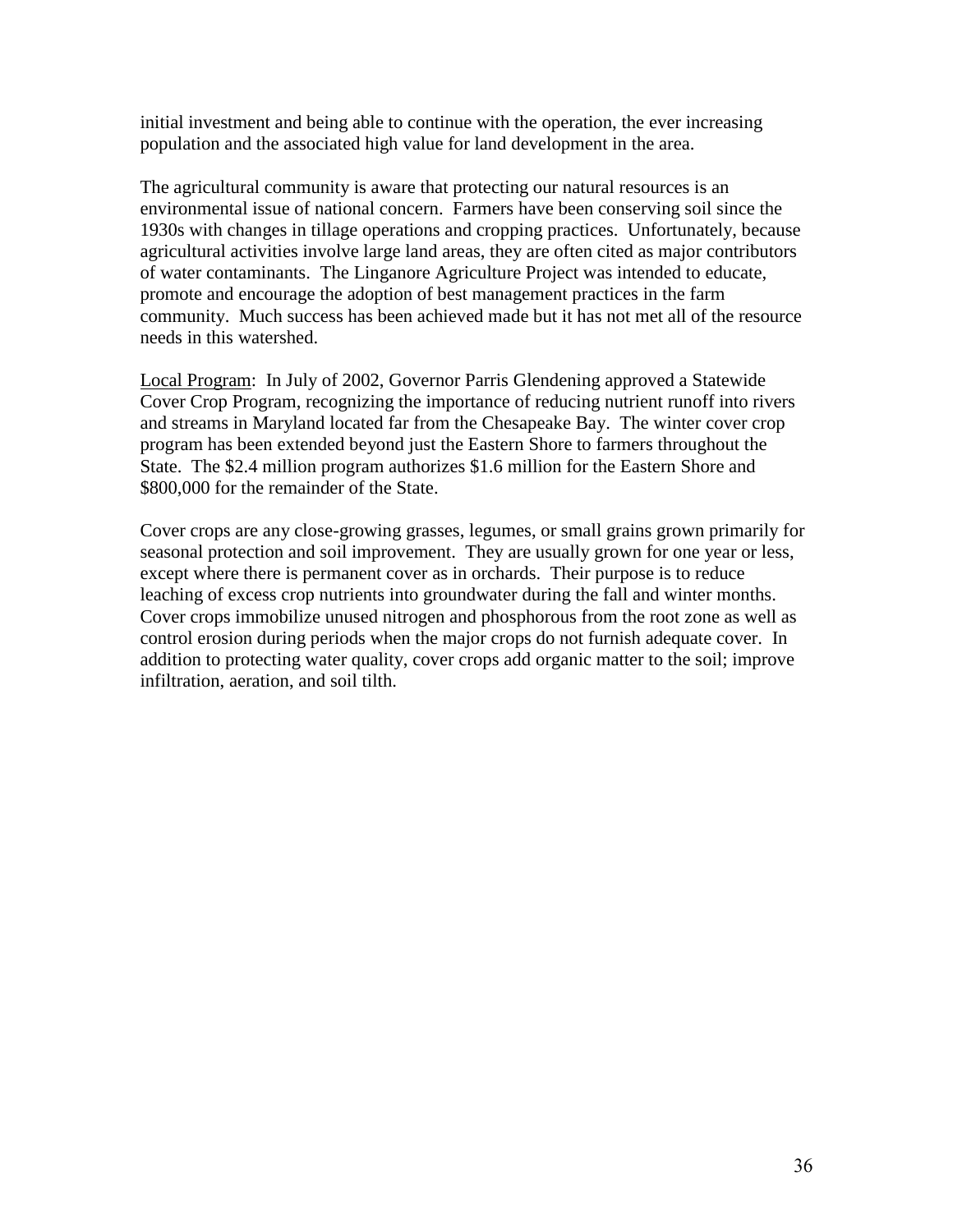# **Chapter 15 – Agricultural Land Preservation in the Lake Linganore Watershed**

In General: A total of 23 farms (3972 acres) in the Linganore watershed are involved in some type of land preservation program (as of May 2004). The various programs are described below:

Agricultural Preservation Program: The Agricultural Preservation Program is a joint County/State program to preserve farmland. Initial enrollment in the program is creation of an 'Agricultural Preservation District.' Enrollment as a 'District' makes the farmer eligible to sell a development rights easement to the State, specifically the Maryland Agricultural Land Preservation Foundation (MALPF).

Installment Purchase Program: The Installment Purchase Program (IPP) is a County agricultural preservation program that utilizes installment purchase agreements to forward-fund land preservation easement purchases. The IPP gives Frederick County the ability to use future dedicated revenues to purchase preservation easements today. The County increased its recordation tax in 2000 to fund this program, which pays farmers yearly interest payments with the principal amount of the purchased easement paid to the farmer at the end of the term, usually 10-20 years.

Upon formal establishment of an agricultural preservation easement in the County's IPP, a landowner must agree ‗to implement and maintain a soil and water conservation plan as prepared by the Soil Conservation District Staff.' The soil and water conservation plan must be fully implemented within 10 years. Language in the County's IPP ordinance states, ‗The Frederick County Agricultural Land Preservation Program Installment Purchase Program ranking system may be amended or revised from time to time.'

Critical Farm Program: This is a County program available only to full-time farmers who are contract purchasers of a farm or have purchased a farm within the last six months. The Frederick County Board of Commissioners votes to approve/deny an option to purchase an easement on a particular farm.

The County payment for the option to purchase an easement obligates the applicant to make all reasonable efforts to have the farm approved by the Maryland Agricultural Land Preservation Foundation as an Agricultural Preservation District. For a period of five years, the applicant must actively pursue the sale of an easement to the Foundation or another governmental/land preservation entity at a price no lower than the County option payment.

If the applicant successfully sells an easement to the State Foundation, the full amount of the County option must be repaid when easement settlement with the State occurs.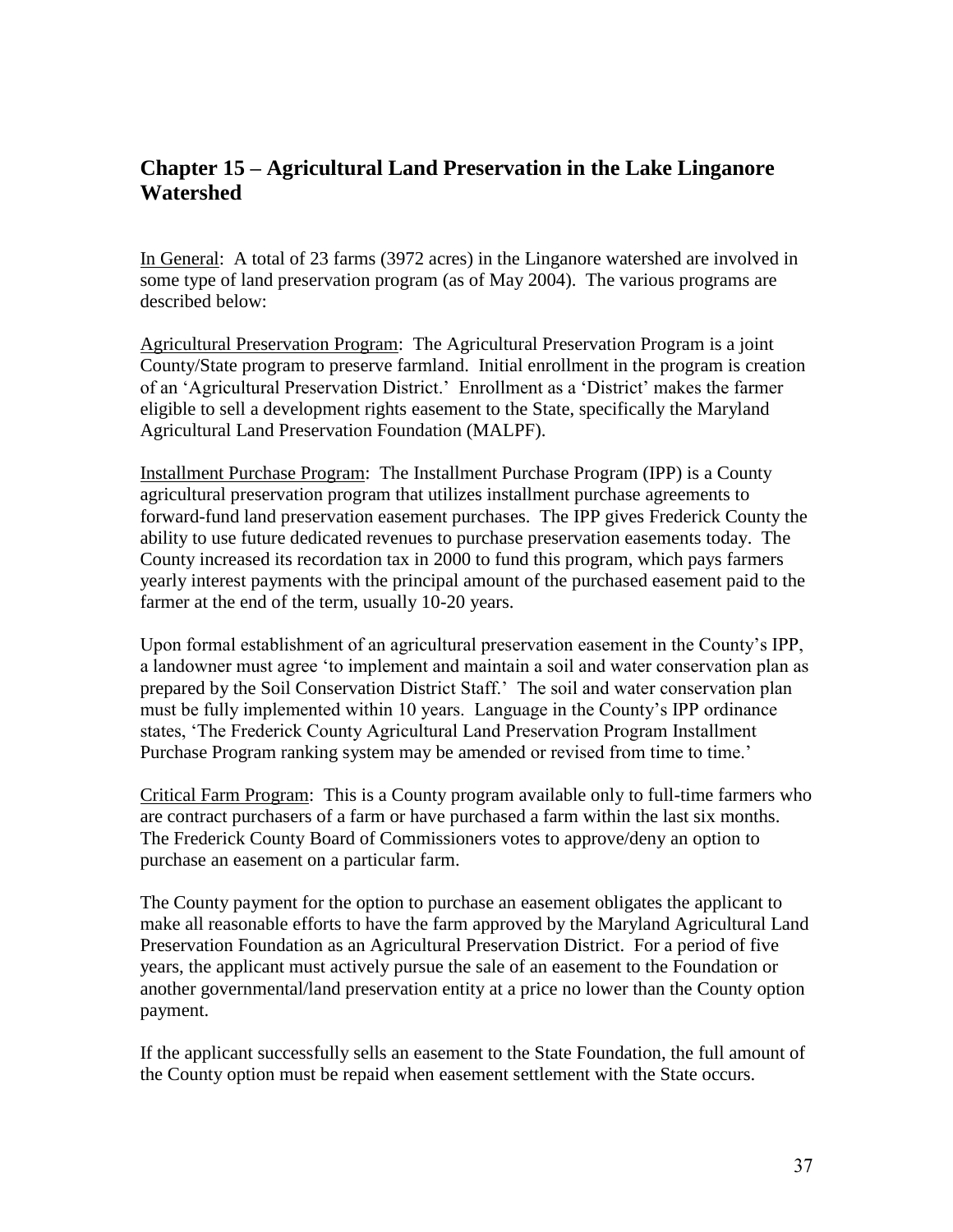If the applicant is unable to sell an easement to the State Foundation within 5 years from the recordation of the option agreement, the applicant may elect to permit the County to record an easement similar to the MALPF easement or will have 60 days to cancel the option agreement by repaying the County the full amount of the price of the option, plus the interest for the entire period of the option.

If the Frederick County Board of Commissioners votes to approve an option to purchase an easement on the farm, it will be conditioned upon the creation and acceptance of a soil and water conservation plan on the farm. Commitment to the implementation schedule contained in the soil and water conservation plan will be a major factor in the County's decision to record an easement similar to a MALPF easement if the applicant is unable to sell an easement to the State Foundation within 5 years from the recordation of the option agreement and the County acquires the easement.

A summary of protected agricultural lands in the Linganore watershed:

| <b>Agricultural Preservation Program</b> |          |                                         |
|------------------------------------------|----------|-----------------------------------------|
| <b>Districts</b>                         | 5 farms  | 750 acres                               |
| <b>Easements Purchased</b>               | O        |                                         |
| <b>Critical Farms</b>                    | $\theta$ |                                         |
| <b>IPP</b>                               | 2 farms  | 564 acres                               |
| Maryland Environmental Trust Easements   |          |                                         |
| <b>TOTALS</b>                            | 7 farms  | <b>1,314 acres</b><br>5.4% of watershed |

Lower Linganore Watershed:

# Upper Linganore Watershed:

| <b>Agricultural Preservation Program</b>      |          |                                |
|-----------------------------------------------|----------|--------------------------------|
| <b>Districts</b>                              | 3 farms  | 471 acres                      |
| <b>Easements Purchased</b>                    | 9 farms  | 1,635 acres                    |
| <b>Critical Farms</b>                         | 1 farm   | 178 acres                      |
| <b>IPP</b>                                    | 1 farm   | 238 acres                      |
| <b>Maryland Environmental Trust Easements</b> | 2 farms  | 136 acres                      |
| <b>TOTALS</b>                                 | 16 farms | 2,658 acres<br>9% of watershed |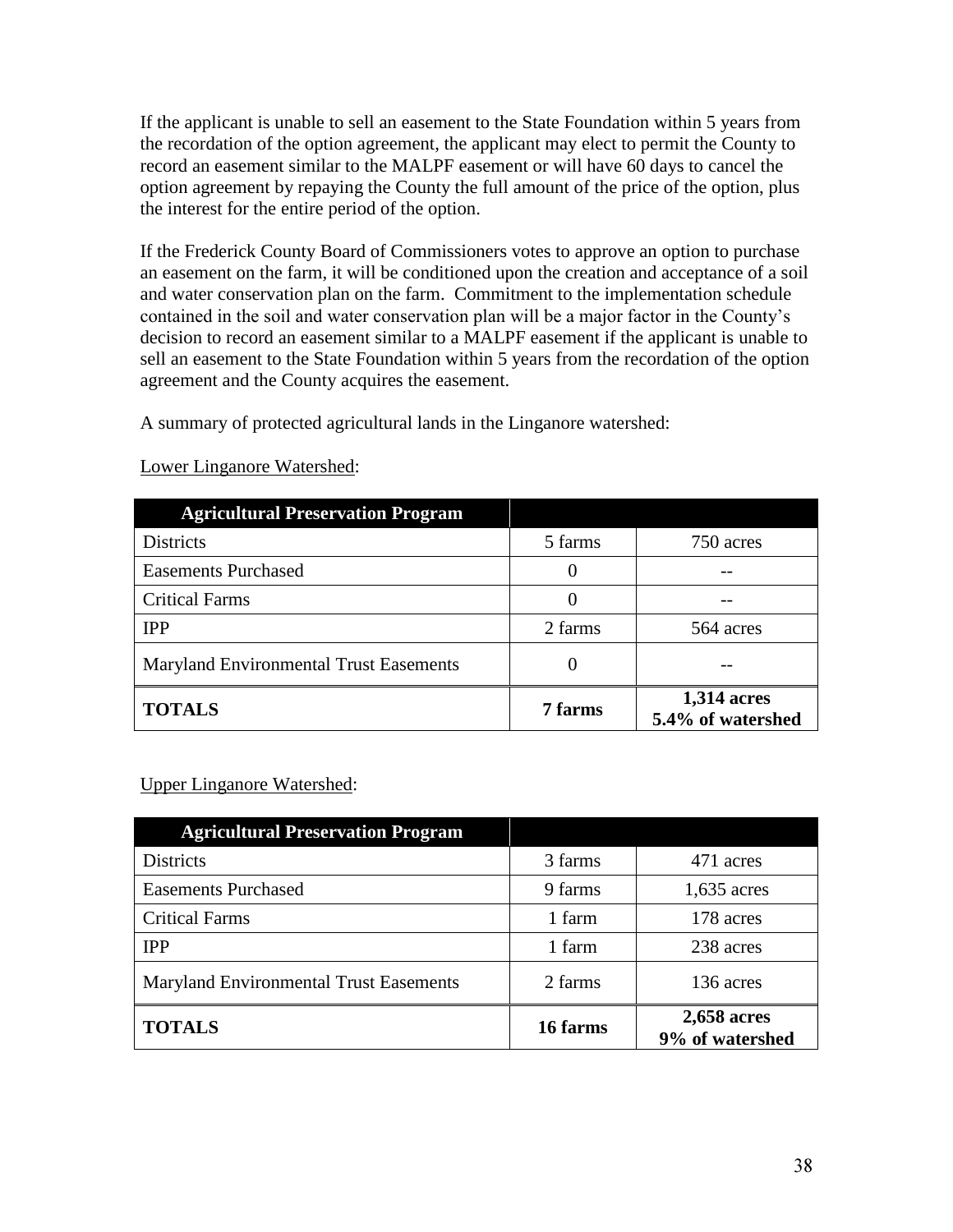# **Chapter 16 – Local Criteria and Recommended Programmatic Changes**

Current MALPF Criteria: The State sets minimum eligibility standards for enrollment in MALPF and the program is administered by Frederick County and the State in an equitable partnership. Each farm property that is submitted for easement sale is required to have a soil conservation and water quality plan. This requirement began in 1985 and is intended to identify existing erosion and water quality problems on the land and to recommend BMPs or other conservation measures necessary to address them, along with a schedule for implementation.

The landowner is responsible for implementing the plan according to the schedule contained within the plan if an easement is purchased on the property. The implementation responsibility will be included as a special condition within the Deed of Easement.

According to MALPF guidelines, the County may impose criteria that could be in addition to or more stringent than the state criteria. Frederick County requires landowners to have a soil and water conservation plan developed within 1 year of enrolling in MALPF, or 'District' creation. The easement priority ranking system for farms applying to sell an easement contains a section on farm management. However, this section currently accounts for only 15 out of a possible 200 ranking points.

The purchase of an easement represents a significant investment in a farm by the County and State. The management practices applied to a farm in the past as well as the future will significantly impact the interests that the County and State share in a property following an easement purchase. In addition, the level of involvement in the farm from a particular property owner represents a contribution to the agricultural industry in Frederick County. The scoring is based upon soil conservation practices required and implemented, tenure and involvement in the farm, general farm maintenance and usage of land and other factors related to farm management.

Upon formal establishment of an agricultural preservation easement in the County's Installment Purchase Program, a landowner must agree ‗to implement and maintain a soil and water conservation plan as prepared by the Soil Conservation District' but the application to initially enroll in the IPP simply asks if a soil/water conservation plan has been fully implemented or not yet fully implemented or revised. There are no questions on any specifics of the soil and water conservation plan. Language in the County's IPP ordinance states, "The Frederick County Agricultural Land Preservation Installment Purchase Program ranking system may be amended or revised from time to time."

The following are items of concern: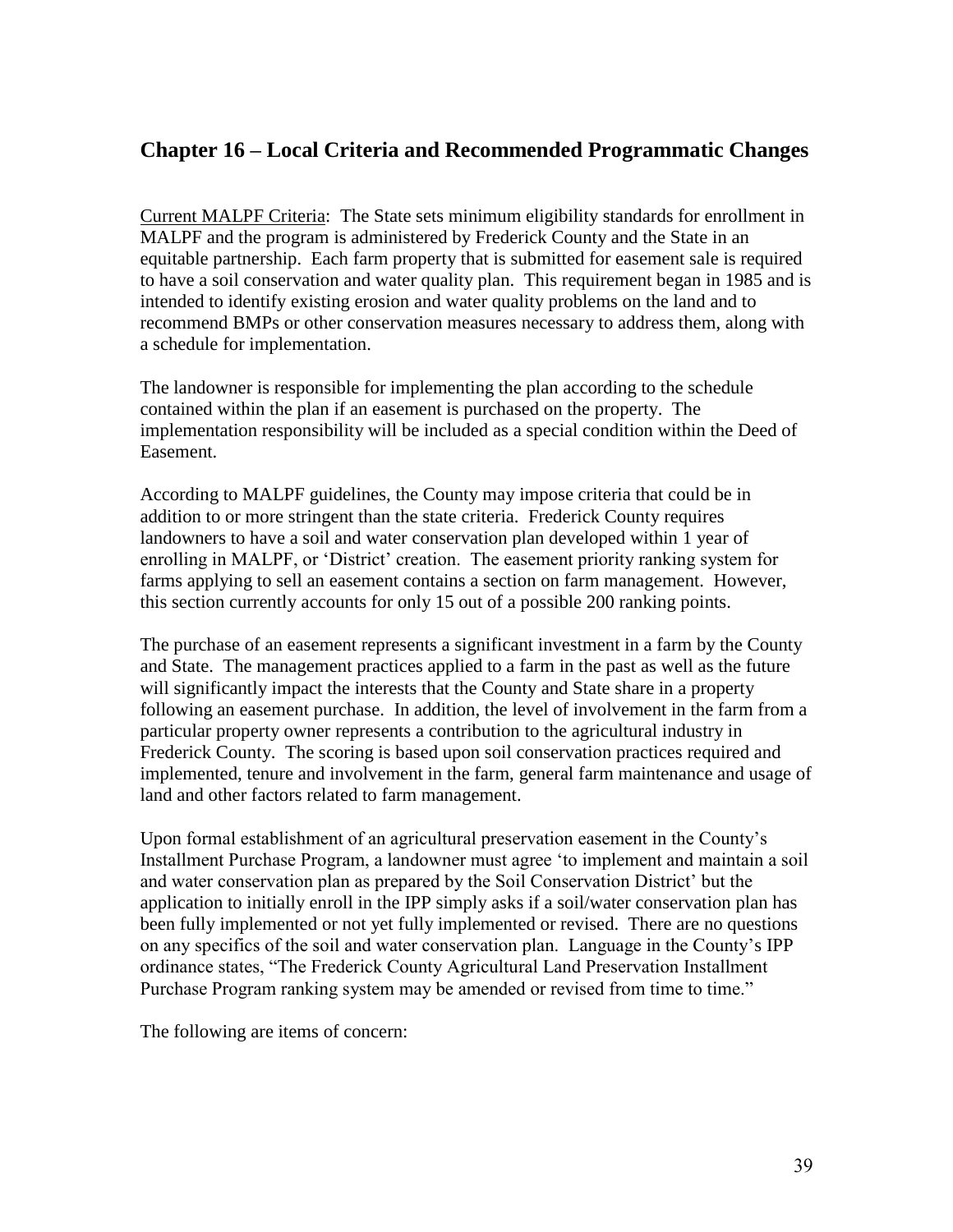- Individuals that receive public monies to preserve the farming culture and way of life should be required to exhibit superior stewardship of the land and water resources.
- Farmers have a vested interest in maintaining the productivity and fertility of the soil. Water quality, in-stream and riparian habitat must also receive priority attention.
- With Frederick County's commitment to preserving agriculture should come a concomitant benefit to the aquatic resources of the County. The County should have full assurance that water quality is being protected when farms are in preservation.
- The Frederick County Board of Commissioners has the authority to amend, revise, rescind, or change a local program for the preservation of agricultural land when practices are needed to solve or address imminent threats to water quality.
- New stewardship requirements are needed for agricultural lands in the Linganore watersheds to address the water quality and water quantity of Lake Linganore.
- Higher priority should be placed on the installation or adoption of devices, practices, or structures that address water quality problems or potential water quality issues in the soil and water conservation plans on farms in the three Agricultural Preservation Programs. This will be achieved by:

# **Recommendations for Programmatic Changes:**

- Modify/change the ranking forms used in the programs to better incorporate and reflect compliance with water quality components of a soil/water conservation plan—reallocate the weight given to the farm management section on the MALPF ranking system, taking into consideration timeliness of soil/water conservation plan and adoption of recommended BMPs, especially practices addressing water quality problems or potential water quality issues.
- Redesign the IPP evaluation form--elaborate on the water quality components of the soil/water conservation plan and assign points based on the date of plan creation and last revision; what BMPs has been adopted/implemented; and the timetable for adoption.
- Require yearly survey forms, sent by the Planning Department, that address plan status, implementation schedule and any outstanding water quality/soil erosion issues to be completed by landowner and returned to the Planning Department.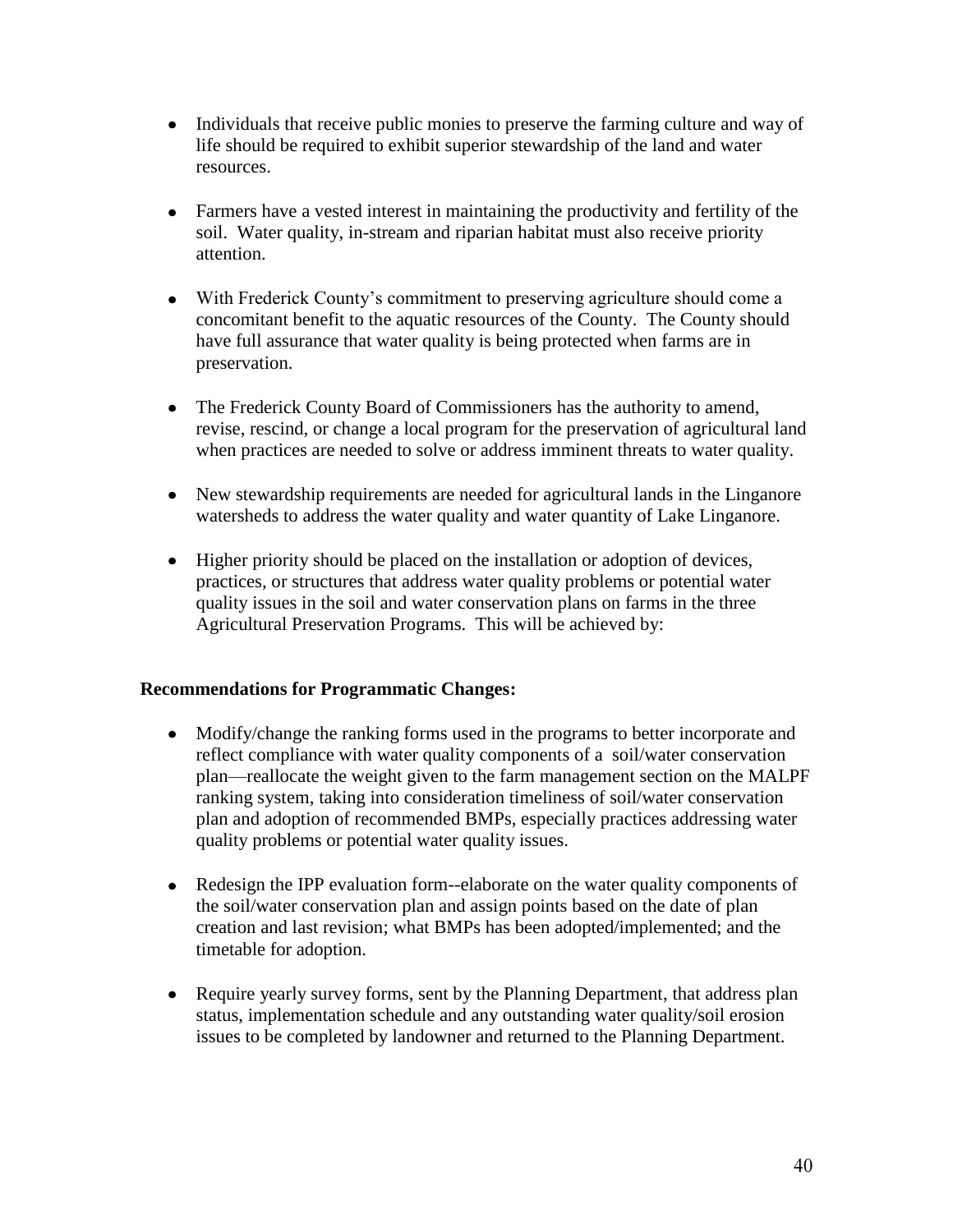# **Chapter 17 – Recommended Changes to Land Preservation Program Applications**

Maryland Agricultural Land Preservation Foundation (MALPF):

### **Recommendation:**

The Taskforce recommends adding the following items to the "Frederick County" Easement Priority Ranking System Form, Section IV Farm Management":

- 1) Preparation date of soil and water conservation plan.
- 2) When was plan last updated or revised.
- 3) How does plan address water quality issues associated with farm management?
- 4) To what degree or extent has the soil and water conservation plan been implemented?
- 5) Describe timetable for implementation of BMPs addressed in plan.

### Installment Purchase Program:

### **Recommendation:**

The Taskforce recommends expanding question #15 (*Is there a soil and water conservation plan on the property*) on the Program Application from to include:

If 'yes' supply the following information:

- Preparation date of the soil and water conservation plan.
- When was the plan last updated?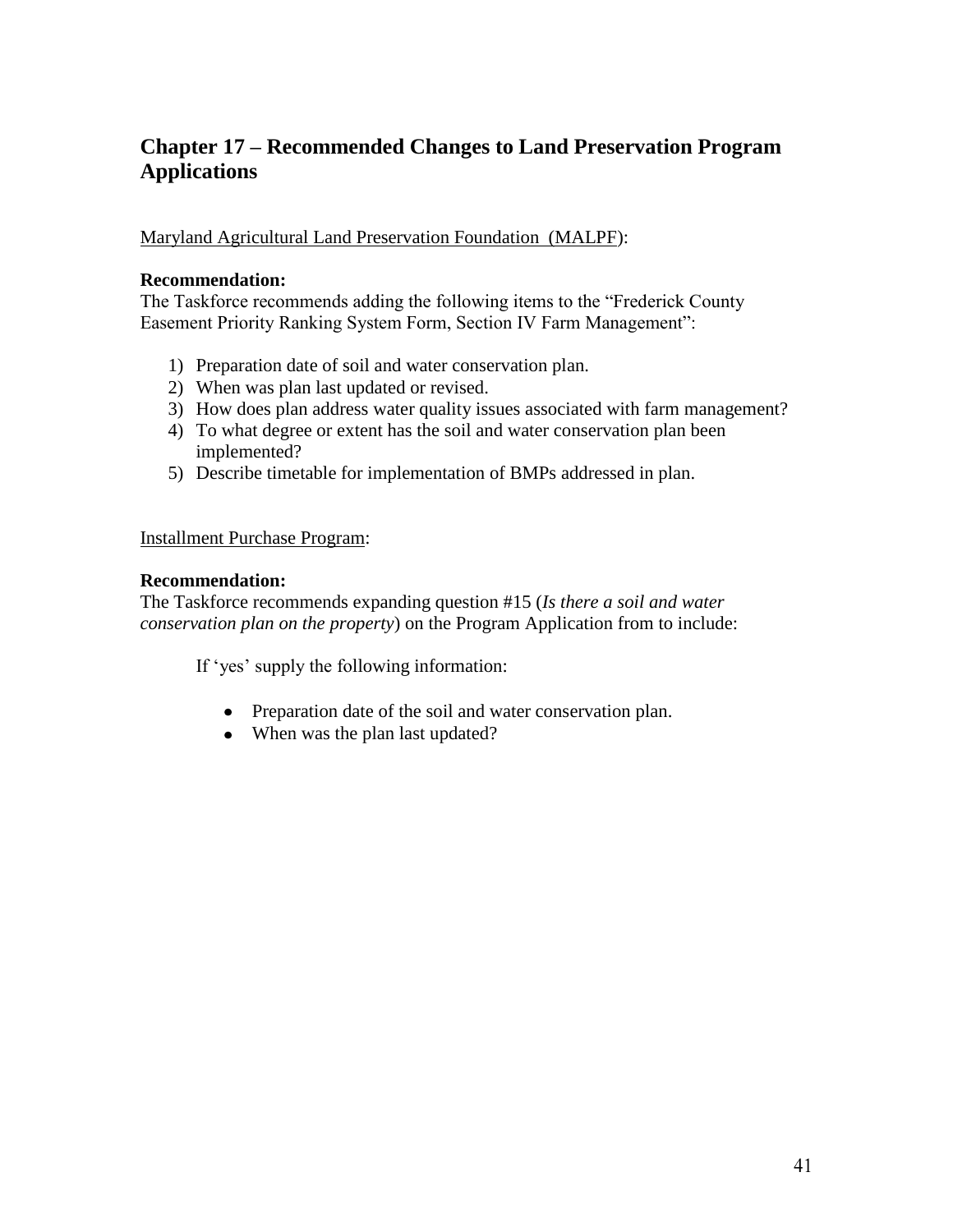# **Chapter 18 - Further Recommendations**

# **Recommendation:**

- Establish a local cover crop program within the Linganore watershed to create an incentive and to encourage farmers to participate in the planting of cover crops.
- Create an incentive payment plan for farmers in the Agricultural Preservation Program who expedite the implementation of the soil and water conservation plan within 2 years of the plan's adoption.
- Institute a follow-up procedure to check if required soil and water conservation plan has been written by SCD for the MALPF, IPP, CF programs.
- Identify, using GIS, streams and their lengths; size and type of wetlands; and forest cover on farms enrolling in the 3 programs and keep with applications. In addition to simple documentation, this information could be used to identify possible future sites for voluntary environmental enhancement or restoration projects.
- Require yearly survey forms, sent by the Planning Department, that address plan status, implementation schedule and any outstanding water quality/soil erosion issues, to be completed by landowner in the 3 programs and included in their file.
- Emphasize the importance of the installation or adoption of devices, structures or practices that address water quality problems or potential water quality issues during the update or revision of soil and water conservation plans for farms in the Linganore watershed.
- Focus all soil/water conservation plans written for farms in the Linganore Watershed on the protection and restoration of water quality.
- Include the installation or adoption of devices, practices, and systems to reduce nutrient enrichment of ground and surface water as well as sediment pollution entering waterways as key components of new or revised soil/water conservation plans for farms in the Linganore watershed.
- Explore the development of a system that creates tax incentives for large landowners to implement BMPs that protect and restore water quality.

NRCS, local governments, NGOs and local SCDs should continue to aggressively pursue funding for conservation programs in the Linganore watershed. The federal government has acknowledged the importance of environmental conservation programs in conjunction with agriculture and significantly increased funding for a myriad of programs sensitive to the impact that agricultural practices can have on environmental systems.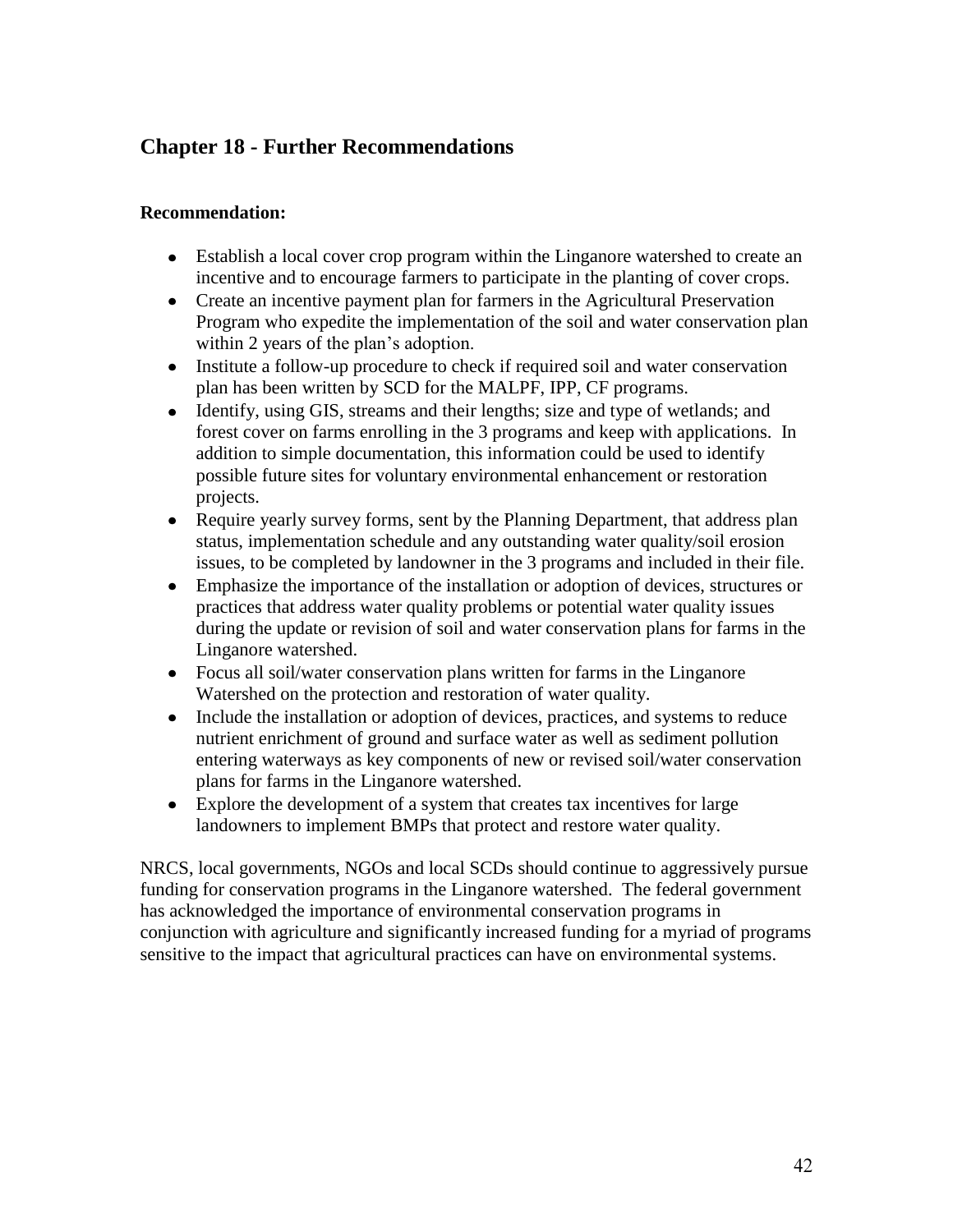# **IV. Development:**

# **Recommendations and Implementation Strategies**

Development around Lake Linganore has had negative water quality impacts. Ongoing and slated future development will only increase these impacts, however there are many things that can be done at the County level to mitigate these negative environmental impacts. The following section covers recommended changes to the Development Review processes and programs in Frederick County.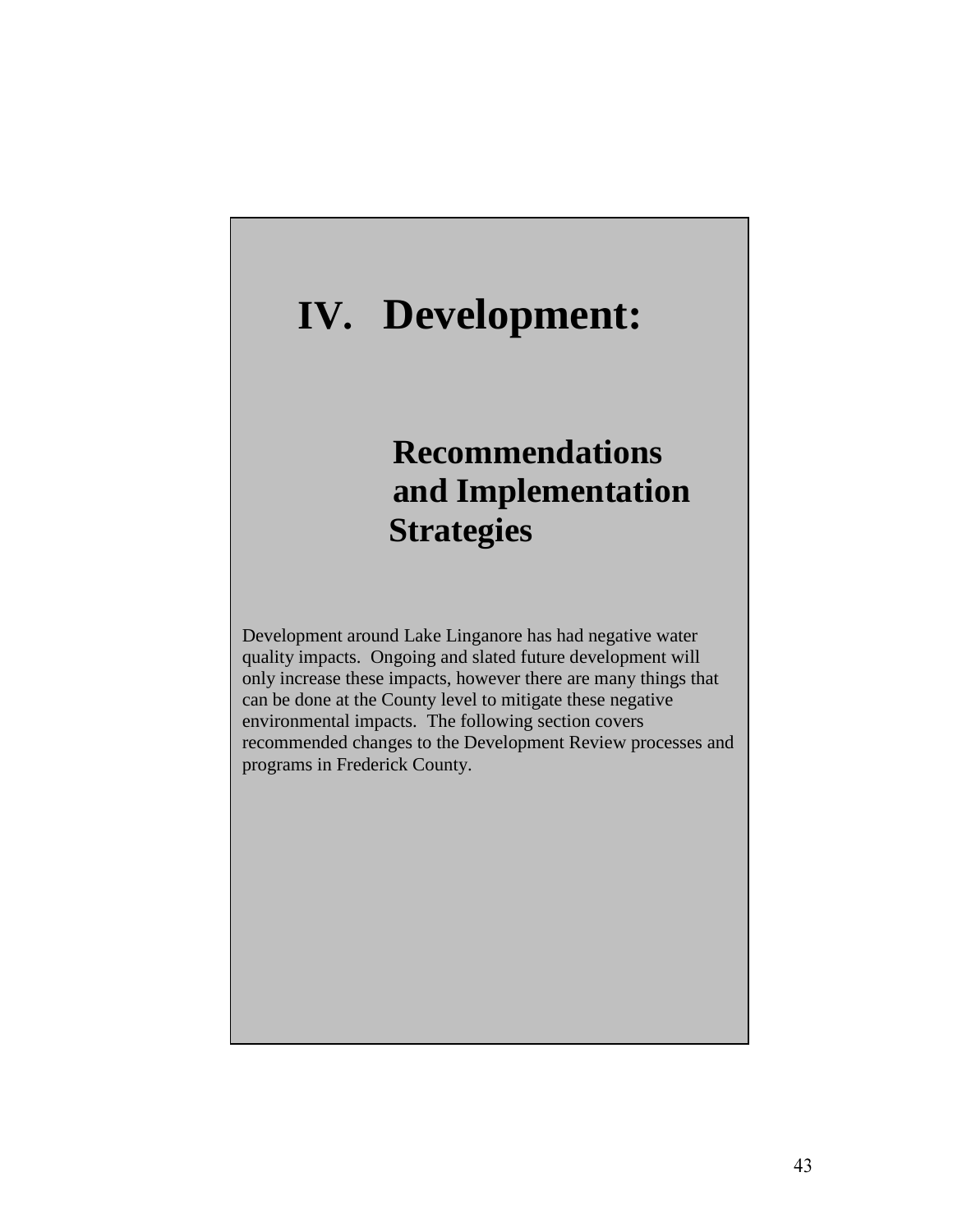# **Chapter 19 – Forest Fee-in-Lieu Program**

In General: The Fee-in-Lieu Program is a component of the Frederick County Forest Resource Ordinance (FRO). Developers who are subject to FRO have the option of paying into a County forest fund ("Fee-in-Lieu" Program) instead of planting forest on their development sites, *if* no priority areas exist on the development site. The County is then obligated by Maryland State law to plant forest, primarily in ecological priority areas with the collected monies.

In a nine year period since the full applicability date of the FRO, approximately \$361,000 has been spent, principally in the 100-year floodplain along the Potomac River in the Monocacy Natural Resources Management Area.

Greatest Ecological Benefit: The Development Review and the Comprehensive Planning Staffs of the Frederick County Planning & Zoning Department believe that the greatest ecological benefit derived from future forest plantings can be obtained by planting forest buffers along agricultural streams in both the Upper and Lower Linganore watersheds.

These watersheds contribute to municipal water supplies for Frederick City and to a limited extent to Frederick County. Also, the residents of Lake Linganore Planed Unit Development (PUD) live in close proximity to Lake Linganore, which collects water from farms in the Upper and Lower Linganore watersheds. Improvement of these watersheds with riparian buffers can improve water quality at the main drinking water intake for 60,000 people in Frederick City and Frederick County. These watersheds directly affect the ecological health of the lake and the sedimentation loads.

The Planning Staff intends to recommend to the Board of County Commissioners that a majority of the Fee-in-Lieu funds over the next 10-20 years be spent stabilizing agricultural creeks and streams in these two watersheds. Staff estimates that these expenditures may range from \$250,000 to \$500,000 over the course of a 10-year period.

If this policy is approved, the County and/or other governmental agencies would have to initiate outreach and easement acquisition to/from private landowners. The Staff intends to structure the dollar values of the payment schedule between CREP payments and Forest Banking Program payments, in order to entice agricultural land owners in the target areas into the Fee-in-Lieu Program, but not to out-price Forest Banking Program payments.

[Incidentally, an exhaustive review of County Parks, Board of Education, and Maryland Department of Natural Resources land holdings and various town land holdings has been performed over the last 9 years. Most of the public lands in Frederick County available for Fee-in-Lieu plantings have either already been planted or are being reserved for obligatory FRO plantings, and therefore, no more substantial areas of public lands are available for Fee-in-Lieu plantings.]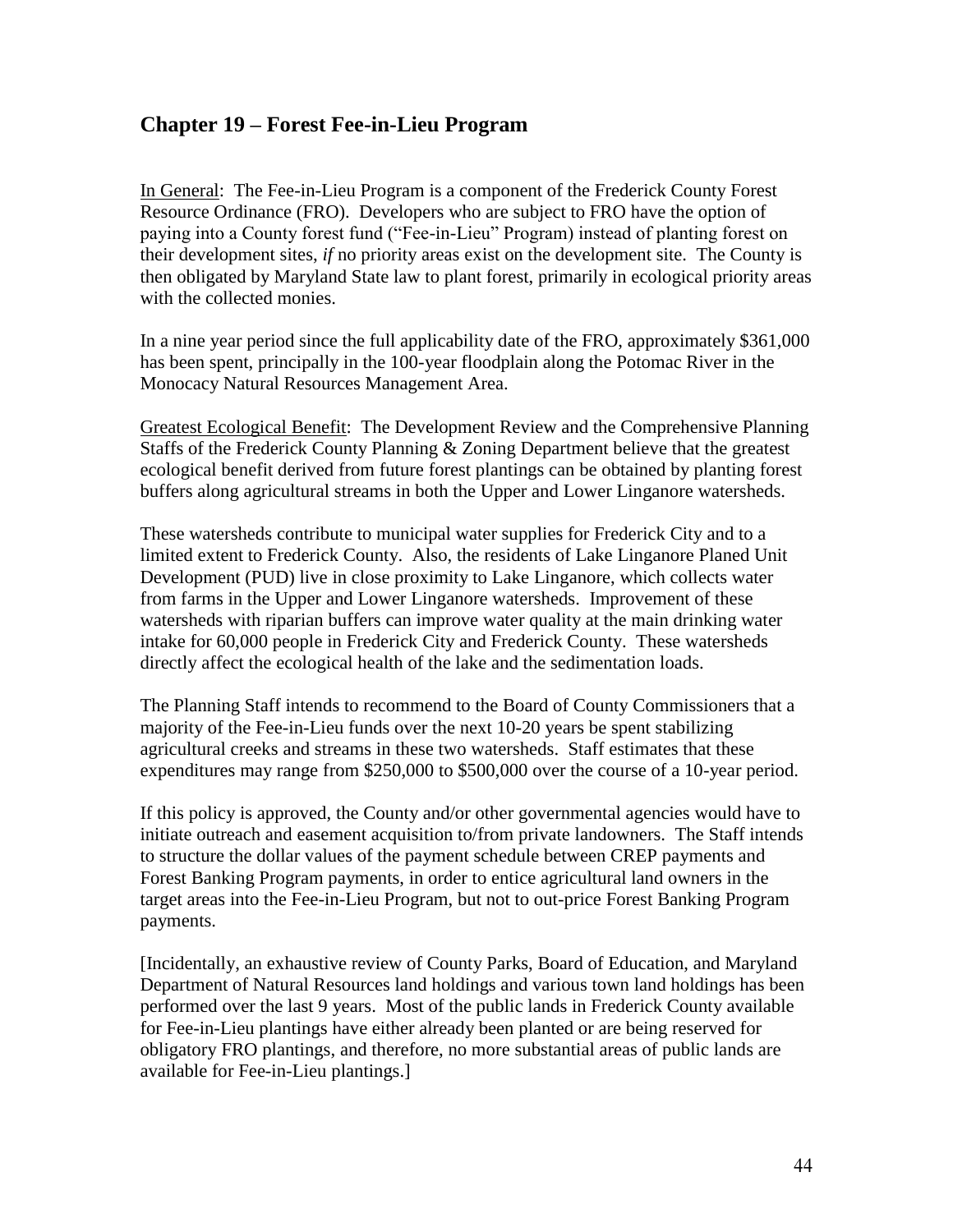This re-direction of Fee-in-Lieu expenditures to the Upper and Lower Linganore watersheds is independent of, but supports the efforts of the:

- 1) Source Water Protection Task Force (sponsored by the University of Maryland's Environmental Finance Center), which is focusing on ideas to improve the quality (and secondarily, the quantity) of drinking water supplies from the Linganore watersheds, and
- 2) Watershed Restoration Action Strategy (WRAS) for the Lower Monocacy River Watershed (sponsored by the Division of Public Works and the Department of Planning and Zoning), which is funded by an EPA Section 319 grant with physical assistance from the Maryland Department of Natural Resources.

# **Recommendation:**

The Taskforce recommends that Board of County Commissioners adopt the Development Review/Planning Staff's recommendation that a majority of the Fee-in-Lieu funds over the next 10-20 years be spent stabilizing agricultural creeks and streams in the portions of the Upper and Lower Linganore watersheds that drain into Lake Linganore. The Staff intends to structure the payment schedule between the dollar values of CREP payments and Forest Banking Program payments, in order to entice agricultural land owners in the target areas into the Fee-in-Lieu Program, but not to out-price Forest Banking Program payments.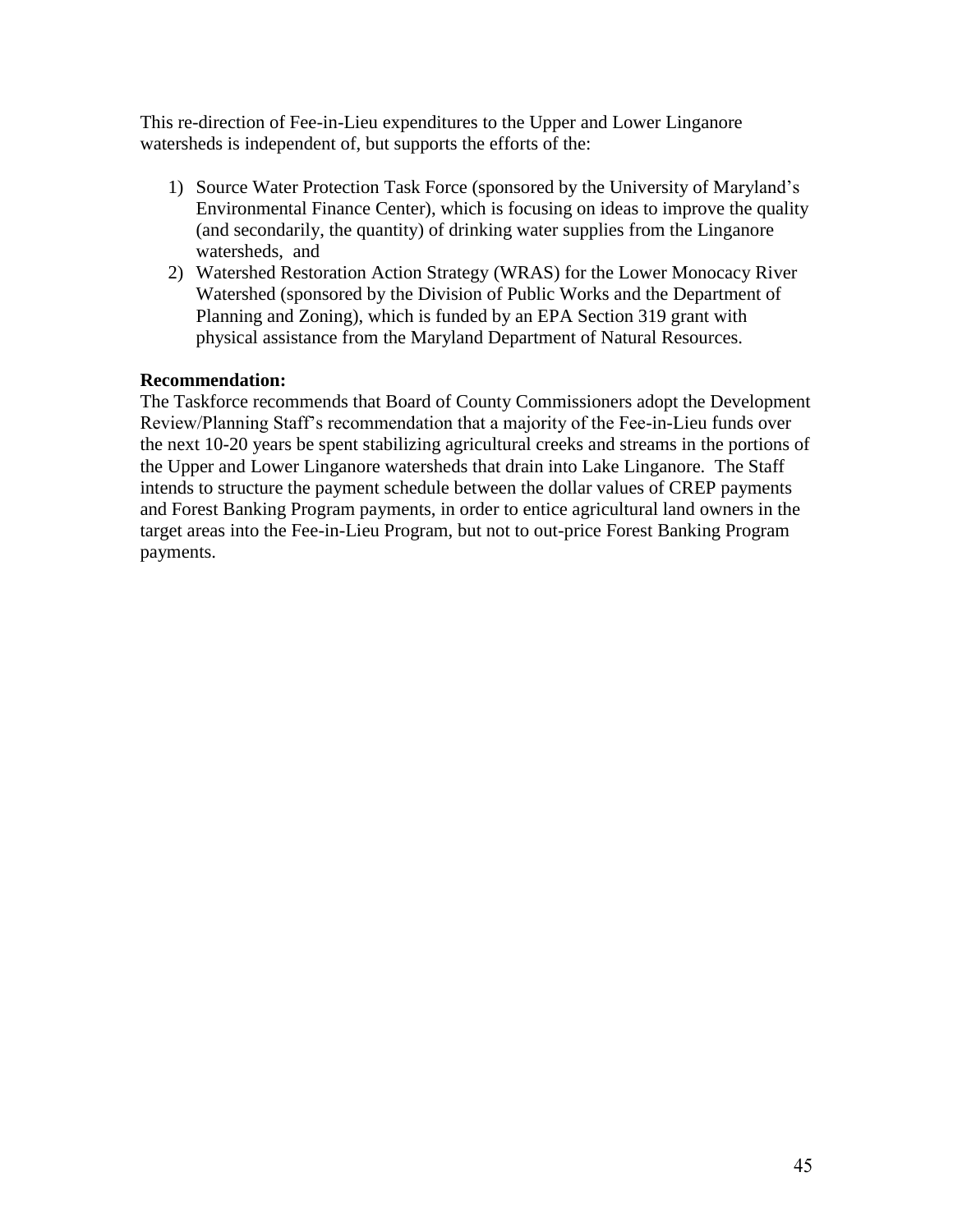# **Chapter 20 – Development Plan and Construction Review**

### **Linganore Small Area Plan**

Recent History: In 2003, approximately 20 Lake Linganore citizens worked with the Frederick County Planning Department to create a Small Area Plan for the Linganore Community as part of the update to the New Market Region Plan. The Small Area Plan identified Areas of Environmental Concern and created Special Protection Areas in the Linganore Community. It also set goals and objectives to help protect the water quality of Lake Linganore in light of the development of thousands of lots adjacent to and near the lake, and specified actions needed to address water quality problems.

The Linganore PUD contains a wide variety of landscapes, landforms, and unique environmental features. Wooded stream valleys, wetlands, rock outcrops and steep, forested hillsides are ecologically valuable, contribute to high quality of life for Linganore residents and are also in need of special protection because they are adjacent to a drinking water supply for County and City residents. Instead of being considered only after development plans have already been submitted, these environmental features should be treated as a primary factor in the design and development of the Linganore PUD.

### **Recommendations:**

The Taskforce recommends a phasing plan that limits the amount of land disturbed on any Linganore Community development site at a given time be required as part of all development plans. Super-silt fence should be used for all lot development, road and utility installation within 200 feet of waterways and on moderate to steep slopes. In addition, perched culverts/spanning bridges for stream crossings should be used to help maintain fish passages and wildlife corridors.

Special Protection Areas (SPAs): SPAs are areas in the Linganore Small Area Plan that are critical to the protection of the quality and quantity of the Lake Linganore drinking water supply and other related environmental features, such as steep slopes and forested lands. Protection of these areas should be accomplished cooperatively through the control of land use, site design, and protection of sensitive areas by the Planning Commission, and the provision of effective design, implementation, maintenance and monitoring of best management practices by the Division of Public Works and other County departments.

Special Protection Area Buffers: A 125-foot waterway buffer should be established in the Linganore Community to protect all components of the aquatic system.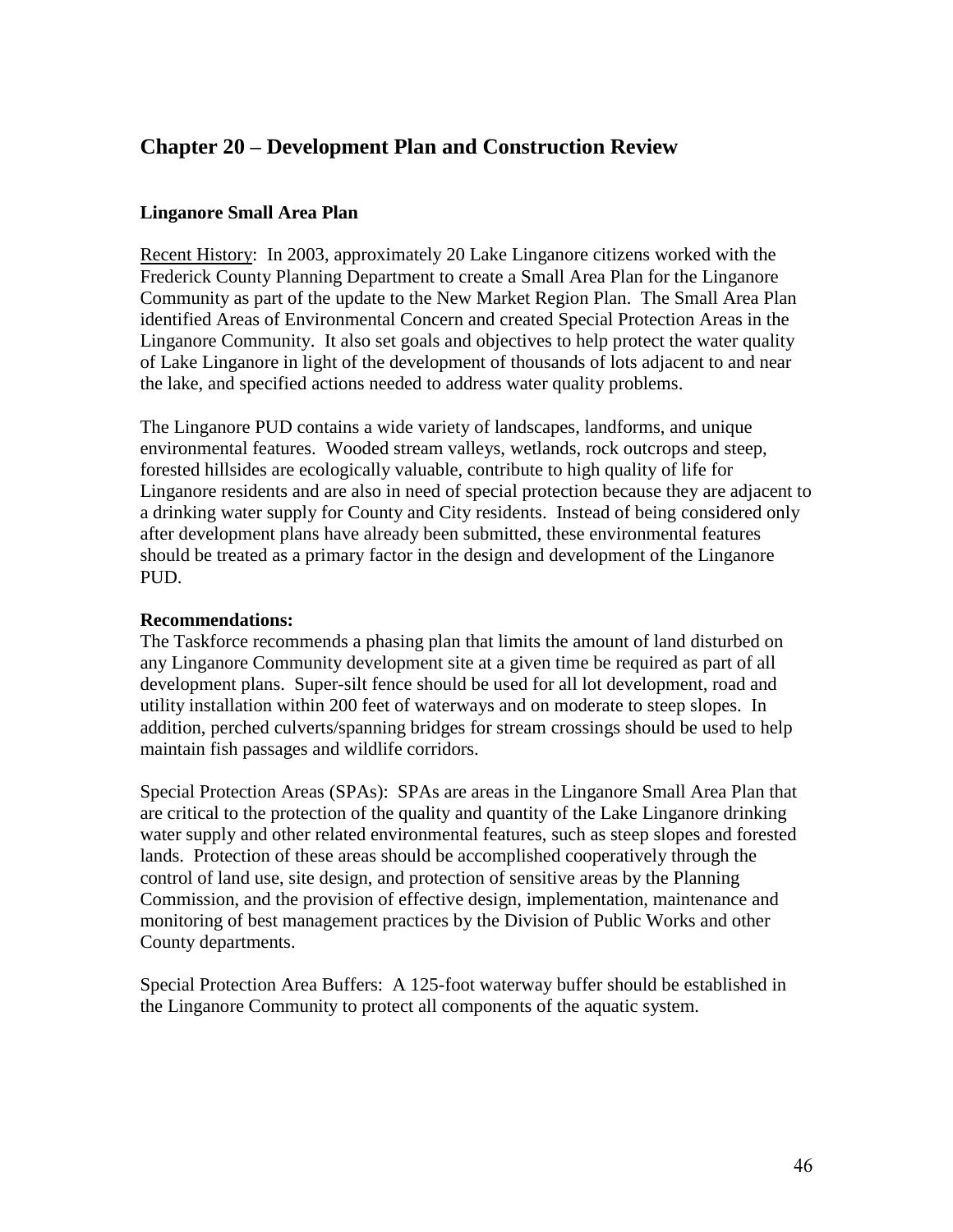### **Other Recommendations of the Taskforce:**

Conflicting Agency Responses: The departments within the county responsible for issuing environmental permits, regulating development and storm-water management sometimes operate under conflicting or contradictory environmental principles and standards. There is a need to improve communication and coordination of policies among these departments. The County has consolidated a Development Review Department, which may help alleviate this problem.

There is also a need to educate those who are making the decisions on issues such as road design, stream set backs, storm water management, low impact development design principles and the importance of these issues in protecting water quality in the Linganore watershed.

#### **Recommendation:**

Grading: The Taskforce finds that the County inspects larger development sites but does not have adequate staff capacity to inspect smaller "spot lot" developments. These smallscale developments may be done hastily and without adequate care taken to minimize negative environmental impacts. This kind of impact is a concern due to the increasing conversion of land in the watershed from agriculture to residential development. It is the recommendation of this Taskforce that the County develop a new educational program for spot lot developers. The County could distribute these educational materials when the permit applicant comes in to the County offices for a permit.

Efforts to develop this kind of educational materials are already underway. The Frederick County Division of Public Works sediment and erosion control inspectors in the Environmental Compliance Section, the NPDES Program and the County video production staff are planning to create a video that will be available when developers apply for permits, and will also be shown on the county cable channel 19. The County is planning to create a handout to distribute in the interim until the video is complete. Until the County's materials are ready, the Lake Linganore Association (LLA) can also develop guidance for spot lots and should give information and support to small-scale developers. In a worst-case scenario, the LLA has the authority to remove a developer for breaking the rules.

While education is important, enforcement of permits is also necessary in order to ensure compliance with environmental regulations. The number of county inspectors needs to be increased so that they can inspect these smaller-scale developments. A staff increase is not an insignificant expense for the County and can be paid for in a variety of ways. If the protection of the water quality in the County is really a priority, then the funding for the new position(s) should be written into the County budget. An alternative, would be to set up a stormwater utility in the County, and use part of the funds collected to pay for additional inspectors. Beyond the ability to hire additional staff, the benefits of such a dedicated funding stream are numerous and there are many hundreds of examples of such utilities from around the country that can be used as models.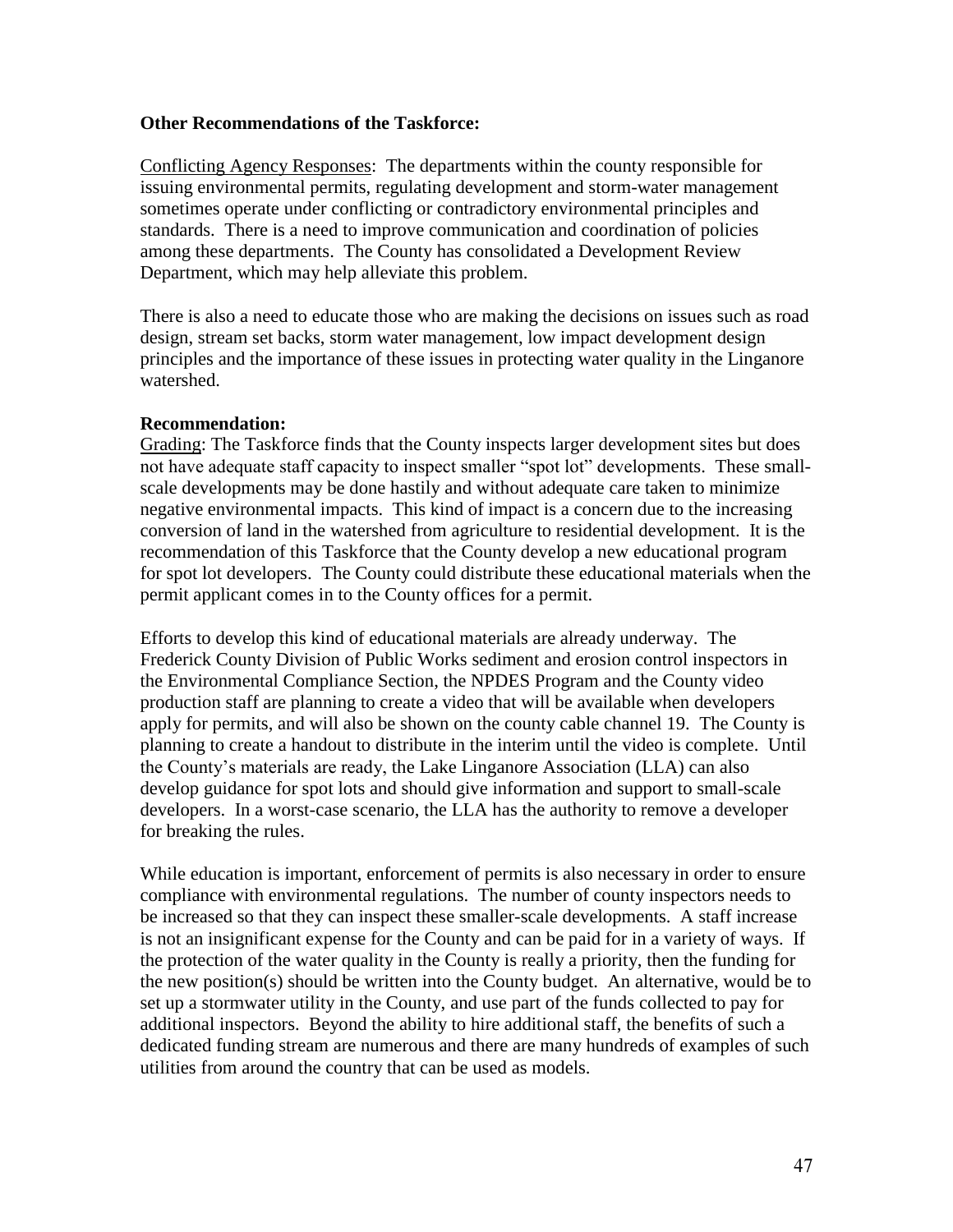### **Recommendation:**

Low Impact Development (LID) Processes: The Taskforce recommends that LID principles, contained in the County's Community Design Guidelines and Development Principles document, should be incorporated into all new development in the Linganore source water protection area to minimize stormwater pollution and water quality degradation. Frederick County's National Pollution Elimination Discharge System Municipal Separate Storm Sewer System "NPDES MS4" Permit requires that the County treat 10% of the impervious surfaces in the County 's urban areas. This Taskforce recommends that the Linganore watershed be a priority when the County is deciding where to recreate these pervious surfaces. We also recommend that pilot projects be conducted to demonstrate the efficacy of LID techniques in this particular geographic region.

### **Recommendation:**

Stream Setbacks: The Taskforce recommends an increase in the stream buffer requirement from 50 feet to 125 feet for first and second order stream systems when unmitigatable steep slopes are immediately adjacent the stream buffer. The Taskforce also recommends incorporation of the recommendations of the Linganore Small Area Plan with regard to expanded buffers.

### **Recommendation:**

Suggestions for Home Owners Association Covenant Restrictions: The Taskforce recommends that the homeowners associations in the watershed modify covenants and Environmental Control Committee (ECC) Guidelines that they may have to include:

- 1. A requirement for stream/lake buffer zone maintenance;
- 2. A limitation of impervious surface;
- 3. and a minimum criteria for woody plantings- within the Linganore source water protection area, minimum landscaped areas or existing vegetation on an individual lot should not be less than 20% of the land area of the lot.

### **Recommendation:**

Sign-off by LLA for Permits: The Lake Linganore ECC management recently hired a consultant to begin the process of revamping the Association's storm-water management guidelines for development on the remaining vacant lots in the older sections of Eaglehead. All building applications will have to have to include stormwater management in their site plan and have it reviewed and certified by a licensed engineer. In addition, the Taskforce recommends that the ECC approve all building permits for individual lot development within the Linganore PUD prior to final issuance by Frederick County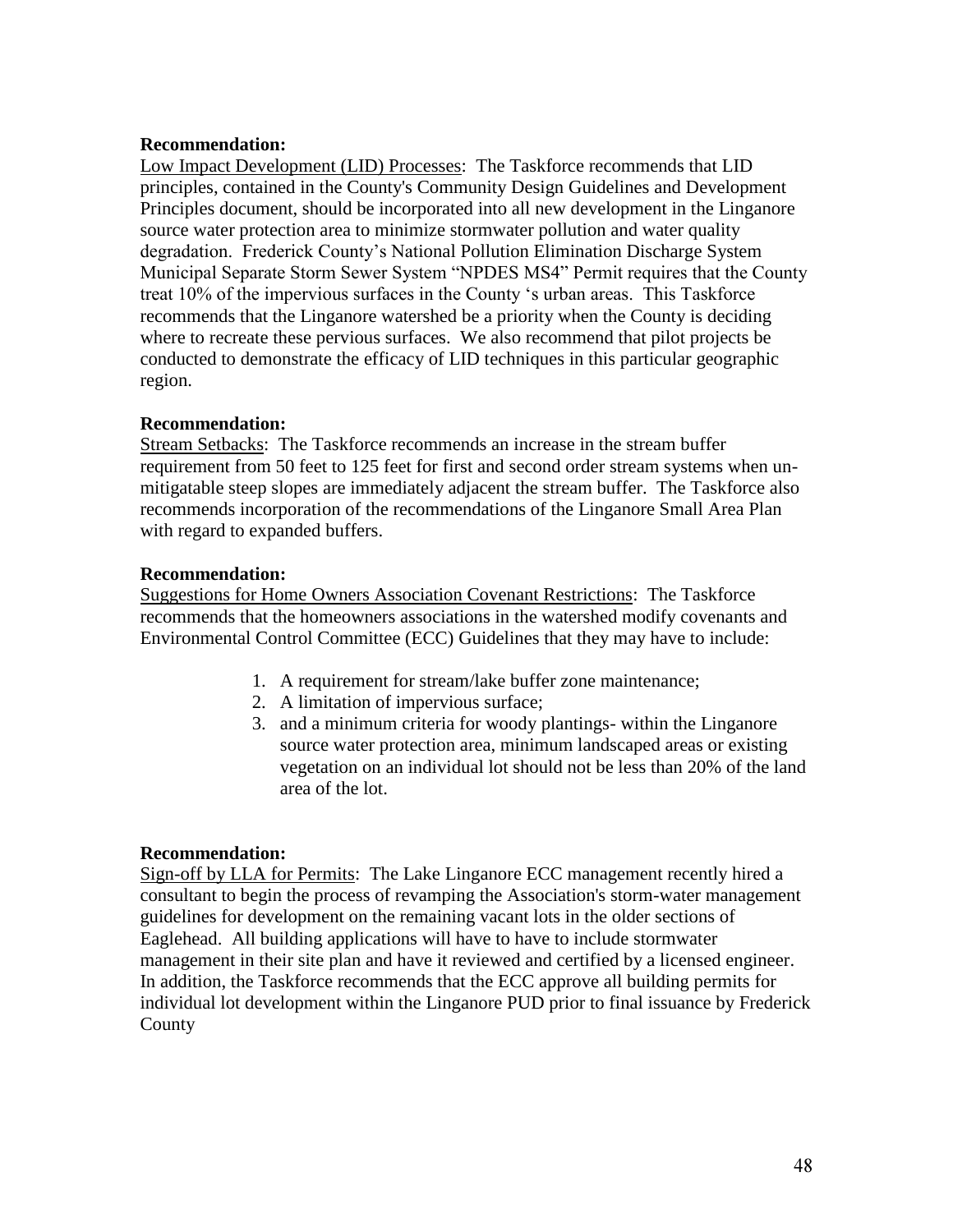### **Recommendation:**

Improving the Process for Obtaining a Variance on Setback Lines to Facilitate Avoidance of Natural Features: The Taskforce recommends that County Staff-level approval be allowed in lieu of Planning Commission approval for modifications to setback lines around important natural features. This will better accommodate the flexibility inherent in the current PUD district to preserve sensitive environmental features and to minimize grading and vegetation disturbance. This change would also accommodate any citizen's wish to preserve natural features such as rock outcroppings and trees on their property. Also, an exception should be made to allow staff authority to modify grading requirements and soil disturbance - for the purpose of protecting Lake Linganore as a drinking water source for Frederick City and County.

# **Recommendation:**

Enforcement: The Taskforce recommends that the County employ an adequate number of staff to monitor and enforce the rules and regulations that are currently in place. If protecting drinking water is to be a reality in Frederick County, funding should be included in the budget for additional staff.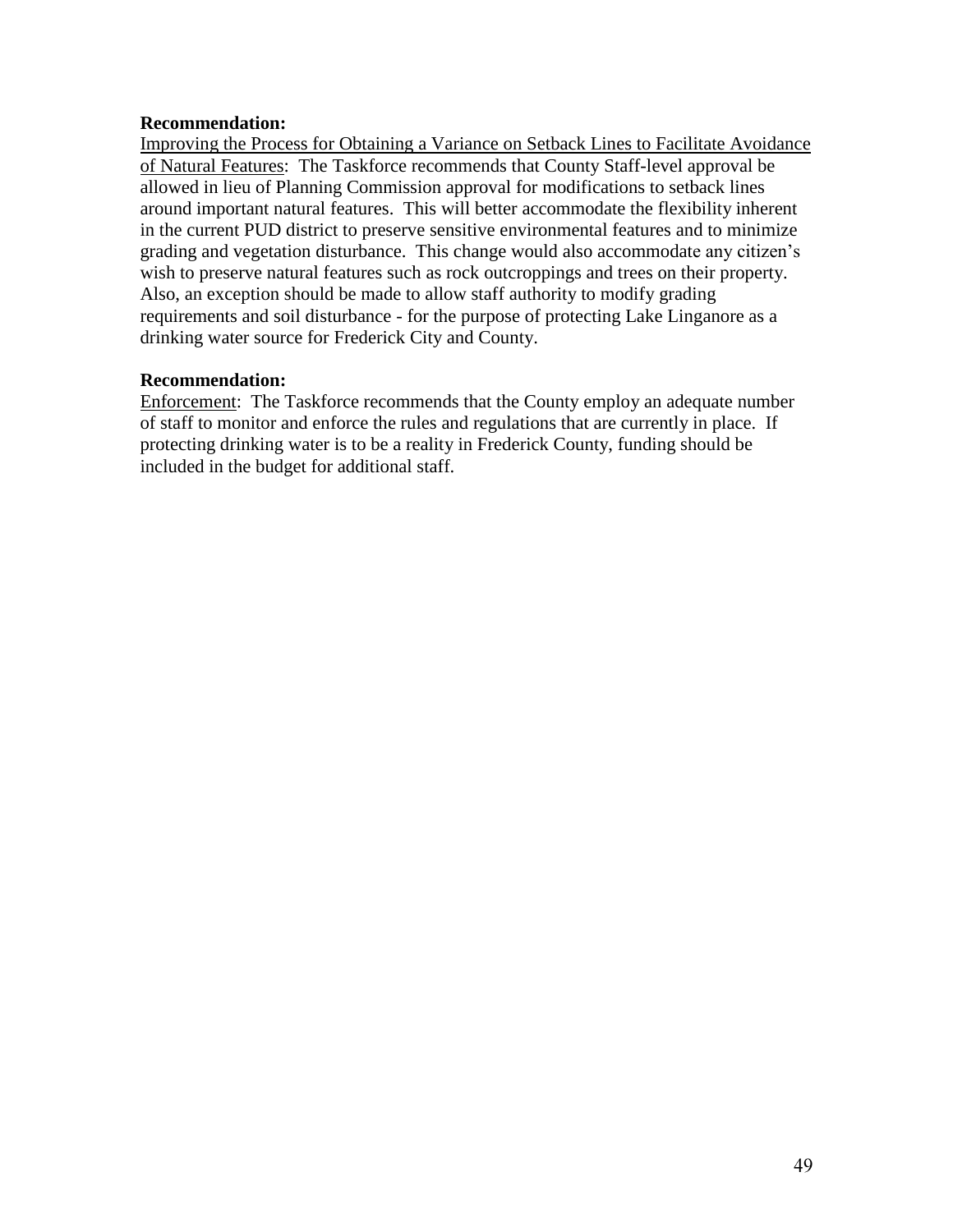# **V. Infra-structure and Maintenance:**

# **Recommendations and Implementation Strategies**

Improperly controlled stormwater around Lake Linganore has caused erosion and damage to roads in the area. The following section identifies current practices that contribute to these problems and recommends steps that should be taken to help alleviate them.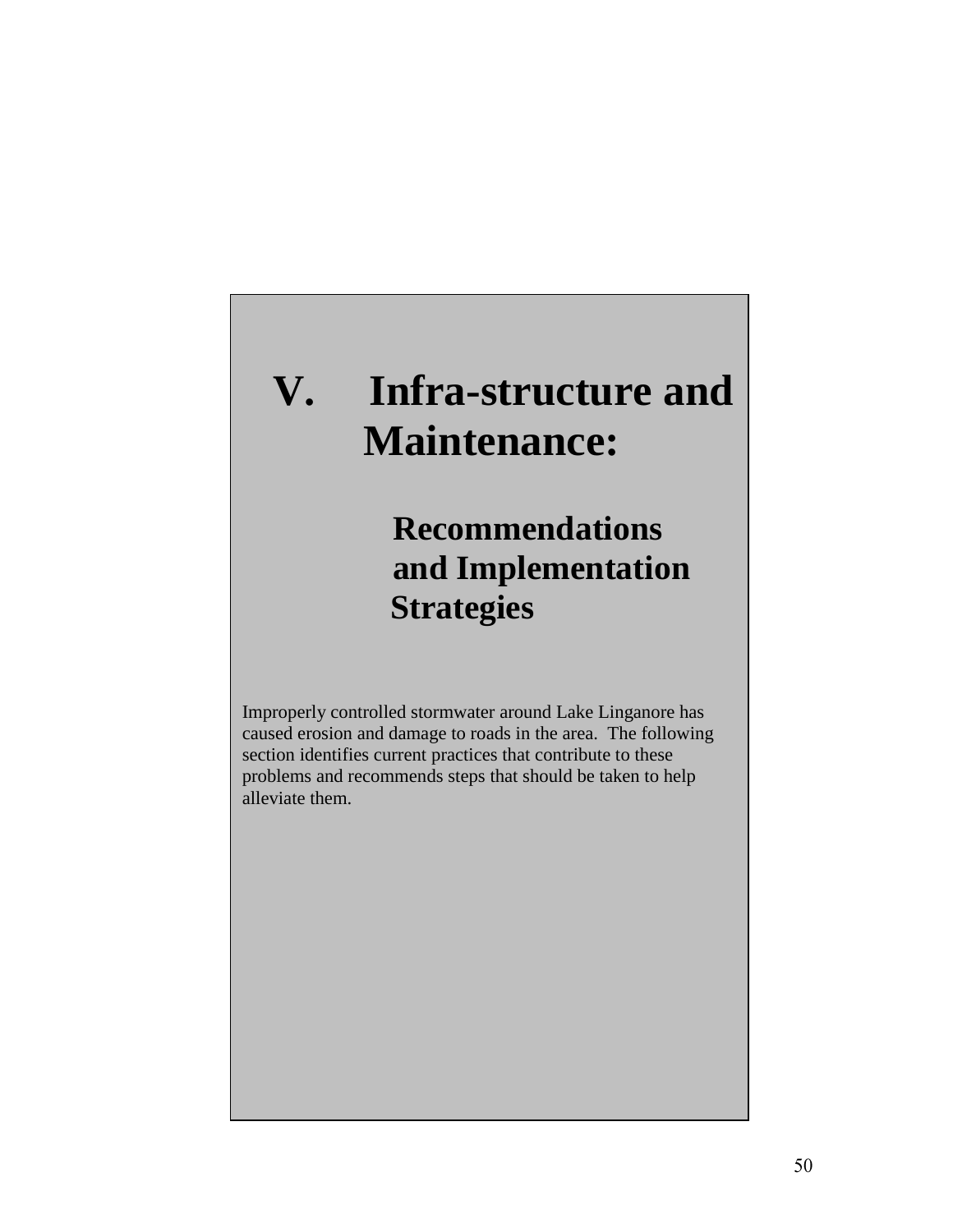# **Chapter 21 – Stormwater and Road Maintenance**

Improperly Channeled Stormwater Runoff and Road Maintenance Issues: Poor stormwater management is one of the primary causes of damage to the roads in Lake Linganore at Eaglehead. Dirt and gravel roads erode where uncontrolled storm-water washes over them, impacting the condition of neighboring lakes and streams. Additionally, silt washed into the lake from these roads carries with it many contaminants such as motor oil and other fluids from vehicles.

Paving dirt and gravel roads is one possible solution to this problem. Unfortunately, asphalt is relatively impervious to water and so stormwater running over pavement tends to flow faster and in greater quantities than it would otherwise. The increased velocity and amount of stormwater runoff from paved surfaces often causes scouring and erosion of nearby soil and grassy areas. Properly designed roads should be designed to minimize width and reduce impervious surface in order to reduce storm-water run-off.

Current Efforts: In many communities, road standards have been adopted that reflect state and local highway construction. However, residential streets built to highway standards are excessively wide. The Linganore CDA is minimizing the width of roads and amount of pavement around the lake. They plan to design the roads within the CDA for the minimum pavement width needed to support travel lanes, on-street parking and emergency, maintenance, and service vehicle access. Narrow residential streets also reduce traffic speeds and thereby improve safety. Open section roads, without curbs and gutters, with grassed drainage channels are preferred over closed section roads. Because this type of road construction allows water to be filtered naturally by vegetation and soil, water can enter the soil over a large area, which can help maintain groundwater supplies. The principles used to guide the scope of improvements for the CDA mirror those promoted by conservation organizations such as the Center for Watershed Protection. and in the Model Development Principles Recommended by the Frederick County Site Planning Roundtable.

Funding for the first project of the Lake Linganore Conservation Society (LLCS), the construction of environmentally conscious roads and stormwater management systems within the Lake Linganore at Eaglehead community, is being provided by 30-year bonds being issued by Frederick County on behalf of the LLCS. The budget for this project was determined in 1997. At that time residents agreed to tax themselves to pay for the project based on these budget figures and this agreed upon tax rate may not be increased. However the County Commissioners did not approve the bond sale and sell the bonds until February 2001. During this delay, the County insisted on a change of scope not covered by the budget. Additionally, each individual village has its own budget due to concerns that the work in one village would be more costly than in another due to the state of the roads and topography. Once the work has been bid out under the new required change of scope, some of the villages may not be able to pay for the required upgrades.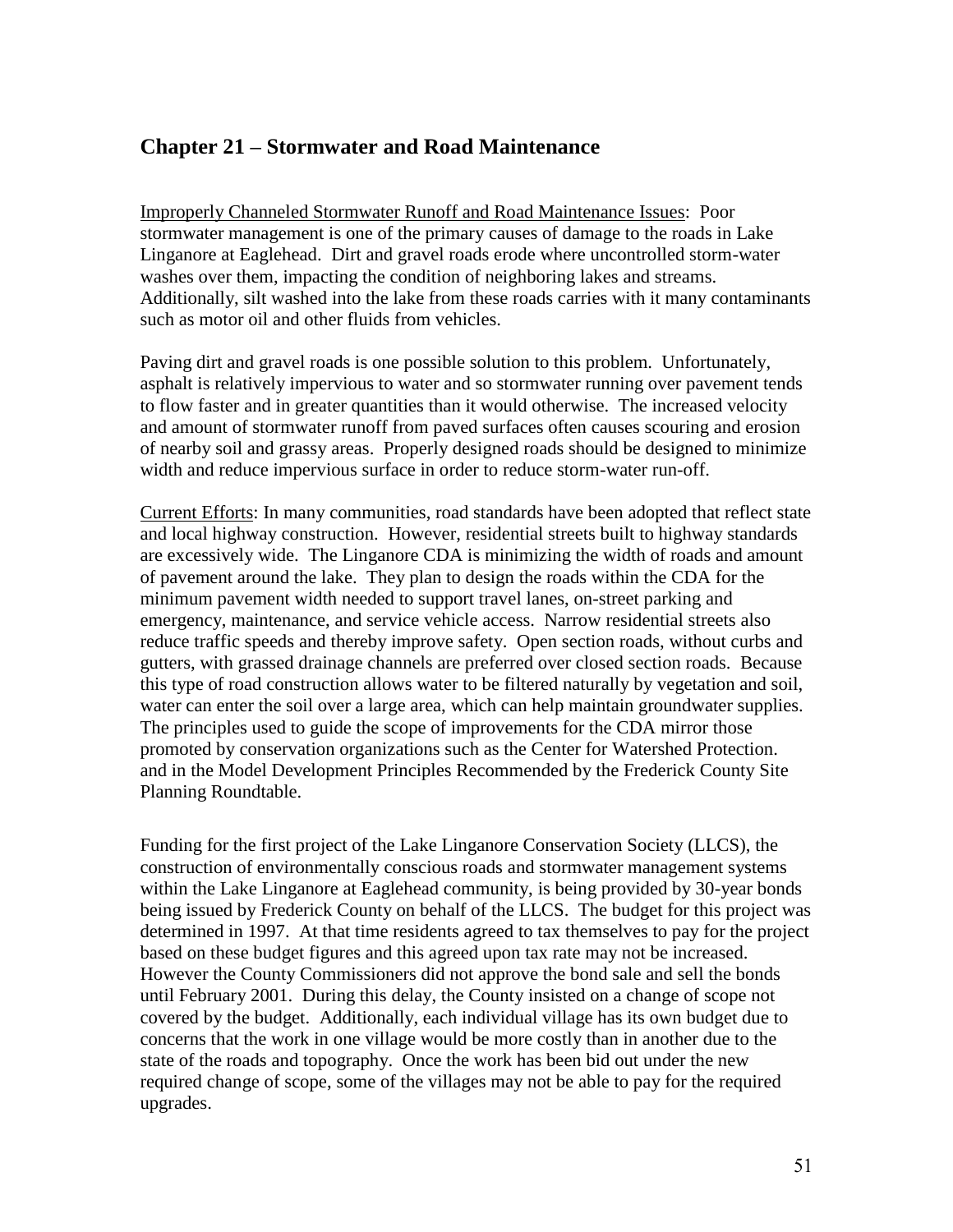### **Recommendation:**

The Taskforce recommends that private road owners and the LLA adopt the standards and practices put forth in the "County Pavement Management Program" – keeping in mind that preventative maintenance saves money in the long run.

Alternative Salts: Road salt that washes into waterways can have many negative impacts including damage to aquatic life and ecosystems, salinization and contamination of drinking water supplies, and corrosion of concrete and metal materials used in bridges, roads and pipes. Frederick County currently uses sodium chloride for deicing in combination with cinders for added traction control. According to a report prepared for the county in 2002 by the consulting firm Versar Inc., there are already plans to add liquid magnesium chloride to the current deicing regimen. The report recommends that the County explore the economic feasibility of using alternative deicing chemicals, specifically suggesting calcium magnesium acetate and potassium acetate. Although these alternative chemicals are initially more costly, they are less corrosive to expensive infrastructure such pavement and pipes and are also more environmentally benign. Versar Inc. also recommend adding brine to salt mixtures to reduce the amount of salt needed to treat the road surface.

The savings accrued from the use of less chemicals as well as the reduction of damage to the living and manmade resources may very well offset the higher upfront cost of the alternative salts. The report also recommends that the County place barriers along streams and drainage areas to prevent salts from running or washing off into waterways.

### **Recommendation:**

This Taskforce recommends that the County follow the recommendations made by Versar Inc. in their report

Herbicides for Weed Control: Herbicides applied to vegetation along roadways can be carried into nearby surface water by wind or runoff. According to the 2002 Versar Inc. report, Frederick County is using at least one herbicide (Pendulum) that is toxic to aquatic life. The County has in place a rule prohibiting the application of herbicides within 50 feet of a stream. The report recommends that this regulation be expanded to other aquatic areas such as wetlands and that the county invest in precision herbicide applicators, which would reduce the amount of herbicide, used and significantly reduce costs.

#### **Recommendation:**

This Taskforce recommends that the County follow the recommendations made by Versar Inc. in their report.

#### References

An Assessment of Road Maintenance Activities in Frederick County and Their Effect on Stormwater Runoff Quality. 2002. Prepared for the Division of Public Works by Versar Inc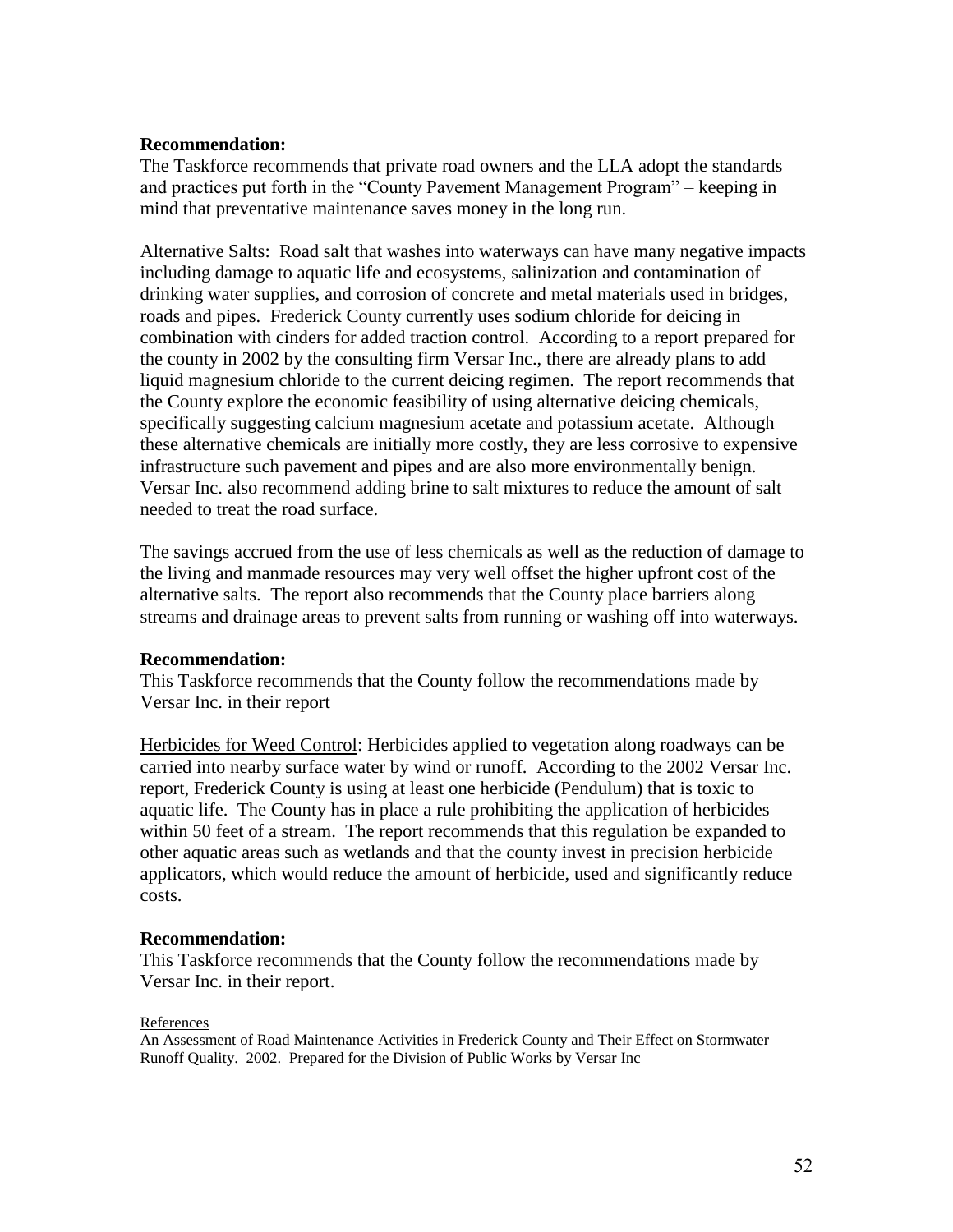# **Chapter 22 – Lake/Waterway Maintenance**

Lake/Waterway Maintenance: Loss of volume from sedimentation is one of the main threats to the lake as a drinking water source. Most of the sedimentation (roughly 80%) comes from upstream agricultural sources. Future sediment loading needs to be reduced through agricultural best management practices (BMPs) and sediment control; however, sediment currently in the lake may need to be dealt with by dredging. Dredging is an expensive solution but may be eligible for inclusion in the Army Corps of Engineers Middle Potomac Process. Forebays should also be added to help capture sediment before it reaches the lake.

Dam Maintenance: The City, County and LLA have entered into a tri-party agreement dated December 14, 2000, which provides for shared responsibility for repairs and maintenance to the dam. Continued maintenance will be critical for the future of water supplies that depend on Lake Linganore.

#### Reference:

An Assessment of Road Maintenance Activities in Frederick County and Their Effect on Stormwater Runoff Quality. 2002. Prepared for the Division of Public Works by Versar Inc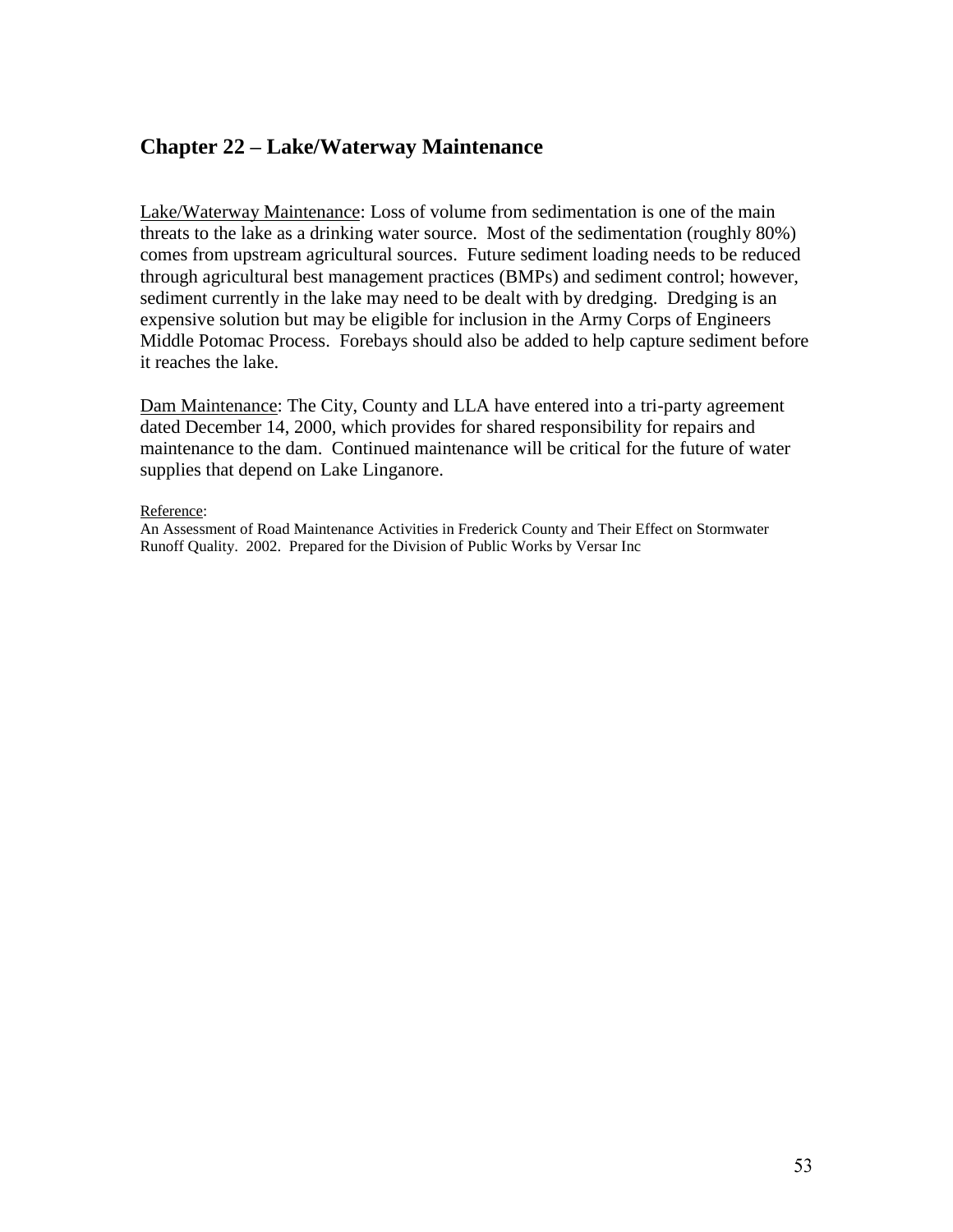# **VI. Homeowners:**

# **Recommendations and Implementation Strategies**

Lake Linganore was originally designed to provide recreational and aesthetic amenities such as fishing, swimming and boating for the Lake Linganore Community; however, the lake now serves as a drinking water supply for thousands of residents in Frederick City and Frederick County.

Unlike the Loch Raven, Pretty Boy and Liberty Reservoirs in Carroll and Baltimore Counties-- where thousands of acres of surrounding land are owned by a governmental entity--Lake Linganore did not function as a source of drinking water until the mid 1980's, so Frederick City and County do not own, control or manage the lake as a reservoir. All of the land surrounding the lake is privately owned and is subject to multiple impacts, including high sediment and phosphorus levels from storm-water runoff and agricultural runoff which exceeds state and federal water quality standards.

Specific threats posed by homeowners to the Linganore watershed as a drinking water source and suggested solutions are listed in the following section.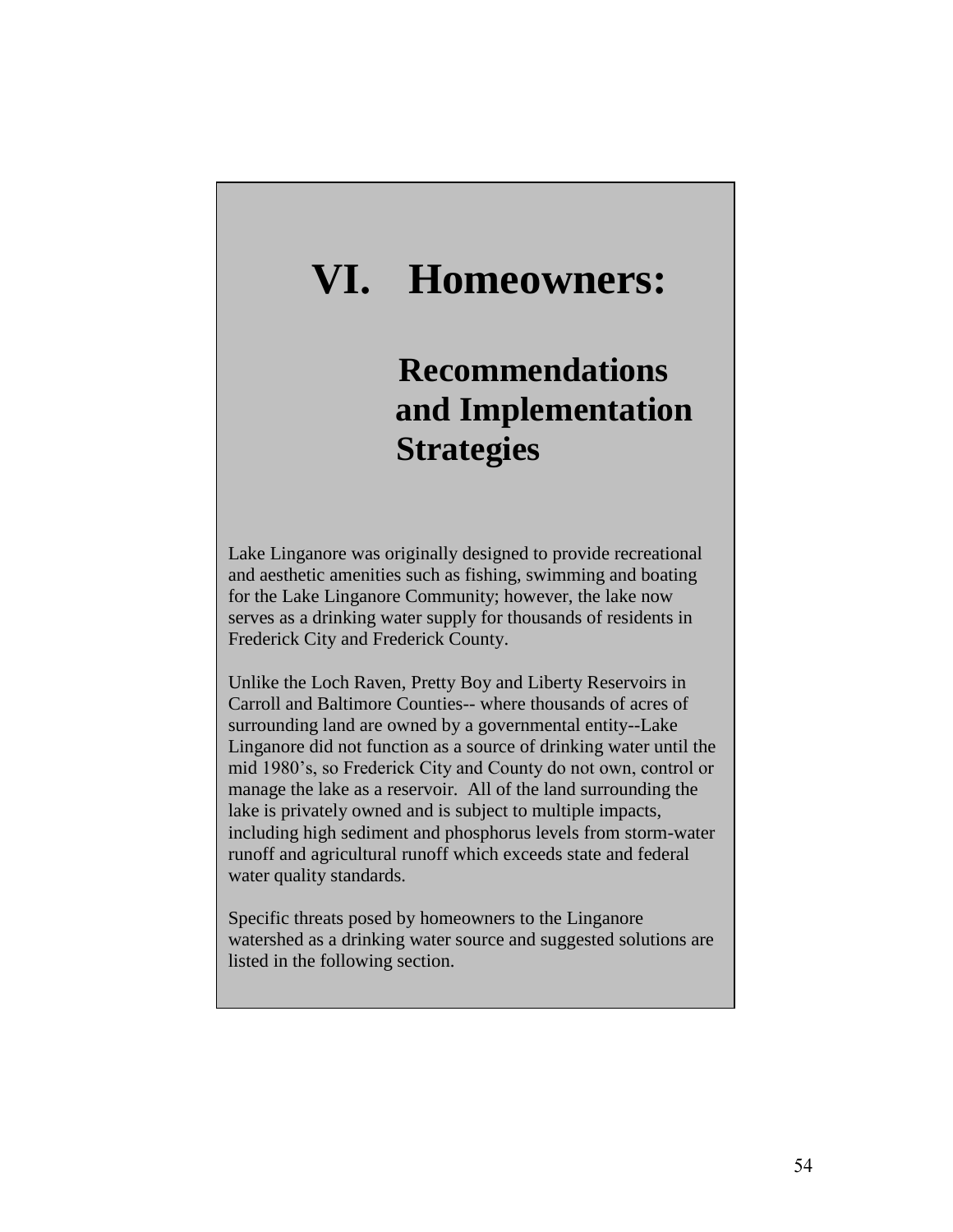# **Chapter 23 – Lawn and Garden**

In General: The runoff, excessive use and improper disposal of chemicals such as fertilizers, pesticides, herbicides and ice melting chemicals are a problem in the highly residential area around Lake Linganore. Education about the proper application and disposal of these chemicals is needed. Furthermore, the use of native vegetation that requires less maintenance should be encouraged. Partnerships with local nurseries and landscaping companies to promote the use of native plants should be explored. The Friends of the Lake and the Audubon Society both already hold annual native plant sales, and these efforts ought to be expanded.

Erosion from driveways and landscaping techniques that are inappropriate for this very hilly area is also a serious problem. Potential partners for outreach and education in this area include Frederick County Master Gardeners, the Alliance for the Chesapeake BayScapes Program, the Maryland Department of Natural Resources "Buffer in a Bag" partnership and the Friends of the Lake.

Some homeowners are consistently resistant to having vegetation between their homes and the lake for aesthetic reasons. Homeowners with little or no buffer who are opposed to planting trees need to be encouraged to plant shrubbery and grasses. This area of the County has the least variety of bird species. Perhaps homeowners who are not convinced to plant buffers solely for the water quality benefits they provide might be convinced to do so if there is also a benefit for birds or other wildlife. This may especially ring true with the homeowners who moved to the area for the feeling of living in "the country." Outreach avenues such as the community newsletter and targeted reminders need to be used to reach these homeowners. Stricter enforcement of buffer requirements by LLA is also needed.

Many homeowners are unaware that decomposing vegetative matter leaches nutrients and can clog storm systems and result in flooding. An educational campaign for the watershed should include a component on the importance of keeping storm gutters and drains clean of leaves and yard trimmings. Individual composting is forbidden by the community's covenants, however a community composting facility would give homeowners a place to dispose of yard trimmings.

#### **Recommendation:**

In addition to the education and outreach suggestions above, the Taskforce specifically recommends the establishment of a community compost facility, and educational activities to promote the idea of composting among homeowner's associations in the community. Alternatively the community could contract to have the trimmings picked up at their homes. This is clearly a more expensive and less ecologically friendly option than the community compost facility and should be considered as a second choice.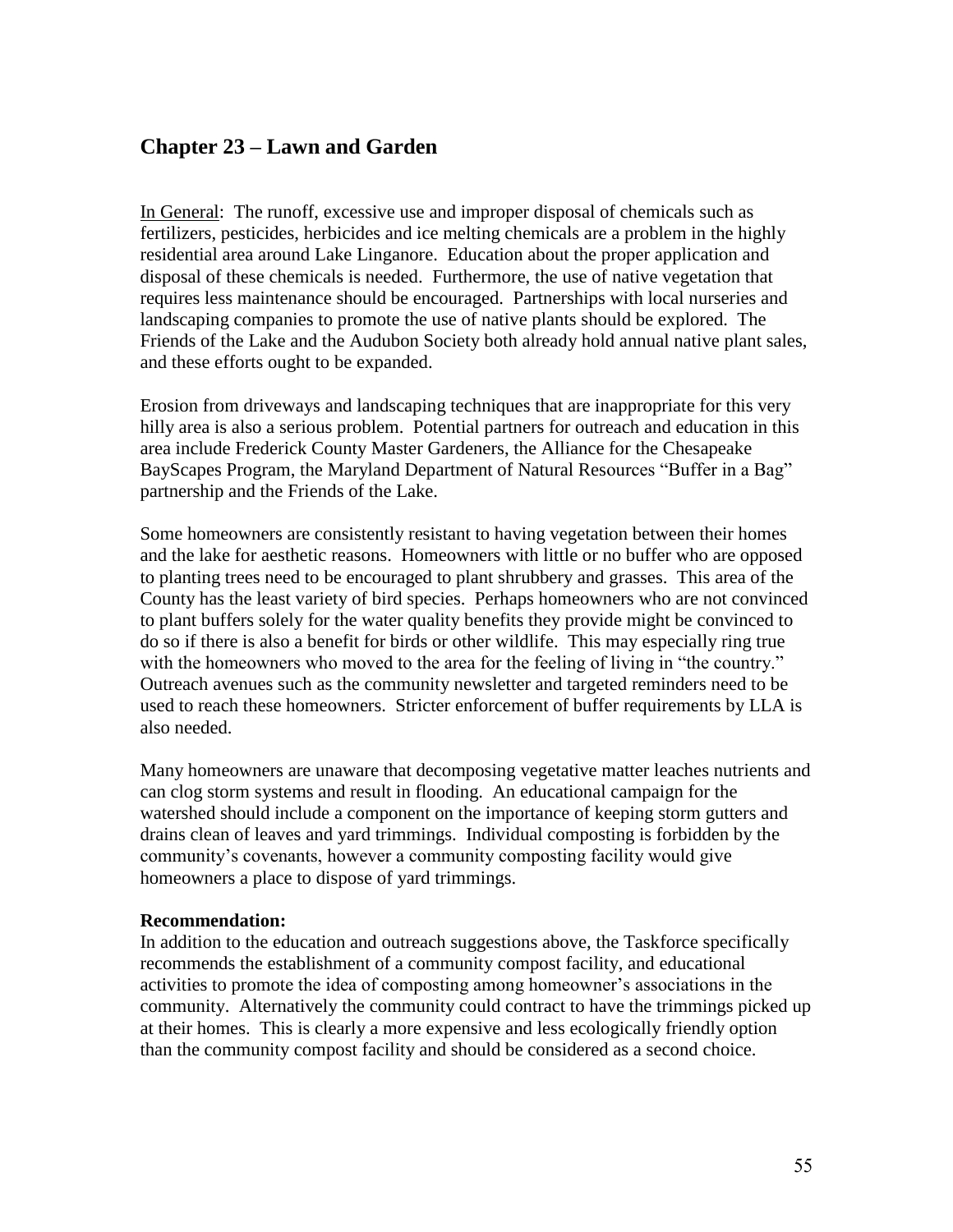# **Chapter 24 – Vehicles, Pets and Home Improvement**

Vehicles and Garages: Runoff from washing and repair of cars in the driveway or on the street, fluids allowed to leak from un-repaired vehicles and/or the inappropriate disposal of used motor oil and other fluids puts harmful chemicals into surface and ground water supplies. Most of the threat from inappropriate disposal of motor oil in this watershed probably comes from the more rural homeowners who are more likely to change their own oil or to use oil for dust laying.

Although this is not the most pressing threat to the lake, it is one that can be easily addressed through educational and outreach efforts. Homeowners need to be educated about the harmful effect of runoff that contains soap, oil and other automotive fluids and the use of commercial car washes and garages should be encouraged. Local media such as *Lake Talk*, the Frederick News Post, Frederick Gazette and local television stations are all good outlets for conveying this information to the public. In exchange for advertising space, local garages and service stations could fully or partially fund flyers that publicize who recycles oil locally and why that is dangerous and illegal to dispose of it in other ways.

All-terrain Vehicles (ATVs): The County appointed a Citizens' Zoning Review Committee (CZRC) that met from April 2002 through July 2003 to analyze the County's current zoning regulations and recommend possible changes to the County's land use regulations. The CZRC offered the following suggestions pertaining to ATVs:

- Performance standards are needed for ATV activities to establish requirements in order to limit noise, dust and other nuisance impacts across property lines.
- The CZRC recommends that those standards should include frequency, amount of use, decibel levels, dust, erosion and minimum lot sizes.

### **Recommendation:**

The Taskforce recommends that the suggestions made by the CZRC be implemented pertaining to addressing the use of ATVs, primarily due to the sedimentation and damage to stream systems that ATV usage can cause.

Pet Waste: Pet waste contains nutrients and pathogens that can contaminate surface water. Around Lake Linganore, there are signs posted to remind residents about picking up after their pets and bags are provided–although trashcans to dispose of the waste are not. More bag stations are needed in other areas of the watershed, and trashcans should be put in where possible to further encourage the use of the bag stations.

Home Repair and Improvement: Paints or other chemicals used in routine home repair and improvement projects can enter surface and groundwater through runoff or by direct dumping. Education of proper disposal methods for these kinds of household chemicals and better promotion of county collection days are recommended.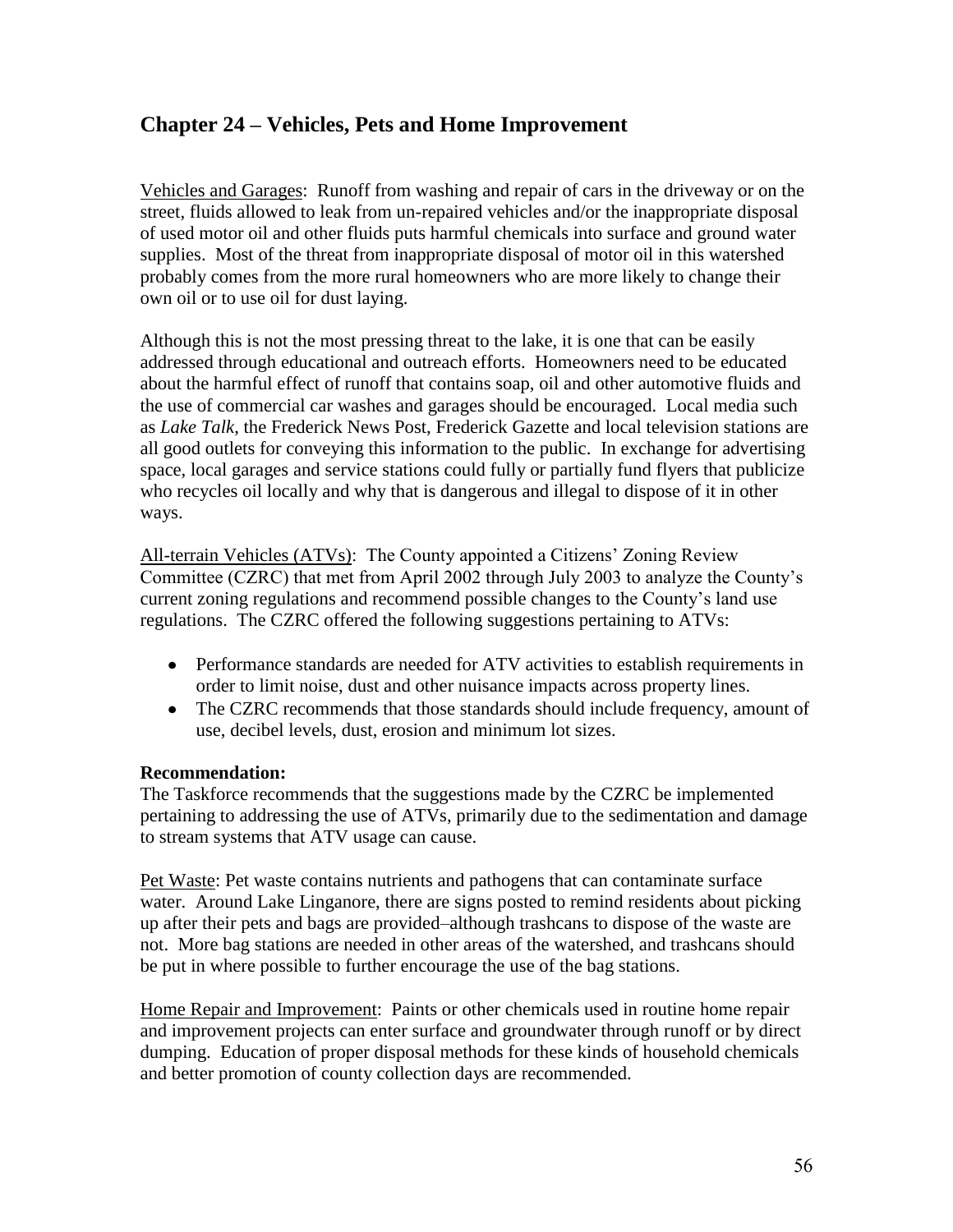# **Chapter 25 – Septic Systems**

Septic Systems: Analysis of existing infrastructure shows that the Spring Ridge and Lake Linganore communities in the central portion of the watershed are currently served by public water and sewer, and that in the near future, service will be extended into the south-central portions of the watershed. Approximately two-thirds of the households in the watershed are currently served by residential wells and septic systems. Failing septic systems contribute nitrates and bacteria to ground and surface water.

In 1999, an initiative from Maryland's Tributary Strategy Program resulted in the creation of an On-Site Sewage Disposal Task Force. The taskforce identified management practices and policies needed to reduce on-site sewage disposal system (OSDS) impacts to protect public health, the health of the environment and the overall quality of life in Maryland. The taskforce created a report entitled, "Reducing the *Nutrient Impacts from On-Site Sewage Disposal Systems*.‖

### **Recommendation:**

The County should consider further study of the recommendations made by the On-Site Sewage Disposal Task Force for possible implementation. These include:

- Identify areas within the State that need immediate protection from OSDS impacts, to be designated "Areas of Special Concern."
- Outline management districts and management agreements that should be required for Areas of special Concern, community and shared systems and newly installed or shared systems that utilize non-traditional technologies.
- Broaden existing educational efforts to reach homeowners, local municipalities and other key audiences.
- Call for immediate measures to address the problems of communities with widespread septic system failure.
- Implement a program to adopt the use of nontraditional systems and specify maintenance requirements.
- Encourage the use of shared systems with nutrient reduction where appropriate.

Furthermore, many septic tank owners know little about their tanks, their location or how to maintain them. Some suggestions for outreach and education are:

- An environmental column in the local newspapers.
- A paragraph about septic pumping in the free shoppers/trader handout.
- Publish a "Do you know....?" with an environmental message to be published as a newspaper inset.
- Recruit septic system maintenance companies to sponsor an educational campaign advertising their prices and assistance in locating the tank.
- Homeowner associations or neighborhoods might organize to get a group price from a hauler.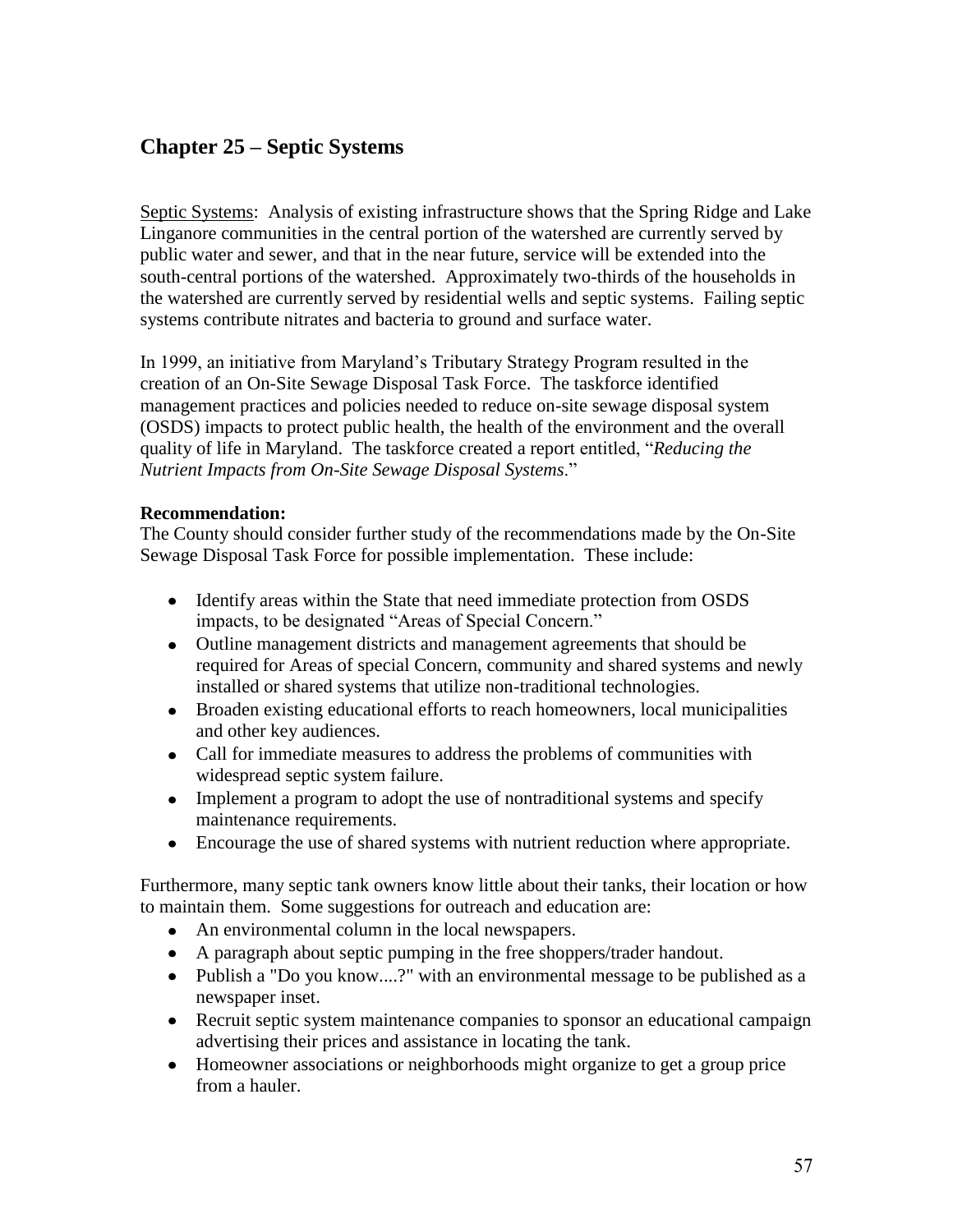Wasteful water usage: At all times, but especially in times of drought, wise water use clearly needs to be made a priority in the Linganore watershed. Enforcement of water restrictions during times of drought is critical. Although the drought of 2002 has passed, it is still relatively fresh in the minds of the residents of the Linganore watershed. There is still time to drive home the message that water is not an infinite resource and to provide information on water conservation. Nonprofit organizations such as the Chesapeake Bay Foundation have water conservation kits that can be distributed to homeowners. There are a variety of other educational resources available to distribute to homeowners, or the County could create their own packet. The County or the Linganore community could also contact local stores about promoting water saving devices such as low flow faucets, drip hoses and rain barrels through advertising or promotional sales.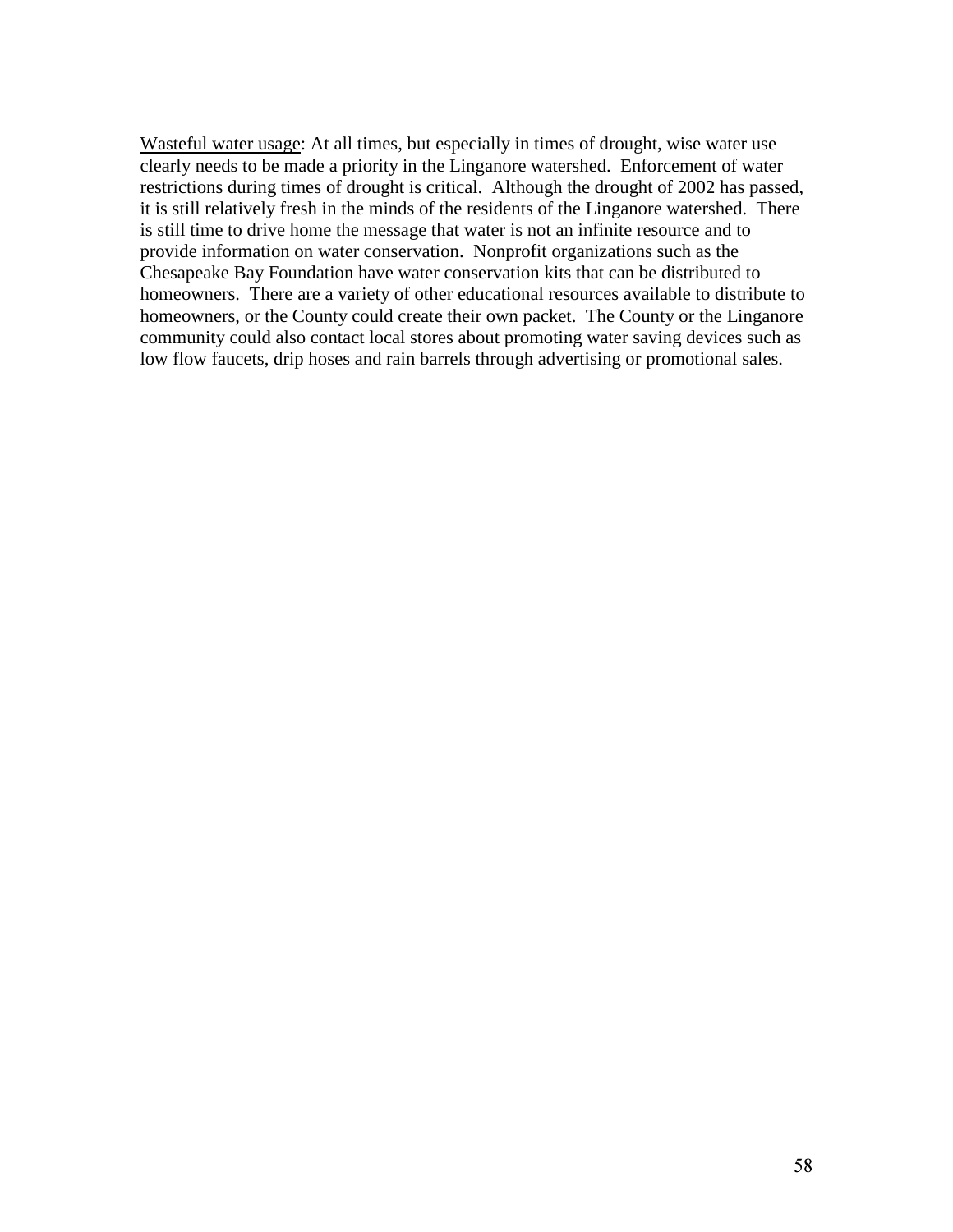# **VI. Outreach:**

# **Recommendations and Implementation Strategies**

An education and outreach campaign targeted to homeowners would address many of the behaviors that threaten Lake Linganore and its watershed as a drinking water source.

Following are several avenues for outreach that can be used to convey information to citizens in the watershed. Many of these outreach mechanisms are already in place and can be used without much if any additional cost.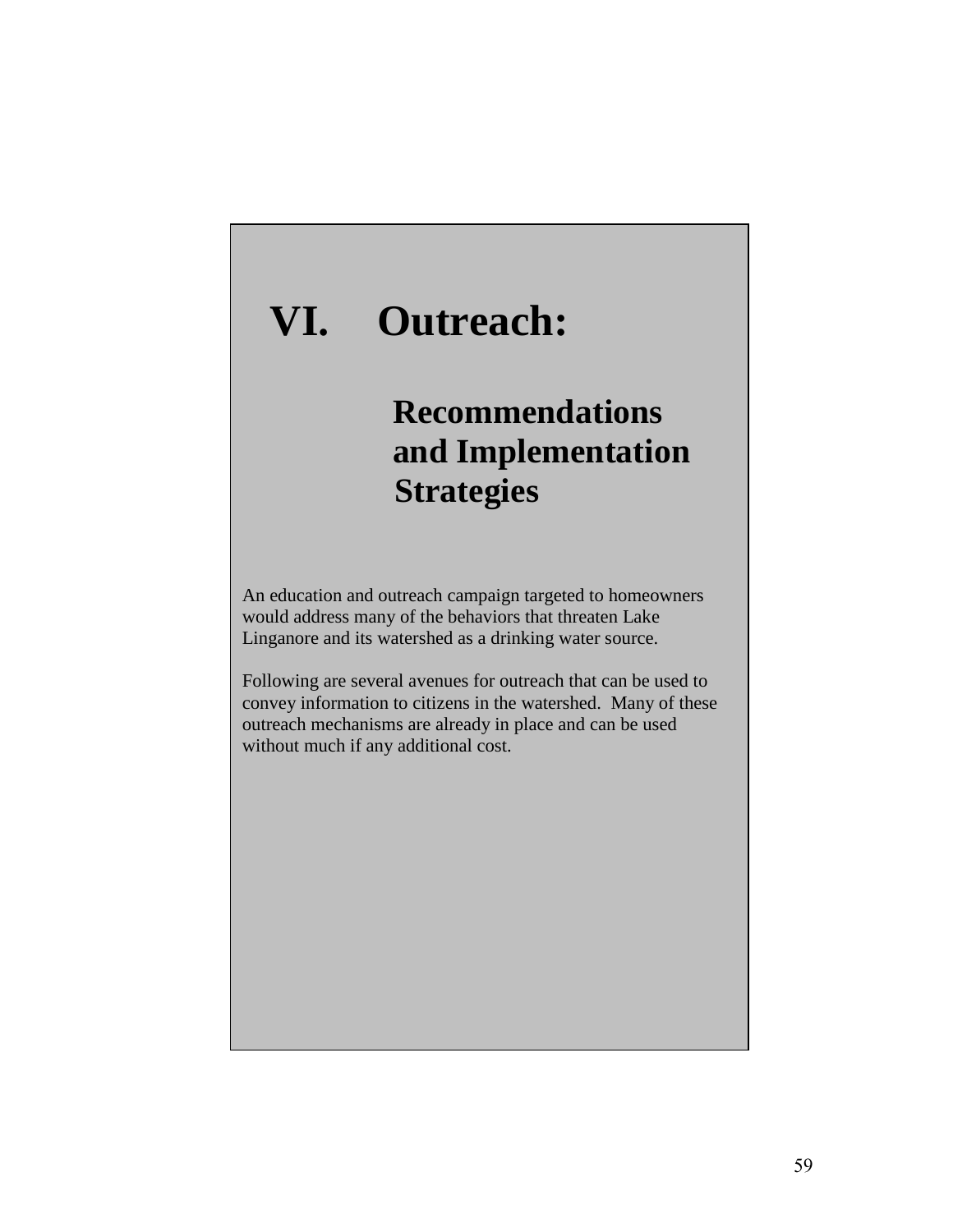# **Chapter 26 – Watershed Restoration Action Strategy (WRAS)**

In General: The Frederick County Government received a one-year grant in the fall of 2002 to create a Lower Monocacy Watershed Restoration Action Strategy (WRAS). The Lower Monocacy watershed encompasses the entire southeastern portion of the county and includes the Upper and Lower Linganore subwatersheds. The county has chosen to focus significant efforts on the Upper and Lower Linganore watersheds due to the importance of the areas to source water protection, and to address the Total Maximum Daily Loads (TMDLs) of sediment and phosphorus from Linganore Creek to Lake Linganore.

The Maryland Department of Natural Resources (DNR) sponsors the WRAS grant with pass-through funds from the Environmental Protection Agency's (EPA's) Section 319 Clean Water Act program. The County was awarded \$40,000 in reimbursable funds plus several hundred thousand dollars worth of services from DNR. In return, the county committed to a 40% cost-share, which came mostly from contributions of staff time on the project. The grant provides for three types of services from DNR to assess watershed conditions, public outreach and education on watershed-related issues and the creation of a strategy to protect the Monocacy and its watershed. DNR's three types of services are a Stream Corridor Assessment (SCA), Synoptic Survey and GIS Watershed Characterization (WC).

The SCA uses members of the Maryland Conservation Corps to walk one hundred miles of streams in the Lower Monocacy watershed (with landowner permission) and evaluate conditions like erosion points, fish blockages, and exposed pipes. The result of this assessment is a GIS map with problem areas identified along with pictures on a GIS map layer. The Upper Linganore watershed is a primary focus of the SCA. The county may pay to assess the Lower Linganore Watershed independent of the WRAS, using the SCA methods.

The Synoptic Survey includes chemical and biological monitoring at around 70 sites throughout the Lower Monocacy region. The sites provide a snapshot of stream health indicators at one point in time and are also mapped in a GIS layer. The County and DNR are combining the efforts of this assessment with a volunteer stream monitoring program through the Maryland Biological Stream Survey (MBSS) "Stream Waders" volunteer program to use volunteers to collect data in addition to DNR staff.

The WC is a digital data analysis and presentation. One sample analysis uses the new soils maps prepared by SCD/NRCS and looks for highly erodible/hydric soils that do not have adequate buffer, particularly in headwater streams areas. Studies have shown that nutrient and sediment releases from these types of areas can pose the greatest problems downstream. The WC also shows maps of interest, such as the distribution of trout fisheries throughout the watershed, forest cover and other information pertinent to the creation of a WRAS.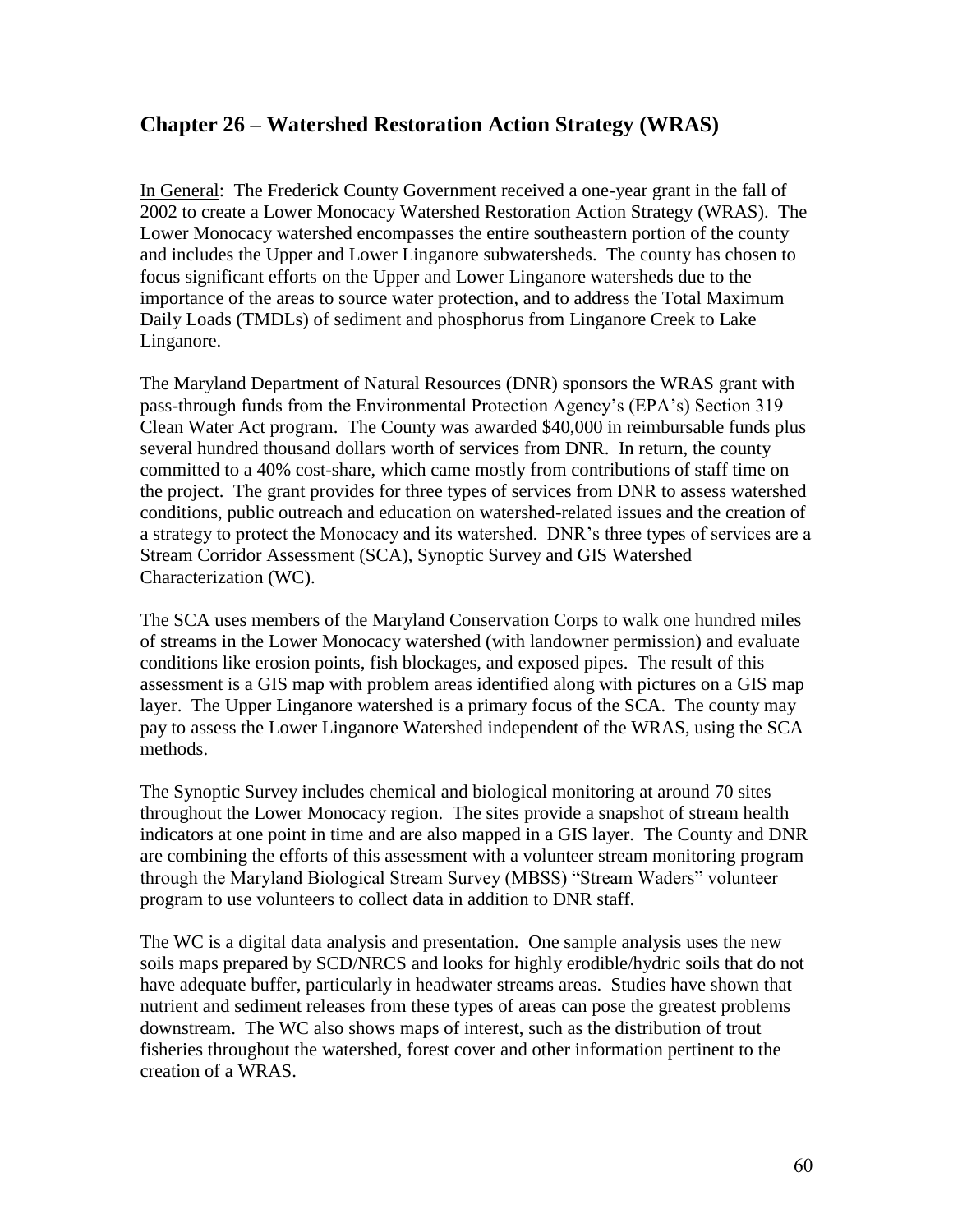The results of these studies and collaborative stakeholder involvement will be the creation of an action strategy. This strategy will rank known problems and existing mechanisms for improvement. The Action Strategy will also make recommendations for programmatic improvements in the watershed. Identification of the mechanisms for improvement will be a collaborative process, and the County will ultimately decide which, if any programs to adopt. The County will use the results of this process to help identify CIP and non-capital projects in its Restoration/Retrofit Assessments as described in the section below; the projects will help the County to meet its 10% impervious area reduction goal with the second generation NPDES stormwater permit.

Restoration/Retrofit Assessments: Watershed assessments or a WRAS alone do not bring a list of potential projects to a point they could be designed and constructed. A middle step involves taking a closer look at potential stream restoration and stormwater management facility (SWMF) retrofit projects, evaluating their feasibility, and prioritizing them with a decision matrix. The Upper and Lower Linganore watersheds were subject to a restoration/retrofit assessment in the summer of 2003. The assessments made use of the County's watershed assessment in Lower Linganore, results of the WRAS, and information from the Source Water Action Plan. Projects prioritized by this assessment will be evaluated for feasibility, proposed for design/build with the County's capital funds, submitted to outside funders for cost-share/grant/loan support, and/or constructed with available funds and resources.

The WRAS process underway for the Lower Monocacy includes community meetings, workshops and programs that will help educate citizens in the watershed. Implementation of the WRAS will be an ongoing process. Any opportunity to coordinate with this initiative, or to leverage resources through strategic partnerships should be explored. Contact: Shannon Moore-County Division of Public Works (301) 694-1413.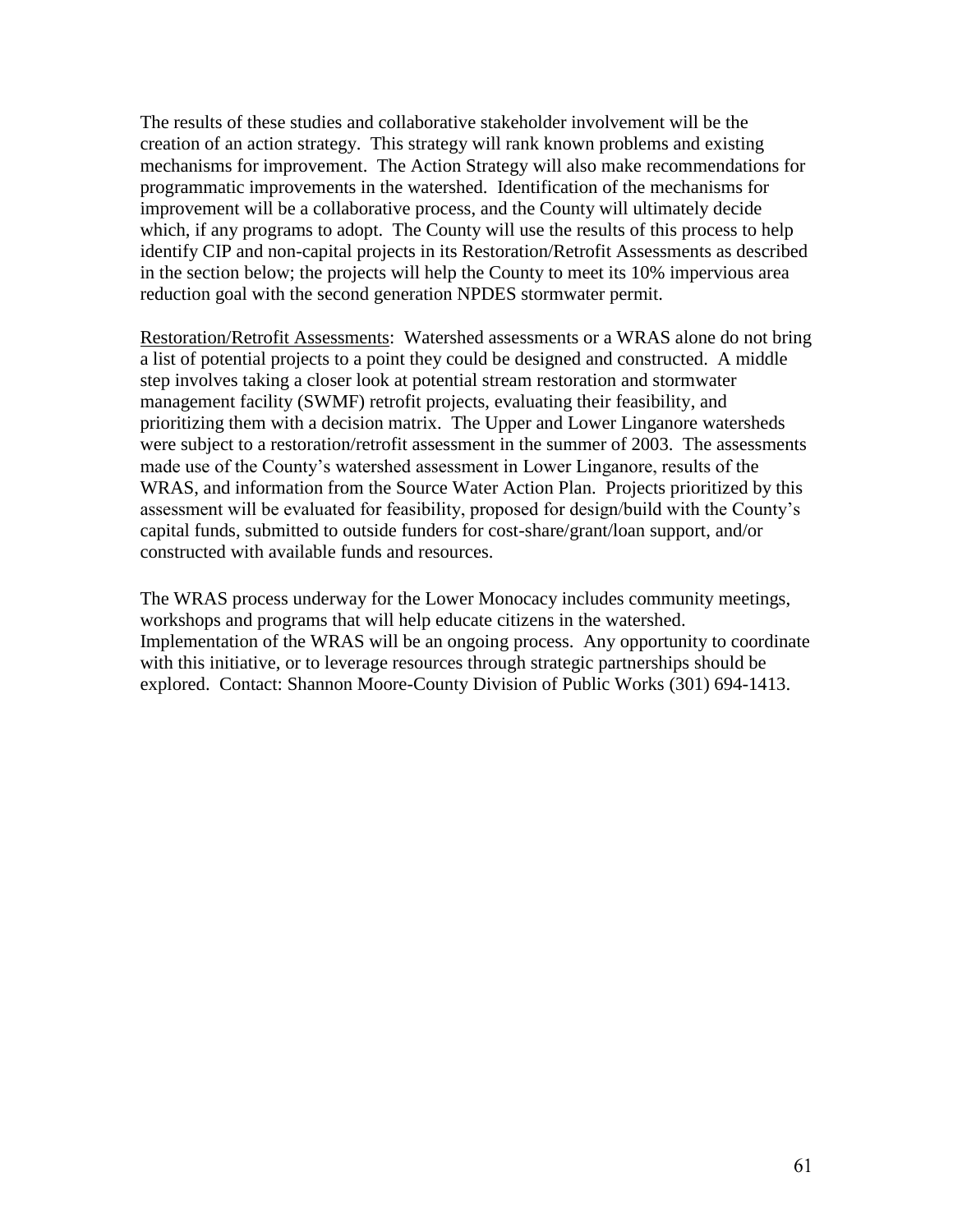# **Chapter 27 – Media and Community Groups**

Print and News Media: The publication *Laketalk* goes out to the entire Lake Linganore community and includes an entire page called "EnviroLine" dedicated to environmental issues. This is a great resource for reaching the community surrounding Lake Linganore. (Contact : Joy Gurley 301-831-6400, [jgurley@lakelinganore.org\)](mailto:jgurley@lakelinganore.org). A watershed-wide campaign is needed to reach homes outside of the immediate lake community however. The major local media outlets such as the Frederick News Post and Channel 10 could be better utilized by both the County and the various organizations in the Lake Linganore watershed to reach a wider audience. Advertisements for upcoming events and/or a general public awareness campaign could be run through these media outlets.

Schools: Schools in the watershed should incorporate local watershed ecology into their curricula. For example, Linganore High could use a biology or chemistry class to do water quality monitoring or elementary schools could take field trips to learn about watersheds and where their drinking water comes from. An educational program should be developed about the Linganore watershed that can be taken to the schools as well. Furthermore, schools can utilize programs that provide materials and technical support for riparian tree planting projects such as the Chesapeake Bay Trust's Schools and Streams Program or the Seed Growout Program run by Community Commons.

Local authorities: Homeowners associations and other municipalities in the watershed may already have avenues for community outreach that can be used to promote watershed events or disseminate information. The Town of New Market is one notable untapped partner.

Community Groups: Community groups such as churches and grange organizations in Linganore, Libertytown and New Market could promote events in the watershed as community service. Scout groups and the 4-H Club should be engaged to do projects in the watershed.

Nongovernmental Organizations: The Audubon Society operates the Audrey Carroll farm near Linganore High School as well as the Archibald Farm north of the Town of New Market, and should be approached about the potential for partnerships and promotional opportunities. Other natural resource or outdoor-based groups in the watershed such as the New Market Hunt Club and Ducks Unlimited should similarly be engaged. Partnership with the Isaac Walton League in particular should be encouraged since they own a tract of land in the watershed.

Local Businesses: Commercial interests such as local plant nurseries and lawn care companies should be used more to distribute information and products about watershedfriendly landscaping. Local wineries should also be engaged to help spread the word about protection of the watershed's natural resources.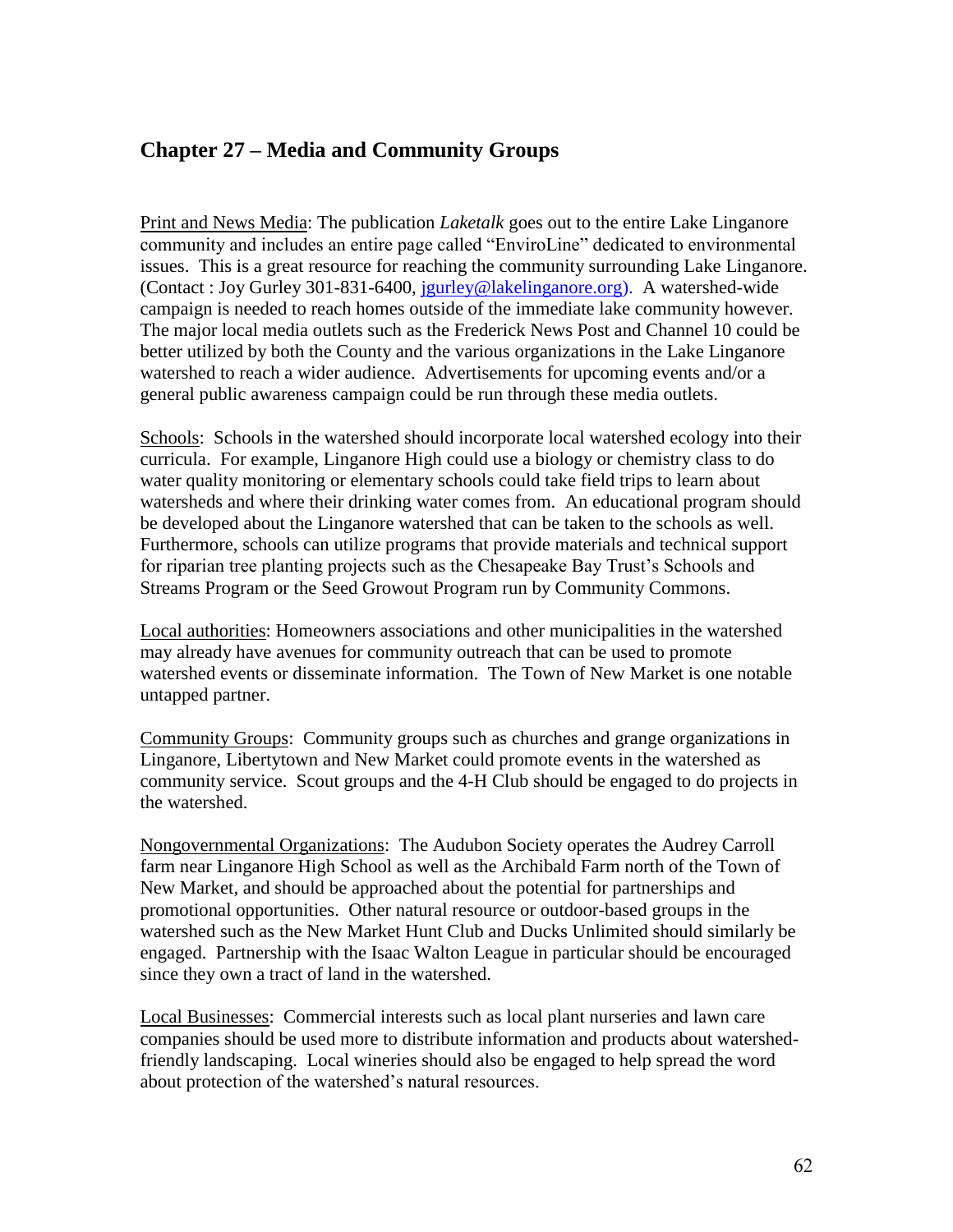